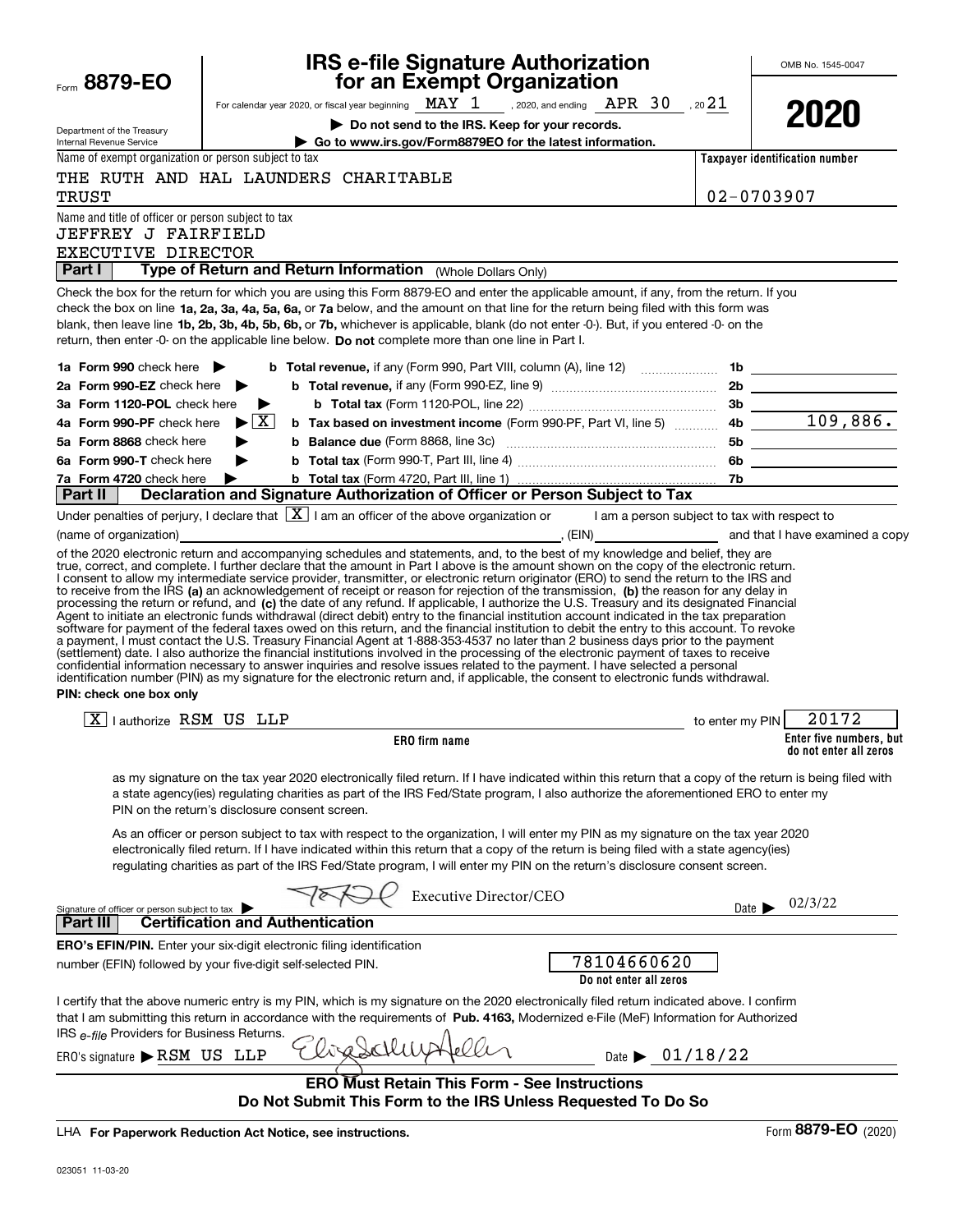

Department of the Treasury Internal Revenue Service Ogden, UT 84201

% JEFFERY J FAIRFIELD

HERNDON VA 20172-0546

PO BOX 546

| CP211A             |
|--------------------|
| April 30, 2021     |
| September 20, 2021 |
| 02-0703907         |
| Phone 877-829-5500 |
| FAX 877-792-2864   |
|                    |

Page 1 of 1

彁

059674

Important information about your April 30, 2021 Form 990PF

059674.159382.105053.9320 1 AB 0.461 371

RUTH AND HAL LAUNDERS CHARITABLE TR

րենքեն կին կիների կինքի կել է ներկային հայել

# We approved your Form 8868, Application for Extension of Time To **File an Exempt Organization Return**

| We approved the Form 8868 for your                                 | What you need to do                                                                                                                                                                        |  |  |  |  |
|--------------------------------------------------------------------|--------------------------------------------------------------------------------------------------------------------------------------------------------------------------------------------|--|--|--|--|
| April 30, 2021 Form 990PF.<br>Your new due date is March 15, 2022. | File your April 30, 2021 Form 990PF by March 15, 2022. We encourage you to use<br>electronic filing-the fastest and easiest way to file.                                                   |  |  |  |  |
|                                                                    | Visit www.irs.gov/charities to learn about approved e-File providers, what types of<br>returns can be filed electronically, and whether you are required to file electronically.           |  |  |  |  |
| <b>Additional information</b>                                      | Visit www.irs.gov/cp211a.<br>• For tax forms, instructions, and publications, visit www.irs.gov/forms-pubs or call<br>800-TAX-FORM (800-829-3676).<br>• Keep this notice for your records. |  |  |  |  |
|                                                                    | If you need assistance, please don't hesitate to contact us.                                                                                                                               |  |  |  |  |

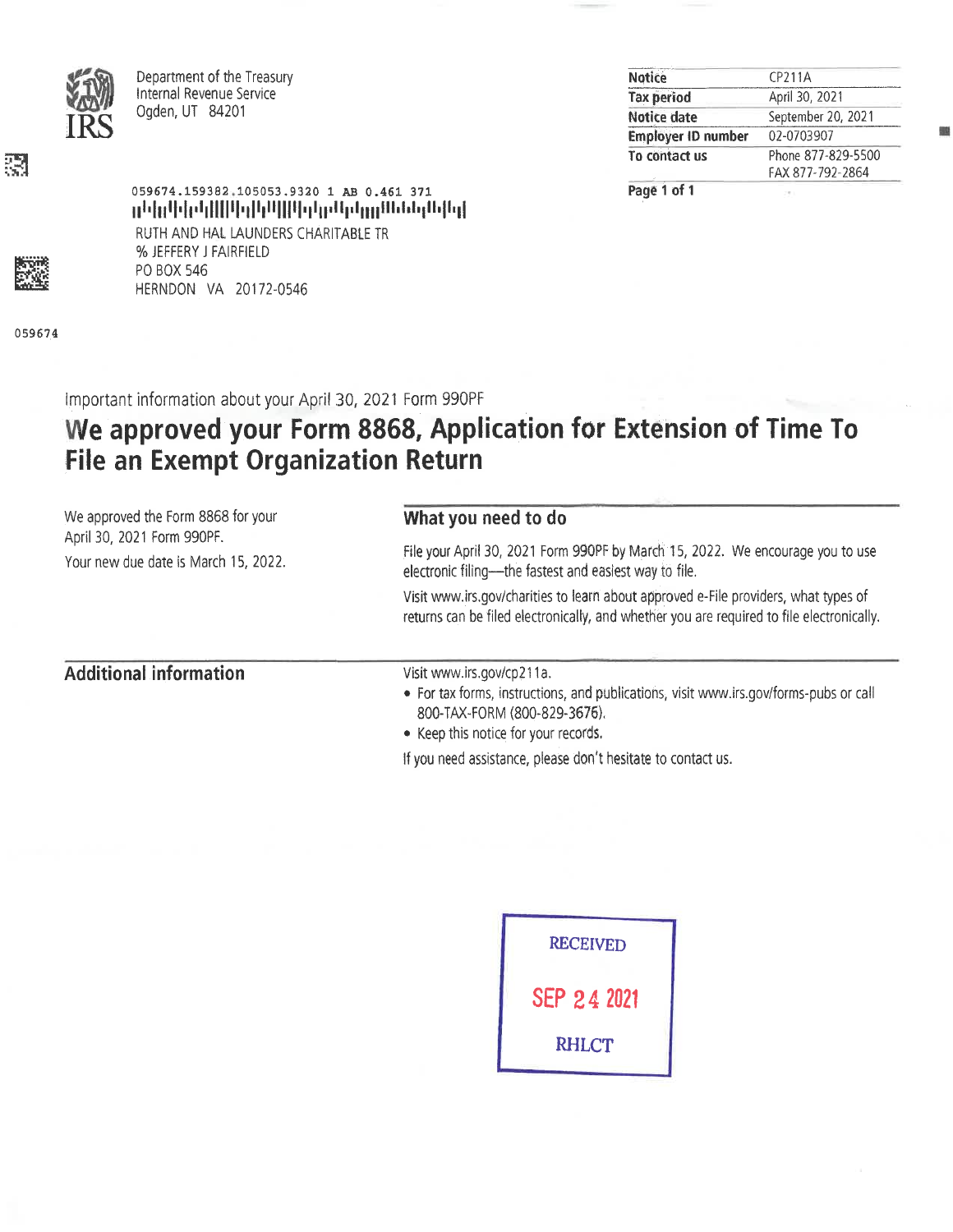### **\*\* PUBLIC INSPECTION COPY \*\***

Department of the Treasury Form **990-PF**

#### **or Section 4947(a)(1) Trust Treated as Private Foundation Return of Private Foundation**

**| Do not enter social security numbers on this form as it may be made public. | Go to www.irs.gov/Form990PF for instructions and the latest information.**

OMB No. 1545-0047 Internal Revenue Service **Number 19th Construction Constructions and the latest information.** The Service of Public Inspection **2020**

|                          |       | For calendar year 2020 or tax year beginning                                                                                                    | MAY 1, 2020                                                      | , and ending                              | APR 30, 2021                                                                      |                                                                   |
|--------------------------|-------|-------------------------------------------------------------------------------------------------------------------------------------------------|------------------------------------------------------------------|-------------------------------------------|-----------------------------------------------------------------------------------|-------------------------------------------------------------------|
|                          |       | Name of foundation                                                                                                                              |                                                                  |                                           | A Employer identification number                                                  |                                                                   |
|                          |       | THE RUTH AND HAL LAUNDERS CHARITABLE                                                                                                            |                                                                  |                                           |                                                                                   |                                                                   |
|                          | TRUST |                                                                                                                                                 |                                                                  |                                           | 02-0703907                                                                        |                                                                   |
|                          |       | Number and street (or P.O. box number if mail is not delivered to street address)                                                               |                                                                  | Room/suite                                | <b>B</b> Telephone number                                                         |                                                                   |
|                          |       | PO BOX 546                                                                                                                                      |                                                                  |                                           | $703 - 497 - 9200$                                                                |                                                                   |
|                          |       | City or town, state or province, country, and ZIP or foreign postal code<br>20172-0546<br>HERNDON, VA                                           |                                                                  |                                           | $\mathbf C$ If exemption application is pending, check here $\blacktriangleright$ |                                                                   |
|                          |       | <b>G</b> Check all that apply:<br>Initial return                                                                                                |                                                                  | Initial return of a former public charity | D 1. Foreign organizations, check here $\blacktriangleright$                      |                                                                   |
|                          |       | Final return                                                                                                                                    | Amended return                                                   |                                           |                                                                                   |                                                                   |
|                          |       | Address change                                                                                                                                  | Name change                                                      |                                           |                                                                                   |                                                                   |
|                          |       | H Check type of organization:                                                                                                                   | $\boxed{\mathbf{X}}$ Section 501(c)(3) exempt private foundation |                                           | <b>E</b> If private foundation status was terminated                              |                                                                   |
|                          |       | Section 4947(a)(1) nonexempt charitable trust                                                                                                   | Other taxable private foundation                                 |                                           | under section 507(b)(1)(A), check here $\Box$                                     |                                                                   |
|                          |       | I Fair market value of all assets at end of year                                                                                                | J Accounting method:<br>Cash                                     | Accrual                                   | $\mathsf F$ If the foundation is in a 60-month termination                        |                                                                   |
|                          |       | (from Part II, col. (c), line 16)                                                                                                               | $\boxed{\mathbf{X}}$ Other (specify) <b>MODIFIED</b>             | CASH                                      | under section 507(b)(1)(B), check here $\mathbb{R}$                               |                                                                   |
| $\blacktriangleright$ \$ |       | 56, 946, 992. (Part I, column (d), must be on cash basis.)                                                                                      |                                                                  |                                           |                                                                                   |                                                                   |
| Part I                   |       | Analysis of Revenue and Expenses<br>(The total of amounts in columns (b), (c), and (d) may not<br>necessarily equal the amounts in column (a).) | (a) Revenue and<br>expenses per books                            | (b) Net investment<br>income              | (c) Adjusted net<br>income                                                        | (d) Disbursements<br>for charitable purposes<br>(cash basis only) |
|                          | -1    | Contributions, gifts, grants, etc., received                                                                                                    |                                                                  |                                           | N/A                                                                               |                                                                   |
|                          | 2     | Check $\blacktriangleright \boxed{\mathbf{X}}$ if the foundation is not required to attach Sch. B                                               |                                                                  |                                           |                                                                                   |                                                                   |
|                          | 3     | Interest on savings and temporary                                                                                                               | 3,751.                                                           | 3,751.                                    |                                                                                   | <b>STATEMENT</b><br>1                                             |
|                          | 4     | Dividends and interest from securities                                                                                                          | 330,913.                                                         | 330, 913.                                 |                                                                                   | <b>STATEMENT</b><br>2                                             |
|                          |       | <b>5a</b> Gross rents                                                                                                                           | 5,610,243.                                                       | 5,610,243.                                |                                                                                   | <b>STATEMENT</b><br>3                                             |
|                          |       | <b>b</b> Net rental income or (loss) $5,610,243$ .                                                                                              |                                                                  |                                           |                                                                                   |                                                                   |
|                          |       | 6a Net gain or (loss) from sale of assets not on line 10                                                                                        | 3,380,163.                                                       |                                           |                                                                                   |                                                                   |
|                          | b     | Gross sales price for all 12, 885, 199.                                                                                                         |                                                                  |                                           |                                                                                   |                                                                   |
| Revenue                  | 7     | Capital gain net income (from Part IV, line 2)                                                                                                  |                                                                  | 3,380,163.                                |                                                                                   |                                                                   |
|                          | 8     |                                                                                                                                                 |                                                                  |                                           |                                                                                   |                                                                   |
|                          | 9     | Income modifications<br>Gross sales less returns                                                                                                |                                                                  |                                           |                                                                                   |                                                                   |
|                          | 10a   | and allowances                                                                                                                                  |                                                                  |                                           |                                                                                   |                                                                   |
|                          |       | D Less: Cost of goods sold                                                                                                                      |                                                                  |                                           |                                                                                   |                                                                   |
|                          | 11    |                                                                                                                                                 | 205, 147.                                                        | 205, 147.                                 |                                                                                   | <b>STATEMENT</b><br>4                                             |
|                          | 12    |                                                                                                                                                 | 9,530,217.                                                       | 9,530,217.                                |                                                                                   |                                                                   |
|                          | 13    | Compensation of officers, directors, trustees, etc.                                                                                             | 401, 125.                                                        | 200, 563.                                 |                                                                                   | 200, 563.                                                         |
|                          | 14    | Other employee salaries and wages                                                                                                               | 2,028.                                                           | 1,014.                                    |                                                                                   | 1,014.                                                            |
|                          |       | 15 Pension plans, employee benefits                                                                                                             | 23,001.                                                          | 11,501.                                   |                                                                                   | 11,500.                                                           |
| ωı                       |       | STMT 5                                                                                                                                          | 49,031.                                                          | 45,776.                                   |                                                                                   | 3,255.                                                            |
|                          |       |                                                                                                                                                 | 9,241.                                                           | 4,621.                                    |                                                                                   | 4,620.                                                            |
| Expense                  |       |                                                                                                                                                 | 131, 190.                                                        | 93,292.                                   |                                                                                   | 37,898.                                                           |
|                          |       | 17 Interest<br>18 Taxes STMT 8                                                                                                                  | 1,530.                                                           | 1,530.                                    |                                                                                   | 0.                                                                |
|                          |       |                                                                                                                                                 | 898,926.                                                         | 898,926.                                  |                                                                                   | $0$ .                                                             |
|                          | 19    |                                                                                                                                                 |                                                                  |                                           |                                                                                   |                                                                   |
| <b>Administrative</b>    | 20    |                                                                                                                                                 |                                                                  |                                           |                                                                                   |                                                                   |
|                          | 21    | Travel, conferences, and meetings                                                                                                               | 3,771.                                                           | 1,886.                                    |                                                                                   | 1,885.                                                            |
| Operating and            | 22    |                                                                                                                                                 | 1,371,901.                                                       | 365,664.                                  |                                                                                   | 1,002,600.                                                        |
|                          | 23    | Other expenses STMT 9                                                                                                                           |                                                                  |                                           |                                                                                   |                                                                   |
|                          |       | 24 Total operating and administrative<br>expenses. Add lines 13 through 23 [                                                                    | 2,891,744.                                                       | 1,624,773.                                |                                                                                   | 1,263,335.                                                        |
|                          |       | 25 Contributions, gifts, grants paid                                                                                                            | $\overline{553}$ , 000.                                          |                                           |                                                                                   | 553,000.                                                          |
|                          |       | 26 Total expenses and disbursements.                                                                                                            |                                                                  |                                           |                                                                                   |                                                                   |
|                          |       | Add lines 24 and 25                                                                                                                             | 3, 444, 744.                                                     | 1,624,773.                                |                                                                                   | 1,816,335.                                                        |
|                          |       | 27 Subtract line 26 from line 12:                                                                                                               |                                                                  |                                           |                                                                                   |                                                                   |
|                          |       | <b>a</b> Excess of revenue over expenses and disbursements                                                                                      | 6,085,473.                                                       |                                           |                                                                                   |                                                                   |
|                          |       | <b>b</b> Net investment income (if negative, enter -0-)                                                                                         |                                                                  | 7,905,444.                                |                                                                                   |                                                                   |
|                          |       | C Adjusted net income (if negative, enter -0-)                                                                                                  |                                                                  |                                           | N/A                                                                               |                                                                   |

023501 12-02-20 **For Paperwork Reduction Act Notice, see instructions.** LHA Form (2020)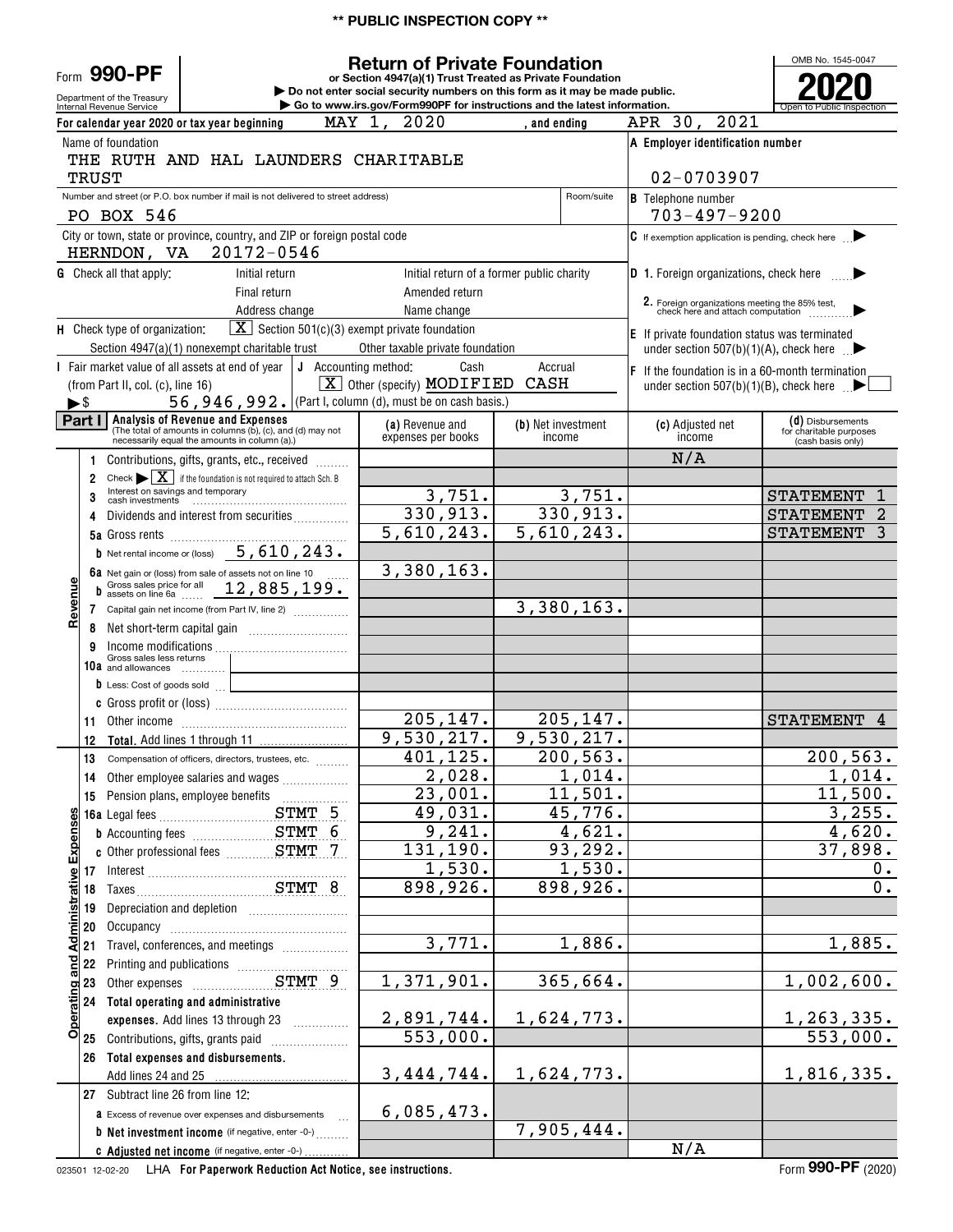|                   |                                                                                                         | TRUST<br>Form 990-PF (2020)                                                                                                                                   |                              |                | 02-0703907<br>Page 2          |
|-------------------|---------------------------------------------------------------------------------------------------------|---------------------------------------------------------------------------------------------------------------------------------------------------------------|------------------------------|----------------|-------------------------------|
|                   | Beginning of year<br><b>Balance Sheets</b> Attached schedules and amounts in the description<br>Part II |                                                                                                                                                               |                              | End of year    |                               |
|                   |                                                                                                         | column should be for end-of-year amounts only.                                                                                                                | (a) Book Value               | (b) Book Value | (c) Fair Market Value         |
|                   | 1                                                                                                       | Cash - non-interest-bearing                                                                                                                                   | 929.                         | 8,701.         | 8,701.                        |
|                   |                                                                                                         | 2 Savings and temporary cash investments [111][11] Savings and temporary cash investments                                                                     | 304,411.                     |                | $6, 122, 417.$ $6, 122, 417.$ |
|                   |                                                                                                         | 3 Accounts receivable $\blacktriangleright$                                                                                                                   |                              |                |                               |
|                   |                                                                                                         | Less: allowance for doubtful accounts                                                                                                                         |                              |                |                               |
|                   |                                                                                                         | 4 Pledges receivable $\blacktriangleright$                                                                                                                    |                              |                |                               |
|                   |                                                                                                         | Less: allowance for doubtful accounts                                                                                                                         |                              |                |                               |
|                   | 5                                                                                                       |                                                                                                                                                               |                              |                |                               |
|                   | 6                                                                                                       | Receivables due from officers, directors, trustees, and other                                                                                                 |                              |                |                               |
|                   |                                                                                                         |                                                                                                                                                               |                              |                |                               |
|                   |                                                                                                         |                                                                                                                                                               |                              |                |                               |
|                   |                                                                                                         | Less: allowance for doubtful accounts $\blacktriangleright$                                                                                                   |                              |                |                               |
|                   |                                                                                                         |                                                                                                                                                               |                              |                |                               |
| Assets            |                                                                                                         |                                                                                                                                                               |                              |                |                               |
|                   |                                                                                                         | 10a Investments - U.S. and state government obligations                                                                                                       |                              |                |                               |
|                   |                                                                                                         |                                                                                                                                                               | 9,570,468.                   | 9,579,801.     | 12,673,027.                   |
|                   |                                                                                                         |                                                                                                                                                               | 4,200,534.                   | 3,120,119.     | 3,179,486.                    |
|                   |                                                                                                         | 11 Investments - land, buildings, and equipment: basis $\underline{\hspace{1cm}} \quad \underline{\hspace{1cm}} \quad 15,293,083$ .                           |                              |                |                               |
|                   |                                                                                                         |                                                                                                                                                               | 25, 263, 249.                | 15, 293, 083.  | 23, 250, 000.                 |
|                   |                                                                                                         |                                                                                                                                                               |                              |                |                               |
|                   | 13                                                                                                      |                                                                                                                                                               | 6,780,893.                   | 6, 563, 995.   | 7,531,033.                    |
|                   | 14                                                                                                      | Land, buildings, and equipment: basis >                                                                                                                       |                              |                |                               |
|                   |                                                                                                         |                                                                                                                                                               |                              |                |                               |
|                   | 15                                                                                                      | Other assets (describe                                                                                                                                        | 7,026.                       | 4, 182, 328.   | 4, 182, 328.                  |
|                   |                                                                                                         | 16 Total assets (to be completed by all filers - see the                                                                                                      |                              |                |                               |
|                   |                                                                                                         |                                                                                                                                                               | $\frac{46,127,510}{3,105}$ . | 44,870,444.    | 56,946,992.                   |
|                   |                                                                                                         |                                                                                                                                                               |                              |                |                               |
|                   | 18                                                                                                      |                                                                                                                                                               |                              |                |                               |
|                   | 19                                                                                                      |                                                                                                                                                               |                              |                |                               |
| Liabilities       | 20                                                                                                      | Loans from officers, directors, trustees, and other disqualified persons                                                                                      |                              |                |                               |
|                   |                                                                                                         |                                                                                                                                                               |                              |                |                               |
|                   |                                                                                                         | 22 Other liabilities (describe $\blacktriangleright$                                                                                                          |                              |                |                               |
|                   |                                                                                                         |                                                                                                                                                               |                              |                |                               |
|                   |                                                                                                         | 23 Total liabilities (add lines 17 through 22)                                                                                                                | 3,105.                       | 0.             |                               |
|                   |                                                                                                         | $\blacktriangleright$ $\boxed{\text{X}}$<br>Foundations that follow FASB ASC 958, check here                                                                  |                              |                |                               |
|                   |                                                                                                         | and complete lines 24, 25, 29, and 30.                                                                                                                        |                              |                |                               |
|                   | 24                                                                                                      | Net assets without donor restrictions                                                                                                                         | 46, 124, 405.                | 44,870,444.    |                               |
| or Fund Balances  | 25                                                                                                      | Net assets with donor restrictions                                                                                                                            |                              |                |                               |
|                   |                                                                                                         | Foundations that do not follow FASB ASC 958, check here $\blacktriangleright \Box$                                                                            |                              |                |                               |
|                   |                                                                                                         | and complete lines 26 through 30.                                                                                                                             |                              |                |                               |
|                   | 26                                                                                                      | Capital stock, trust principal, or current funds                                                                                                              |                              |                |                               |
| <b>Net Assets</b> | 27                                                                                                      | Paid-in or capital surplus, or land, bldg., and equipment fund                                                                                                |                              |                |                               |
|                   | 28                                                                                                      | Retained earnings, accumulated income, endowment, or other funds                                                                                              |                              |                |                               |
|                   | 29                                                                                                      |                                                                                                                                                               | 46, 124, 405.                | 44,870,444.    |                               |
|                   |                                                                                                         |                                                                                                                                                               |                              |                |                               |
|                   | 30                                                                                                      | Total liabilities and net assets/fund balances                                                                                                                | 46, 127, 510.                | 44,870,444.    |                               |
|                   | Part III                                                                                                | Analysis of Changes in Net Assets or Fund Balances                                                                                                            |                              |                |                               |
|                   |                                                                                                         | 1 Total net assets or fund balances at beginning of year - Part II, column (a), line 29                                                                       |                              |                |                               |
|                   |                                                                                                         | (must agree with end-of-year figure reported on prior year's return) with an accommutation and agree with end-of-year figure reported on prior year's return) |                              | 1              | 46, 124, 405.                 |
|                   |                                                                                                         | 2 Enter amount from Part I, line 27a                                                                                                                          |                              | $\overline{2}$ | 6,085,473.                    |
| 3                 |                                                                                                         |                                                                                                                                                               | 3                            | 407,423.       |                               |
| 4                 |                                                                                                         | Add lines 1, 2, and 3                                                                                                                                         |                              | 4              | 52,617,301.                   |
| 5                 |                                                                                                         | Decreases not included in line 2 (itemize) > REDUCTION IN BOOK VALUE OF PARCEL 1A                                                                             |                              | 5              | 7,746,857.                    |
|                   |                                                                                                         |                                                                                                                                                               |                              | 6              | 44,870,444.                   |

| Total net assets or fund balances at beginning of year - Part II, column (a), line 29        |                                   |
|----------------------------------------------------------------------------------------------|-----------------------------------|
| (must agree with end-of-year figure reported on prior year's return)                         | 46, 124, 405.                     |
| 2 Enter amount from Part I, line 27a                                                         | 6,085,473.                        |
| SEE STATEMENT 10<br>3 Other increases not included in line 2 (itemize) $\blacktriangleright$ | 407, 423.                         |
| 4 Add lines 1, 2, and 3                                                                      | 52,617,301.                       |
| 5 Decreases not included in line 2 (itemize) > REDUCTION IN BOOK VALUE OF PARCEL 1A          | 7,746,857.                        |
|                                                                                              | 44,870,444.                       |
|                                                                                              | $F_{\text{max}}$ 000 DE $(0.000)$ |

Form (2020) **990-PF**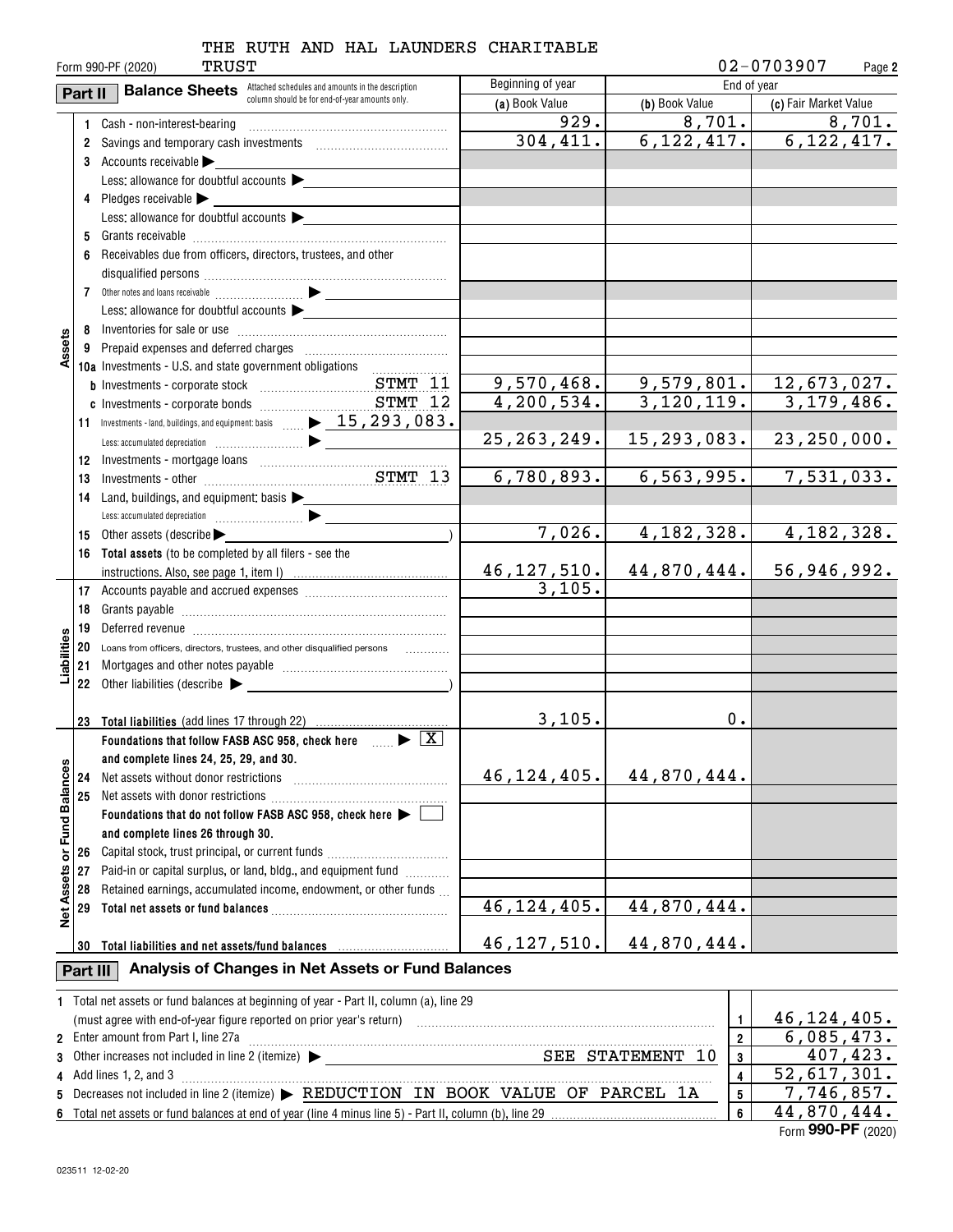| <b>TRUST</b><br>Form 990-PF (2020)                                                                                                                                              | THE RUTH AND HAL LAUNDERS CHARITABLE                                                                                                         |                                                 |                                                  |   |                                                                       |     | 02-0703907                       | Page 3   |
|---------------------------------------------------------------------------------------------------------------------------------------------------------------------------------|----------------------------------------------------------------------------------------------------------------------------------------------|-------------------------------------------------|--------------------------------------------------|---|-----------------------------------------------------------------------|-----|----------------------------------|----------|
| <b>Part IV</b>                                                                                                                                                                  | <b>Capital Gains and Losses for Tax on Investment Income</b>                                                                                 |                                                 |                                                  |   |                                                                       |     |                                  |          |
|                                                                                                                                                                                 | (a) List and describe the kind(s) of property sold (for example, real estate,<br>2-story brick warehouse; or common stock, 200 shs. MLC Co.) |                                                 | (b) How acquired<br>P - Purchase<br>D - Donation |   | (c) Date acquired<br>(mo., day, yr.)                                  |     | (d) Date sold<br>(mo., day, yr.) |          |
| 1a PUBLICLY TRADED, MARKETABLE SECURITIES                                                                                                                                       |                                                                                                                                              |                                                 |                                                  | Ρ |                                                                       |     |                                  |          |
| <b>b GAIN ON SALE OF LAND</b>                                                                                                                                                   |                                                                                                                                              |                                                 |                                                  | D | 01/01/91                                                              |     | 04/15/21                         |          |
| C                                                                                                                                                                               |                                                                                                                                              |                                                 |                                                  |   |                                                                       |     |                                  |          |
| d                                                                                                                                                                               |                                                                                                                                              |                                                 |                                                  |   |                                                                       |     |                                  |          |
| e<br>(e) Gross sales price                                                                                                                                                      | (f) Depreciation allowed<br>(or allowable)                                                                                                   | (g) Cost or other basis<br>plus expense of sale |                                                  |   | (h) Gain or (loss)<br>$((e)$ plus $(f)$ minus $(g))$                  |     |                                  |          |
| 7,469,199.<br>a                                                                                                                                                                 |                                                                                                                                              | 6,783,578.                                      |                                                  |   |                                                                       |     |                                  |          |
| 5,416,000.<br>b                                                                                                                                                                 |                                                                                                                                              | 2,721,458.                                      |                                                  |   |                                                                       |     | $\frac{685,621}{2,694,542}$      |          |
| c                                                                                                                                                                               |                                                                                                                                              |                                                 |                                                  |   |                                                                       |     |                                  |          |
| d                                                                                                                                                                               |                                                                                                                                              |                                                 |                                                  |   |                                                                       |     |                                  |          |
| e<br>Complete only for assets showing gain in column (h) and owned by the foundation on 12/31/69.                                                                               |                                                                                                                                              |                                                 |                                                  |   |                                                                       |     |                                  |          |
|                                                                                                                                                                                 | (i) Adjusted basis                                                                                                                           |                                                 |                                                  |   | (I) Gains (Col. (h) gain minus<br>col. (k), but not less than -0-) or |     |                                  |          |
| (i) FMV as of 12/31/69                                                                                                                                                          | as of 12/31/69                                                                                                                               | (k) Excess of col. (i)<br>over col. (j), if any |                                                  |   | Losses (from col. (h))                                                |     |                                  |          |
| a                                                                                                                                                                               |                                                                                                                                              |                                                 |                                                  |   |                                                                       |     |                                  | 685,621. |
| b                                                                                                                                                                               |                                                                                                                                              |                                                 |                                                  |   |                                                                       |     | 2,694,542.                       |          |
| C                                                                                                                                                                               |                                                                                                                                              |                                                 |                                                  |   |                                                                       |     |                                  |          |
| d                                                                                                                                                                               |                                                                                                                                              |                                                 |                                                  |   |                                                                       |     |                                  |          |
| e                                                                                                                                                                               |                                                                                                                                              |                                                 |                                                  |   |                                                                       |     |                                  |          |
|                                                                                                                                                                                 | If gain, also enter in Part I, line 7<br>If (loss), enter -0- in Part I, line 7                                                              |                                                 |                                                  |   |                                                                       |     | 3,380,163.                       |          |
| 2 Capital gain net income or (net capital loss)                                                                                                                                 |                                                                                                                                              |                                                 | 2                                                |   |                                                                       |     |                                  |          |
| 3 Net short-term capital gain or (loss) as defined in sections 1222(5) and (6):<br>If gain, also enter in Part I, line 8, column (c). See instructions. If (loss), enter -0- in |                                                                                                                                              |                                                 |                                                  |   |                                                                       |     |                                  |          |
| Part I, line 8                                                                                                                                                                  |                                                                                                                                              |                                                 |                                                  |   |                                                                       | N/A |                                  |          |
| <b>Part V</b>                                                                                                                                                                   | Qualification Under Section 4940(e) for Reduced Tax on Net Investment Income                                                                 |                                                 |                                                  |   |                                                                       |     |                                  |          |
|                                                                                                                                                                                 | SECTION 4940(e) REPEALED ON DECEMBER 20, 2019 - DO NOT COMPLETE.                                                                             |                                                 |                                                  |   |                                                                       |     |                                  |          |
| Reserved                                                                                                                                                                        |                                                                                                                                              |                                                 |                                                  |   |                                                                       |     | (d)                              |          |
| (a)<br>Reserved                                                                                                                                                                 | (b)<br>Reserved                                                                                                                              |                                                 | (c)<br>Reserved                                  |   |                                                                       |     | Reserved                         |          |
| Reserved                                                                                                                                                                        |                                                                                                                                              |                                                 |                                                  |   |                                                                       |     |                                  |          |
| Reserved                                                                                                                                                                        |                                                                                                                                              |                                                 |                                                  |   |                                                                       |     |                                  |          |
| Reserved                                                                                                                                                                        |                                                                                                                                              |                                                 |                                                  |   |                                                                       |     |                                  |          |
| Reserved                                                                                                                                                                        |                                                                                                                                              |                                                 |                                                  |   |                                                                       |     |                                  |          |
| Reserved                                                                                                                                                                        |                                                                                                                                              |                                                 |                                                  |   |                                                                       |     |                                  |          |
|                                                                                                                                                                                 |                                                                                                                                              |                                                 |                                                  |   |                                                                       |     |                                  |          |
|                                                                                                                                                                                 |                                                                                                                                              |                                                 |                                                  |   | 2                                                                     |     |                                  |          |
|                                                                                                                                                                                 |                                                                                                                                              |                                                 |                                                  |   | 3                                                                     |     |                                  |          |
|                                                                                                                                                                                 |                                                                                                                                              |                                                 |                                                  |   |                                                                       |     |                                  |          |
|                                                                                                                                                                                 |                                                                                                                                              |                                                 |                                                  |   | 4                                                                     |     |                                  |          |
|                                                                                                                                                                                 |                                                                                                                                              |                                                 |                                                  |   | 5                                                                     |     |                                  |          |
|                                                                                                                                                                                 |                                                                                                                                              |                                                 |                                                  |   |                                                                       |     |                                  |          |
|                                                                                                                                                                                 |                                                                                                                                              |                                                 |                                                  |   | 6                                                                     |     |                                  |          |
|                                                                                                                                                                                 |                                                                                                                                              |                                                 |                                                  |   | 7                                                                     |     |                                  |          |
|                                                                                                                                                                                 |                                                                                                                                              |                                                 |                                                  |   | 8                                                                     |     |                                  |          |
|                                                                                                                                                                                 |                                                                                                                                              |                                                 |                                                  |   |                                                                       |     | Form 990-PF (2020)               |          |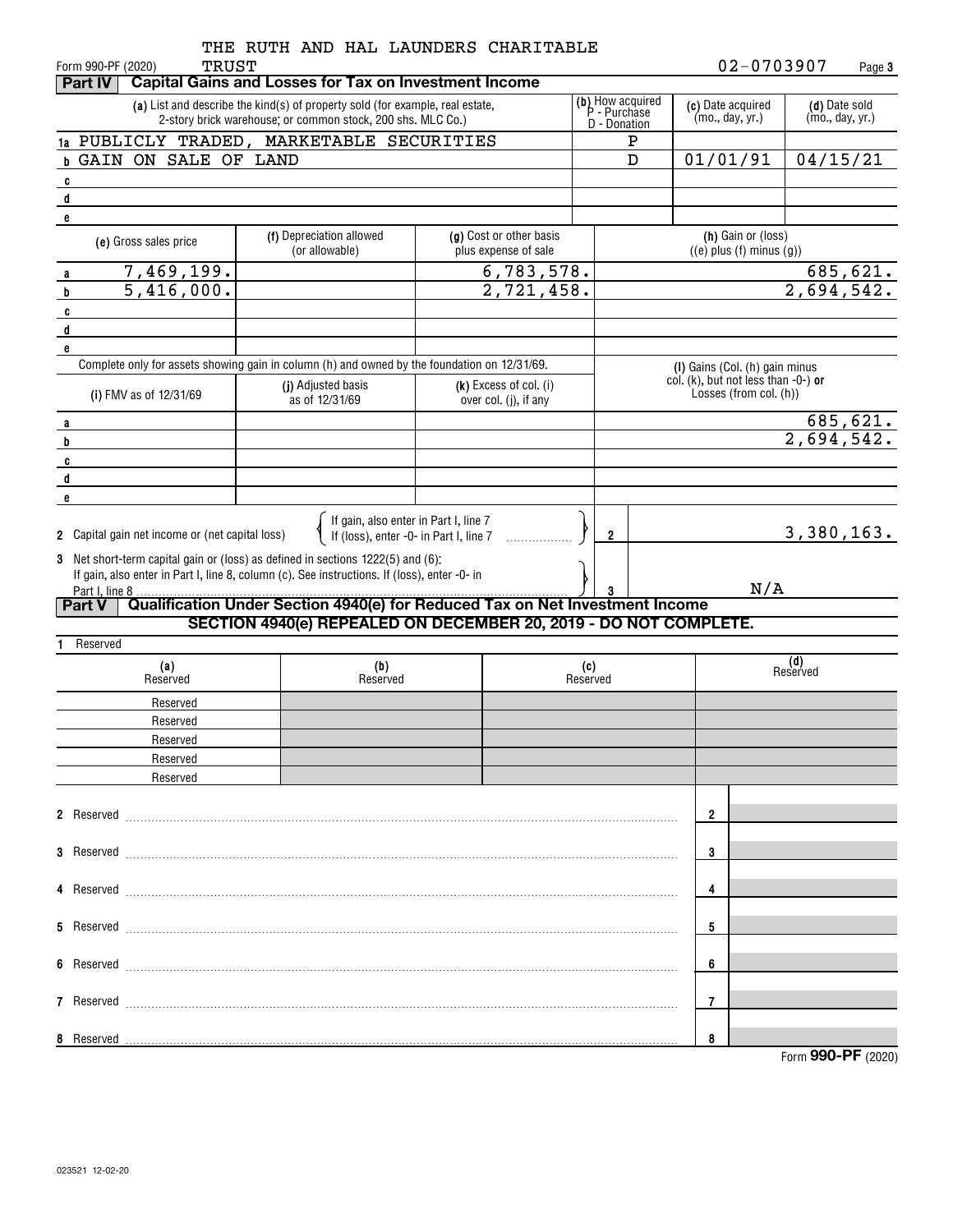| 02-0703907<br>Form 990-PF (2020)<br>Page 4<br>Excise Tax Based on Investment Income (Section 4940(a), 4940(b), or 4948 - see instructions)<br>Part VI<br><b>1a</b> Exempt operating foundations described in section $4940(d)(2)$ , check here $\Box$ and enter "N/A" on line 1.<br>109,886.<br>1<br>c All other domestic foundations enter 1.39% of line 27b. Exempt foreign organizations, enter 4%<br>υ.<br>$\overline{2}$<br>109,886.<br>$\mathbf{3}$<br>3<br>0.<br>$\overline{4}$<br>109,886.<br>$\overline{5}$<br>Credits/Payments:<br>6<br>149,850.<br>6a<br>a 2020 estimated tax payments and 2019 overpayment credited to 2020 [11, 12, 13, 13, 13, 13, 13, 13, 13, 13, 1<br>0.<br>6 <sub>b</sub><br>$\overline{0}$ .<br>6c<br>$\overline{0}$ .<br>d Backup withholding erroneously withheld manufactured and contain the control of the set of the set of the set of the set of the set of the set of the set of the set of the set of the set of the set of the set of the set<br>149,850.<br>7 Total credits and payments. Add lines 6a through 6d [11] [12] Total Conservation contracts and payments. Add lines 6a through 6d [11] [12] Total Conservation contracts and payments. Add lines 6a through 1<br>$\overline{7}$<br>154.<br>Enter any <b>penalty</b> for underpayment of estimated tax. Check here <b>1998</b> if Form 2220 is attached <i>manumumumumum</i><br>8<br>8<br>9<br>9<br>39,810.<br>Overpayment. If line 7 is more than the total of lines 5 and 8, enter the amount overpaid manuscription of the S<br>10<br>10<br>11 Enter the amount of line 10 to be: Credited to 2021 estimated tax > 39, 810. Refunded<br>0.<br>11<br><b>Part VII-A</b>   Statements Regarding Activities<br>Yes  No<br>1a During the tax year, did the foundation attempt to influence any national, state, or local legislation or did it participate or intervene in<br>X<br>1a<br>$\mathbf x$<br>b Did it spend more than \$100 during the year (either directly or indirectly) for political purposes? See the instructions for the definition<br>1b<br>If the answer is "Yes" to 1a or 1b, attach a detailed description of the activities and copies of any materials published or<br>distributed by the foundation in connection with the activities.<br>x<br>1c<br>d Enter the amount (if any) of tax on political expenditures (section 4955) imposed during the year:<br>$0$ .<br>e Enter the reimbursement (if any) paid by the foundation during the year for political expenditure tax imposed on foundation<br>$0$ .<br>x<br>2 Has the foundation engaged in any activities that have not previously been reported to the IRS?<br>$\overline{2}$<br>If "Yes," attach a detailed description of the activities.<br>3 Has the foundation made any changes, not previously reported to the IRS, in its governing instrument, articles of incorporation, or<br>х<br>3<br>$\mathbf x$<br>4a<br>4a Did the foundation have unrelated business gross income of \$1,000 or more during the year?<br>4b<br>х<br>5<br>5.<br>If "Yes," attach the statement required by General Instruction T.<br>Are the requirements of section 508(e) (relating to sections 4941 through 4945) satisfied either:<br>6.<br>• By language in the governing instrument, or<br>• By state legislation that effectively amends the governing instrument so that no mandatory directions that conflict with the state law<br>х<br>6<br>X<br>$\overline{7}$<br>7<br>8a Enter the states to which the foundation reports or with which it is registered. See instructions.<br>VA<br><b>b</b> If the answer is "Yes" to line 7, has the foundation furnished a copy of Form 990-PF to the Attorney General (or designate)<br>х<br>8b<br>Is the foundation claiming status as a private operating foundation within the meaning of section $4942(j)(3)$ or $4942(j)(5)$ for calendar<br>9<br>x<br>9<br>X<br>10<br>10 Did any persons become substantial contributors during the tax year? If "Yes," attach a schedule listing their names and addresses | TRUST | THE RUTH AND HAL LAUNDERS CHARITABLE |  |  |  |  |
|------------------------------------------------------------------------------------------------------------------------------------------------------------------------------------------------------------------------------------------------------------------------------------------------------------------------------------------------------------------------------------------------------------------------------------------------------------------------------------------------------------------------------------------------------------------------------------------------------------------------------------------------------------------------------------------------------------------------------------------------------------------------------------------------------------------------------------------------------------------------------------------------------------------------------------------------------------------------------------------------------------------------------------------------------------------------------------------------------------------------------------------------------------------------------------------------------------------------------------------------------------------------------------------------------------------------------------------------------------------------------------------------------------------------------------------------------------------------------------------------------------------------------------------------------------------------------------------------------------------------------------------------------------------------------------------------------------------------------------------------------------------------------------------------------------------------------------------------------------------------------------------------------------------------------------------------------------------------------------------------------------------------------------------------------------------------------------------------------------------------------------------------------------------------------------------------------------------------------------------------------------------------------------------------------------------------------------------------------------------------------------------------------------------------------------------------------------------------------------------------------------------------------------------------------------------------------------------------------------------------------------------------------------------------------------------------------------------------------------------------------------------------------------------------------------------------------------------------------------------------------------------------------------------------------------------------------------------------------------------------------------------------------------------------------------------------------------------------------------------------------------------------------------------------------------------------------------------------------------------------------------------------------------------------------------------------------------------------------------------------------------------------------------------------------------------------------------------------------------------------------------------------------------------------------------------------------------------------------------------------------------------------------------------------------------------------------------------------------------------------------------------------------------------------------------------------------------------------------------------------------------------------------------------------------------------------------------------------------------------------------------------------------------------------|-------|--------------------------------------|--|--|--|--|
|                                                                                                                                                                                                                                                                                                                                                                                                                                                                                                                                                                                                                                                                                                                                                                                                                                                                                                                                                                                                                                                                                                                                                                                                                                                                                                                                                                                                                                                                                                                                                                                                                                                                                                                                                                                                                                                                                                                                                                                                                                                                                                                                                                                                                                                                                                                                                                                                                                                                                                                                                                                                                                                                                                                                                                                                                                                                                                                                                                                                                                                                                                                                                                                                                                                                                                                                                                                                                                                                                                                                                                                                                                                                                                                                                                                                                                                                                                                                                                                                                                                |       |                                      |  |  |  |  |
|                                                                                                                                                                                                                                                                                                                                                                                                                                                                                                                                                                                                                                                                                                                                                                                                                                                                                                                                                                                                                                                                                                                                                                                                                                                                                                                                                                                                                                                                                                                                                                                                                                                                                                                                                                                                                                                                                                                                                                                                                                                                                                                                                                                                                                                                                                                                                                                                                                                                                                                                                                                                                                                                                                                                                                                                                                                                                                                                                                                                                                                                                                                                                                                                                                                                                                                                                                                                                                                                                                                                                                                                                                                                                                                                                                                                                                                                                                                                                                                                                                                |       |                                      |  |  |  |  |
|                                                                                                                                                                                                                                                                                                                                                                                                                                                                                                                                                                                                                                                                                                                                                                                                                                                                                                                                                                                                                                                                                                                                                                                                                                                                                                                                                                                                                                                                                                                                                                                                                                                                                                                                                                                                                                                                                                                                                                                                                                                                                                                                                                                                                                                                                                                                                                                                                                                                                                                                                                                                                                                                                                                                                                                                                                                                                                                                                                                                                                                                                                                                                                                                                                                                                                                                                                                                                                                                                                                                                                                                                                                                                                                                                                                                                                                                                                                                                                                                                                                |       |                                      |  |  |  |  |
|                                                                                                                                                                                                                                                                                                                                                                                                                                                                                                                                                                                                                                                                                                                                                                                                                                                                                                                                                                                                                                                                                                                                                                                                                                                                                                                                                                                                                                                                                                                                                                                                                                                                                                                                                                                                                                                                                                                                                                                                                                                                                                                                                                                                                                                                                                                                                                                                                                                                                                                                                                                                                                                                                                                                                                                                                                                                                                                                                                                                                                                                                                                                                                                                                                                                                                                                                                                                                                                                                                                                                                                                                                                                                                                                                                                                                                                                                                                                                                                                                                                |       |                                      |  |  |  |  |
|                                                                                                                                                                                                                                                                                                                                                                                                                                                                                                                                                                                                                                                                                                                                                                                                                                                                                                                                                                                                                                                                                                                                                                                                                                                                                                                                                                                                                                                                                                                                                                                                                                                                                                                                                                                                                                                                                                                                                                                                                                                                                                                                                                                                                                                                                                                                                                                                                                                                                                                                                                                                                                                                                                                                                                                                                                                                                                                                                                                                                                                                                                                                                                                                                                                                                                                                                                                                                                                                                                                                                                                                                                                                                                                                                                                                                                                                                                                                                                                                                                                |       |                                      |  |  |  |  |
|                                                                                                                                                                                                                                                                                                                                                                                                                                                                                                                                                                                                                                                                                                                                                                                                                                                                                                                                                                                                                                                                                                                                                                                                                                                                                                                                                                                                                                                                                                                                                                                                                                                                                                                                                                                                                                                                                                                                                                                                                                                                                                                                                                                                                                                                                                                                                                                                                                                                                                                                                                                                                                                                                                                                                                                                                                                                                                                                                                                                                                                                                                                                                                                                                                                                                                                                                                                                                                                                                                                                                                                                                                                                                                                                                                                                                                                                                                                                                                                                                                                |       |                                      |  |  |  |  |
|                                                                                                                                                                                                                                                                                                                                                                                                                                                                                                                                                                                                                                                                                                                                                                                                                                                                                                                                                                                                                                                                                                                                                                                                                                                                                                                                                                                                                                                                                                                                                                                                                                                                                                                                                                                                                                                                                                                                                                                                                                                                                                                                                                                                                                                                                                                                                                                                                                                                                                                                                                                                                                                                                                                                                                                                                                                                                                                                                                                                                                                                                                                                                                                                                                                                                                                                                                                                                                                                                                                                                                                                                                                                                                                                                                                                                                                                                                                                                                                                                                                |       |                                      |  |  |  |  |
|                                                                                                                                                                                                                                                                                                                                                                                                                                                                                                                                                                                                                                                                                                                                                                                                                                                                                                                                                                                                                                                                                                                                                                                                                                                                                                                                                                                                                                                                                                                                                                                                                                                                                                                                                                                                                                                                                                                                                                                                                                                                                                                                                                                                                                                                                                                                                                                                                                                                                                                                                                                                                                                                                                                                                                                                                                                                                                                                                                                                                                                                                                                                                                                                                                                                                                                                                                                                                                                                                                                                                                                                                                                                                                                                                                                                                                                                                                                                                                                                                                                |       |                                      |  |  |  |  |
|                                                                                                                                                                                                                                                                                                                                                                                                                                                                                                                                                                                                                                                                                                                                                                                                                                                                                                                                                                                                                                                                                                                                                                                                                                                                                                                                                                                                                                                                                                                                                                                                                                                                                                                                                                                                                                                                                                                                                                                                                                                                                                                                                                                                                                                                                                                                                                                                                                                                                                                                                                                                                                                                                                                                                                                                                                                                                                                                                                                                                                                                                                                                                                                                                                                                                                                                                                                                                                                                                                                                                                                                                                                                                                                                                                                                                                                                                                                                                                                                                                                |       |                                      |  |  |  |  |
|                                                                                                                                                                                                                                                                                                                                                                                                                                                                                                                                                                                                                                                                                                                                                                                                                                                                                                                                                                                                                                                                                                                                                                                                                                                                                                                                                                                                                                                                                                                                                                                                                                                                                                                                                                                                                                                                                                                                                                                                                                                                                                                                                                                                                                                                                                                                                                                                                                                                                                                                                                                                                                                                                                                                                                                                                                                                                                                                                                                                                                                                                                                                                                                                                                                                                                                                                                                                                                                                                                                                                                                                                                                                                                                                                                                                                                                                                                                                                                                                                                                |       |                                      |  |  |  |  |
|                                                                                                                                                                                                                                                                                                                                                                                                                                                                                                                                                                                                                                                                                                                                                                                                                                                                                                                                                                                                                                                                                                                                                                                                                                                                                                                                                                                                                                                                                                                                                                                                                                                                                                                                                                                                                                                                                                                                                                                                                                                                                                                                                                                                                                                                                                                                                                                                                                                                                                                                                                                                                                                                                                                                                                                                                                                                                                                                                                                                                                                                                                                                                                                                                                                                                                                                                                                                                                                                                                                                                                                                                                                                                                                                                                                                                                                                                                                                                                                                                                                |       |                                      |  |  |  |  |
|                                                                                                                                                                                                                                                                                                                                                                                                                                                                                                                                                                                                                                                                                                                                                                                                                                                                                                                                                                                                                                                                                                                                                                                                                                                                                                                                                                                                                                                                                                                                                                                                                                                                                                                                                                                                                                                                                                                                                                                                                                                                                                                                                                                                                                                                                                                                                                                                                                                                                                                                                                                                                                                                                                                                                                                                                                                                                                                                                                                                                                                                                                                                                                                                                                                                                                                                                                                                                                                                                                                                                                                                                                                                                                                                                                                                                                                                                                                                                                                                                                                |       |                                      |  |  |  |  |
|                                                                                                                                                                                                                                                                                                                                                                                                                                                                                                                                                                                                                                                                                                                                                                                                                                                                                                                                                                                                                                                                                                                                                                                                                                                                                                                                                                                                                                                                                                                                                                                                                                                                                                                                                                                                                                                                                                                                                                                                                                                                                                                                                                                                                                                                                                                                                                                                                                                                                                                                                                                                                                                                                                                                                                                                                                                                                                                                                                                                                                                                                                                                                                                                                                                                                                                                                                                                                                                                                                                                                                                                                                                                                                                                                                                                                                                                                                                                                                                                                                                |       |                                      |  |  |  |  |
|                                                                                                                                                                                                                                                                                                                                                                                                                                                                                                                                                                                                                                                                                                                                                                                                                                                                                                                                                                                                                                                                                                                                                                                                                                                                                                                                                                                                                                                                                                                                                                                                                                                                                                                                                                                                                                                                                                                                                                                                                                                                                                                                                                                                                                                                                                                                                                                                                                                                                                                                                                                                                                                                                                                                                                                                                                                                                                                                                                                                                                                                                                                                                                                                                                                                                                                                                                                                                                                                                                                                                                                                                                                                                                                                                                                                                                                                                                                                                                                                                                                |       |                                      |  |  |  |  |
|                                                                                                                                                                                                                                                                                                                                                                                                                                                                                                                                                                                                                                                                                                                                                                                                                                                                                                                                                                                                                                                                                                                                                                                                                                                                                                                                                                                                                                                                                                                                                                                                                                                                                                                                                                                                                                                                                                                                                                                                                                                                                                                                                                                                                                                                                                                                                                                                                                                                                                                                                                                                                                                                                                                                                                                                                                                                                                                                                                                                                                                                                                                                                                                                                                                                                                                                                                                                                                                                                                                                                                                                                                                                                                                                                                                                                                                                                                                                                                                                                                                |       |                                      |  |  |  |  |
|                                                                                                                                                                                                                                                                                                                                                                                                                                                                                                                                                                                                                                                                                                                                                                                                                                                                                                                                                                                                                                                                                                                                                                                                                                                                                                                                                                                                                                                                                                                                                                                                                                                                                                                                                                                                                                                                                                                                                                                                                                                                                                                                                                                                                                                                                                                                                                                                                                                                                                                                                                                                                                                                                                                                                                                                                                                                                                                                                                                                                                                                                                                                                                                                                                                                                                                                                                                                                                                                                                                                                                                                                                                                                                                                                                                                                                                                                                                                                                                                                                                |       |                                      |  |  |  |  |
|                                                                                                                                                                                                                                                                                                                                                                                                                                                                                                                                                                                                                                                                                                                                                                                                                                                                                                                                                                                                                                                                                                                                                                                                                                                                                                                                                                                                                                                                                                                                                                                                                                                                                                                                                                                                                                                                                                                                                                                                                                                                                                                                                                                                                                                                                                                                                                                                                                                                                                                                                                                                                                                                                                                                                                                                                                                                                                                                                                                                                                                                                                                                                                                                                                                                                                                                                                                                                                                                                                                                                                                                                                                                                                                                                                                                                                                                                                                                                                                                                                                |       |                                      |  |  |  |  |
|                                                                                                                                                                                                                                                                                                                                                                                                                                                                                                                                                                                                                                                                                                                                                                                                                                                                                                                                                                                                                                                                                                                                                                                                                                                                                                                                                                                                                                                                                                                                                                                                                                                                                                                                                                                                                                                                                                                                                                                                                                                                                                                                                                                                                                                                                                                                                                                                                                                                                                                                                                                                                                                                                                                                                                                                                                                                                                                                                                                                                                                                                                                                                                                                                                                                                                                                                                                                                                                                                                                                                                                                                                                                                                                                                                                                                                                                                                                                                                                                                                                |       |                                      |  |  |  |  |
|                                                                                                                                                                                                                                                                                                                                                                                                                                                                                                                                                                                                                                                                                                                                                                                                                                                                                                                                                                                                                                                                                                                                                                                                                                                                                                                                                                                                                                                                                                                                                                                                                                                                                                                                                                                                                                                                                                                                                                                                                                                                                                                                                                                                                                                                                                                                                                                                                                                                                                                                                                                                                                                                                                                                                                                                                                                                                                                                                                                                                                                                                                                                                                                                                                                                                                                                                                                                                                                                                                                                                                                                                                                                                                                                                                                                                                                                                                                                                                                                                                                |       |                                      |  |  |  |  |
|                                                                                                                                                                                                                                                                                                                                                                                                                                                                                                                                                                                                                                                                                                                                                                                                                                                                                                                                                                                                                                                                                                                                                                                                                                                                                                                                                                                                                                                                                                                                                                                                                                                                                                                                                                                                                                                                                                                                                                                                                                                                                                                                                                                                                                                                                                                                                                                                                                                                                                                                                                                                                                                                                                                                                                                                                                                                                                                                                                                                                                                                                                                                                                                                                                                                                                                                                                                                                                                                                                                                                                                                                                                                                                                                                                                                                                                                                                                                                                                                                                                |       |                                      |  |  |  |  |
|                                                                                                                                                                                                                                                                                                                                                                                                                                                                                                                                                                                                                                                                                                                                                                                                                                                                                                                                                                                                                                                                                                                                                                                                                                                                                                                                                                                                                                                                                                                                                                                                                                                                                                                                                                                                                                                                                                                                                                                                                                                                                                                                                                                                                                                                                                                                                                                                                                                                                                                                                                                                                                                                                                                                                                                                                                                                                                                                                                                                                                                                                                                                                                                                                                                                                                                                                                                                                                                                                                                                                                                                                                                                                                                                                                                                                                                                                                                                                                                                                                                |       |                                      |  |  |  |  |
|                                                                                                                                                                                                                                                                                                                                                                                                                                                                                                                                                                                                                                                                                                                                                                                                                                                                                                                                                                                                                                                                                                                                                                                                                                                                                                                                                                                                                                                                                                                                                                                                                                                                                                                                                                                                                                                                                                                                                                                                                                                                                                                                                                                                                                                                                                                                                                                                                                                                                                                                                                                                                                                                                                                                                                                                                                                                                                                                                                                                                                                                                                                                                                                                                                                                                                                                                                                                                                                                                                                                                                                                                                                                                                                                                                                                                                                                                                                                                                                                                                                |       |                                      |  |  |  |  |
|                                                                                                                                                                                                                                                                                                                                                                                                                                                                                                                                                                                                                                                                                                                                                                                                                                                                                                                                                                                                                                                                                                                                                                                                                                                                                                                                                                                                                                                                                                                                                                                                                                                                                                                                                                                                                                                                                                                                                                                                                                                                                                                                                                                                                                                                                                                                                                                                                                                                                                                                                                                                                                                                                                                                                                                                                                                                                                                                                                                                                                                                                                                                                                                                                                                                                                                                                                                                                                                                                                                                                                                                                                                                                                                                                                                                                                                                                                                                                                                                                                                |       |                                      |  |  |  |  |
|                                                                                                                                                                                                                                                                                                                                                                                                                                                                                                                                                                                                                                                                                                                                                                                                                                                                                                                                                                                                                                                                                                                                                                                                                                                                                                                                                                                                                                                                                                                                                                                                                                                                                                                                                                                                                                                                                                                                                                                                                                                                                                                                                                                                                                                                                                                                                                                                                                                                                                                                                                                                                                                                                                                                                                                                                                                                                                                                                                                                                                                                                                                                                                                                                                                                                                                                                                                                                                                                                                                                                                                                                                                                                                                                                                                                                                                                                                                                                                                                                                                |       |                                      |  |  |  |  |
|                                                                                                                                                                                                                                                                                                                                                                                                                                                                                                                                                                                                                                                                                                                                                                                                                                                                                                                                                                                                                                                                                                                                                                                                                                                                                                                                                                                                                                                                                                                                                                                                                                                                                                                                                                                                                                                                                                                                                                                                                                                                                                                                                                                                                                                                                                                                                                                                                                                                                                                                                                                                                                                                                                                                                                                                                                                                                                                                                                                                                                                                                                                                                                                                                                                                                                                                                                                                                                                                                                                                                                                                                                                                                                                                                                                                                                                                                                                                                                                                                                                |       |                                      |  |  |  |  |
|                                                                                                                                                                                                                                                                                                                                                                                                                                                                                                                                                                                                                                                                                                                                                                                                                                                                                                                                                                                                                                                                                                                                                                                                                                                                                                                                                                                                                                                                                                                                                                                                                                                                                                                                                                                                                                                                                                                                                                                                                                                                                                                                                                                                                                                                                                                                                                                                                                                                                                                                                                                                                                                                                                                                                                                                                                                                                                                                                                                                                                                                                                                                                                                                                                                                                                                                                                                                                                                                                                                                                                                                                                                                                                                                                                                                                                                                                                                                                                                                                                                |       |                                      |  |  |  |  |
|                                                                                                                                                                                                                                                                                                                                                                                                                                                                                                                                                                                                                                                                                                                                                                                                                                                                                                                                                                                                                                                                                                                                                                                                                                                                                                                                                                                                                                                                                                                                                                                                                                                                                                                                                                                                                                                                                                                                                                                                                                                                                                                                                                                                                                                                                                                                                                                                                                                                                                                                                                                                                                                                                                                                                                                                                                                                                                                                                                                                                                                                                                                                                                                                                                                                                                                                                                                                                                                                                                                                                                                                                                                                                                                                                                                                                                                                                                                                                                                                                                                |       |                                      |  |  |  |  |
|                                                                                                                                                                                                                                                                                                                                                                                                                                                                                                                                                                                                                                                                                                                                                                                                                                                                                                                                                                                                                                                                                                                                                                                                                                                                                                                                                                                                                                                                                                                                                                                                                                                                                                                                                                                                                                                                                                                                                                                                                                                                                                                                                                                                                                                                                                                                                                                                                                                                                                                                                                                                                                                                                                                                                                                                                                                                                                                                                                                                                                                                                                                                                                                                                                                                                                                                                                                                                                                                                                                                                                                                                                                                                                                                                                                                                                                                                                                                                                                                                                                |       |                                      |  |  |  |  |
|                                                                                                                                                                                                                                                                                                                                                                                                                                                                                                                                                                                                                                                                                                                                                                                                                                                                                                                                                                                                                                                                                                                                                                                                                                                                                                                                                                                                                                                                                                                                                                                                                                                                                                                                                                                                                                                                                                                                                                                                                                                                                                                                                                                                                                                                                                                                                                                                                                                                                                                                                                                                                                                                                                                                                                                                                                                                                                                                                                                                                                                                                                                                                                                                                                                                                                                                                                                                                                                                                                                                                                                                                                                                                                                                                                                                                                                                                                                                                                                                                                                |       |                                      |  |  |  |  |
|                                                                                                                                                                                                                                                                                                                                                                                                                                                                                                                                                                                                                                                                                                                                                                                                                                                                                                                                                                                                                                                                                                                                                                                                                                                                                                                                                                                                                                                                                                                                                                                                                                                                                                                                                                                                                                                                                                                                                                                                                                                                                                                                                                                                                                                                                                                                                                                                                                                                                                                                                                                                                                                                                                                                                                                                                                                                                                                                                                                                                                                                                                                                                                                                                                                                                                                                                                                                                                                                                                                                                                                                                                                                                                                                                                                                                                                                                                                                                                                                                                                |       |                                      |  |  |  |  |
|                                                                                                                                                                                                                                                                                                                                                                                                                                                                                                                                                                                                                                                                                                                                                                                                                                                                                                                                                                                                                                                                                                                                                                                                                                                                                                                                                                                                                                                                                                                                                                                                                                                                                                                                                                                                                                                                                                                                                                                                                                                                                                                                                                                                                                                                                                                                                                                                                                                                                                                                                                                                                                                                                                                                                                                                                                                                                                                                                                                                                                                                                                                                                                                                                                                                                                                                                                                                                                                                                                                                                                                                                                                                                                                                                                                                                                                                                                                                                                                                                                                |       |                                      |  |  |  |  |
|                                                                                                                                                                                                                                                                                                                                                                                                                                                                                                                                                                                                                                                                                                                                                                                                                                                                                                                                                                                                                                                                                                                                                                                                                                                                                                                                                                                                                                                                                                                                                                                                                                                                                                                                                                                                                                                                                                                                                                                                                                                                                                                                                                                                                                                                                                                                                                                                                                                                                                                                                                                                                                                                                                                                                                                                                                                                                                                                                                                                                                                                                                                                                                                                                                                                                                                                                                                                                                                                                                                                                                                                                                                                                                                                                                                                                                                                                                                                                                                                                                                |       |                                      |  |  |  |  |
|                                                                                                                                                                                                                                                                                                                                                                                                                                                                                                                                                                                                                                                                                                                                                                                                                                                                                                                                                                                                                                                                                                                                                                                                                                                                                                                                                                                                                                                                                                                                                                                                                                                                                                                                                                                                                                                                                                                                                                                                                                                                                                                                                                                                                                                                                                                                                                                                                                                                                                                                                                                                                                                                                                                                                                                                                                                                                                                                                                                                                                                                                                                                                                                                                                                                                                                                                                                                                                                                                                                                                                                                                                                                                                                                                                                                                                                                                                                                                                                                                                                |       |                                      |  |  |  |  |
|                                                                                                                                                                                                                                                                                                                                                                                                                                                                                                                                                                                                                                                                                                                                                                                                                                                                                                                                                                                                                                                                                                                                                                                                                                                                                                                                                                                                                                                                                                                                                                                                                                                                                                                                                                                                                                                                                                                                                                                                                                                                                                                                                                                                                                                                                                                                                                                                                                                                                                                                                                                                                                                                                                                                                                                                                                                                                                                                                                                                                                                                                                                                                                                                                                                                                                                                                                                                                                                                                                                                                                                                                                                                                                                                                                                                                                                                                                                                                                                                                                                |       |                                      |  |  |  |  |
|                                                                                                                                                                                                                                                                                                                                                                                                                                                                                                                                                                                                                                                                                                                                                                                                                                                                                                                                                                                                                                                                                                                                                                                                                                                                                                                                                                                                                                                                                                                                                                                                                                                                                                                                                                                                                                                                                                                                                                                                                                                                                                                                                                                                                                                                                                                                                                                                                                                                                                                                                                                                                                                                                                                                                                                                                                                                                                                                                                                                                                                                                                                                                                                                                                                                                                                                                                                                                                                                                                                                                                                                                                                                                                                                                                                                                                                                                                                                                                                                                                                |       |                                      |  |  |  |  |
|                                                                                                                                                                                                                                                                                                                                                                                                                                                                                                                                                                                                                                                                                                                                                                                                                                                                                                                                                                                                                                                                                                                                                                                                                                                                                                                                                                                                                                                                                                                                                                                                                                                                                                                                                                                                                                                                                                                                                                                                                                                                                                                                                                                                                                                                                                                                                                                                                                                                                                                                                                                                                                                                                                                                                                                                                                                                                                                                                                                                                                                                                                                                                                                                                                                                                                                                                                                                                                                                                                                                                                                                                                                                                                                                                                                                                                                                                                                                                                                                                                                |       |                                      |  |  |  |  |
|                                                                                                                                                                                                                                                                                                                                                                                                                                                                                                                                                                                                                                                                                                                                                                                                                                                                                                                                                                                                                                                                                                                                                                                                                                                                                                                                                                                                                                                                                                                                                                                                                                                                                                                                                                                                                                                                                                                                                                                                                                                                                                                                                                                                                                                                                                                                                                                                                                                                                                                                                                                                                                                                                                                                                                                                                                                                                                                                                                                                                                                                                                                                                                                                                                                                                                                                                                                                                                                                                                                                                                                                                                                                                                                                                                                                                                                                                                                                                                                                                                                |       |                                      |  |  |  |  |
|                                                                                                                                                                                                                                                                                                                                                                                                                                                                                                                                                                                                                                                                                                                                                                                                                                                                                                                                                                                                                                                                                                                                                                                                                                                                                                                                                                                                                                                                                                                                                                                                                                                                                                                                                                                                                                                                                                                                                                                                                                                                                                                                                                                                                                                                                                                                                                                                                                                                                                                                                                                                                                                                                                                                                                                                                                                                                                                                                                                                                                                                                                                                                                                                                                                                                                                                                                                                                                                                                                                                                                                                                                                                                                                                                                                                                                                                                                                                                                                                                                                |       |                                      |  |  |  |  |
|                                                                                                                                                                                                                                                                                                                                                                                                                                                                                                                                                                                                                                                                                                                                                                                                                                                                                                                                                                                                                                                                                                                                                                                                                                                                                                                                                                                                                                                                                                                                                                                                                                                                                                                                                                                                                                                                                                                                                                                                                                                                                                                                                                                                                                                                                                                                                                                                                                                                                                                                                                                                                                                                                                                                                                                                                                                                                                                                                                                                                                                                                                                                                                                                                                                                                                                                                                                                                                                                                                                                                                                                                                                                                                                                                                                                                                                                                                                                                                                                                                                |       |                                      |  |  |  |  |
|                                                                                                                                                                                                                                                                                                                                                                                                                                                                                                                                                                                                                                                                                                                                                                                                                                                                                                                                                                                                                                                                                                                                                                                                                                                                                                                                                                                                                                                                                                                                                                                                                                                                                                                                                                                                                                                                                                                                                                                                                                                                                                                                                                                                                                                                                                                                                                                                                                                                                                                                                                                                                                                                                                                                                                                                                                                                                                                                                                                                                                                                                                                                                                                                                                                                                                                                                                                                                                                                                                                                                                                                                                                                                                                                                                                                                                                                                                                                                                                                                                                |       |                                      |  |  |  |  |
|                                                                                                                                                                                                                                                                                                                                                                                                                                                                                                                                                                                                                                                                                                                                                                                                                                                                                                                                                                                                                                                                                                                                                                                                                                                                                                                                                                                                                                                                                                                                                                                                                                                                                                                                                                                                                                                                                                                                                                                                                                                                                                                                                                                                                                                                                                                                                                                                                                                                                                                                                                                                                                                                                                                                                                                                                                                                                                                                                                                                                                                                                                                                                                                                                                                                                                                                                                                                                                                                                                                                                                                                                                                                                                                                                                                                                                                                                                                                                                                                                                                |       |                                      |  |  |  |  |
|                                                                                                                                                                                                                                                                                                                                                                                                                                                                                                                                                                                                                                                                                                                                                                                                                                                                                                                                                                                                                                                                                                                                                                                                                                                                                                                                                                                                                                                                                                                                                                                                                                                                                                                                                                                                                                                                                                                                                                                                                                                                                                                                                                                                                                                                                                                                                                                                                                                                                                                                                                                                                                                                                                                                                                                                                                                                                                                                                                                                                                                                                                                                                                                                                                                                                                                                                                                                                                                                                                                                                                                                                                                                                                                                                                                                                                                                                                                                                                                                                                                |       |                                      |  |  |  |  |
|                                                                                                                                                                                                                                                                                                                                                                                                                                                                                                                                                                                                                                                                                                                                                                                                                                                                                                                                                                                                                                                                                                                                                                                                                                                                                                                                                                                                                                                                                                                                                                                                                                                                                                                                                                                                                                                                                                                                                                                                                                                                                                                                                                                                                                                                                                                                                                                                                                                                                                                                                                                                                                                                                                                                                                                                                                                                                                                                                                                                                                                                                                                                                                                                                                                                                                                                                                                                                                                                                                                                                                                                                                                                                                                                                                                                                                                                                                                                                                                                                                                |       |                                      |  |  |  |  |
|                                                                                                                                                                                                                                                                                                                                                                                                                                                                                                                                                                                                                                                                                                                                                                                                                                                                                                                                                                                                                                                                                                                                                                                                                                                                                                                                                                                                                                                                                                                                                                                                                                                                                                                                                                                                                                                                                                                                                                                                                                                                                                                                                                                                                                                                                                                                                                                                                                                                                                                                                                                                                                                                                                                                                                                                                                                                                                                                                                                                                                                                                                                                                                                                                                                                                                                                                                                                                                                                                                                                                                                                                                                                                                                                                                                                                                                                                                                                                                                                                                                |       |                                      |  |  |  |  |
|                                                                                                                                                                                                                                                                                                                                                                                                                                                                                                                                                                                                                                                                                                                                                                                                                                                                                                                                                                                                                                                                                                                                                                                                                                                                                                                                                                                                                                                                                                                                                                                                                                                                                                                                                                                                                                                                                                                                                                                                                                                                                                                                                                                                                                                                                                                                                                                                                                                                                                                                                                                                                                                                                                                                                                                                                                                                                                                                                                                                                                                                                                                                                                                                                                                                                                                                                                                                                                                                                                                                                                                                                                                                                                                                                                                                                                                                                                                                                                                                                                                |       |                                      |  |  |  |  |
|                                                                                                                                                                                                                                                                                                                                                                                                                                                                                                                                                                                                                                                                                                                                                                                                                                                                                                                                                                                                                                                                                                                                                                                                                                                                                                                                                                                                                                                                                                                                                                                                                                                                                                                                                                                                                                                                                                                                                                                                                                                                                                                                                                                                                                                                                                                                                                                                                                                                                                                                                                                                                                                                                                                                                                                                                                                                                                                                                                                                                                                                                                                                                                                                                                                                                                                                                                                                                                                                                                                                                                                                                                                                                                                                                                                                                                                                                                                                                                                                                                                |       |                                      |  |  |  |  |
|                                                                                                                                                                                                                                                                                                                                                                                                                                                                                                                                                                                                                                                                                                                                                                                                                                                                                                                                                                                                                                                                                                                                                                                                                                                                                                                                                                                                                                                                                                                                                                                                                                                                                                                                                                                                                                                                                                                                                                                                                                                                                                                                                                                                                                                                                                                                                                                                                                                                                                                                                                                                                                                                                                                                                                                                                                                                                                                                                                                                                                                                                                                                                                                                                                                                                                                                                                                                                                                                                                                                                                                                                                                                                                                                                                                                                                                                                                                                                                                                                                                |       |                                      |  |  |  |  |
|                                                                                                                                                                                                                                                                                                                                                                                                                                                                                                                                                                                                                                                                                                                                                                                                                                                                                                                                                                                                                                                                                                                                                                                                                                                                                                                                                                                                                                                                                                                                                                                                                                                                                                                                                                                                                                                                                                                                                                                                                                                                                                                                                                                                                                                                                                                                                                                                                                                                                                                                                                                                                                                                                                                                                                                                                                                                                                                                                                                                                                                                                                                                                                                                                                                                                                                                                                                                                                                                                                                                                                                                                                                                                                                                                                                                                                                                                                                                                                                                                                                |       |                                      |  |  |  |  |
|                                                                                                                                                                                                                                                                                                                                                                                                                                                                                                                                                                                                                                                                                                                                                                                                                                                                                                                                                                                                                                                                                                                                                                                                                                                                                                                                                                                                                                                                                                                                                                                                                                                                                                                                                                                                                                                                                                                                                                                                                                                                                                                                                                                                                                                                                                                                                                                                                                                                                                                                                                                                                                                                                                                                                                                                                                                                                                                                                                                                                                                                                                                                                                                                                                                                                                                                                                                                                                                                                                                                                                                                                                                                                                                                                                                                                                                                                                                                                                                                                                                |       |                                      |  |  |  |  |
|                                                                                                                                                                                                                                                                                                                                                                                                                                                                                                                                                                                                                                                                                                                                                                                                                                                                                                                                                                                                                                                                                                                                                                                                                                                                                                                                                                                                                                                                                                                                                                                                                                                                                                                                                                                                                                                                                                                                                                                                                                                                                                                                                                                                                                                                                                                                                                                                                                                                                                                                                                                                                                                                                                                                                                                                                                                                                                                                                                                                                                                                                                                                                                                                                                                                                                                                                                                                                                                                                                                                                                                                                                                                                                                                                                                                                                                                                                                                                                                                                                                |       |                                      |  |  |  |  |
|                                                                                                                                                                                                                                                                                                                                                                                                                                                                                                                                                                                                                                                                                                                                                                                                                                                                                                                                                                                                                                                                                                                                                                                                                                                                                                                                                                                                                                                                                                                                                                                                                                                                                                                                                                                                                                                                                                                                                                                                                                                                                                                                                                                                                                                                                                                                                                                                                                                                                                                                                                                                                                                                                                                                                                                                                                                                                                                                                                                                                                                                                                                                                                                                                                                                                                                                                                                                                                                                                                                                                                                                                                                                                                                                                                                                                                                                                                                                                                                                                                                |       |                                      |  |  |  |  |
| $\sim$ $\sim$ $\sim$                                                                                                                                                                                                                                                                                                                                                                                                                                                                                                                                                                                                                                                                                                                                                                                                                                                                                                                                                                                                                                                                                                                                                                                                                                                                                                                                                                                                                                                                                                                                                                                                                                                                                                                                                                                                                                                                                                                                                                                                                                                                                                                                                                                                                                                                                                                                                                                                                                                                                                                                                                                                                                                                                                                                                                                                                                                                                                                                                                                                                                                                                                                                                                                                                                                                                                                                                                                                                                                                                                                                                                                                                                                                                                                                                                                                                                                                                                                                                                                                                           |       |                                      |  |  |  |  |

Form (2020) **990-PF**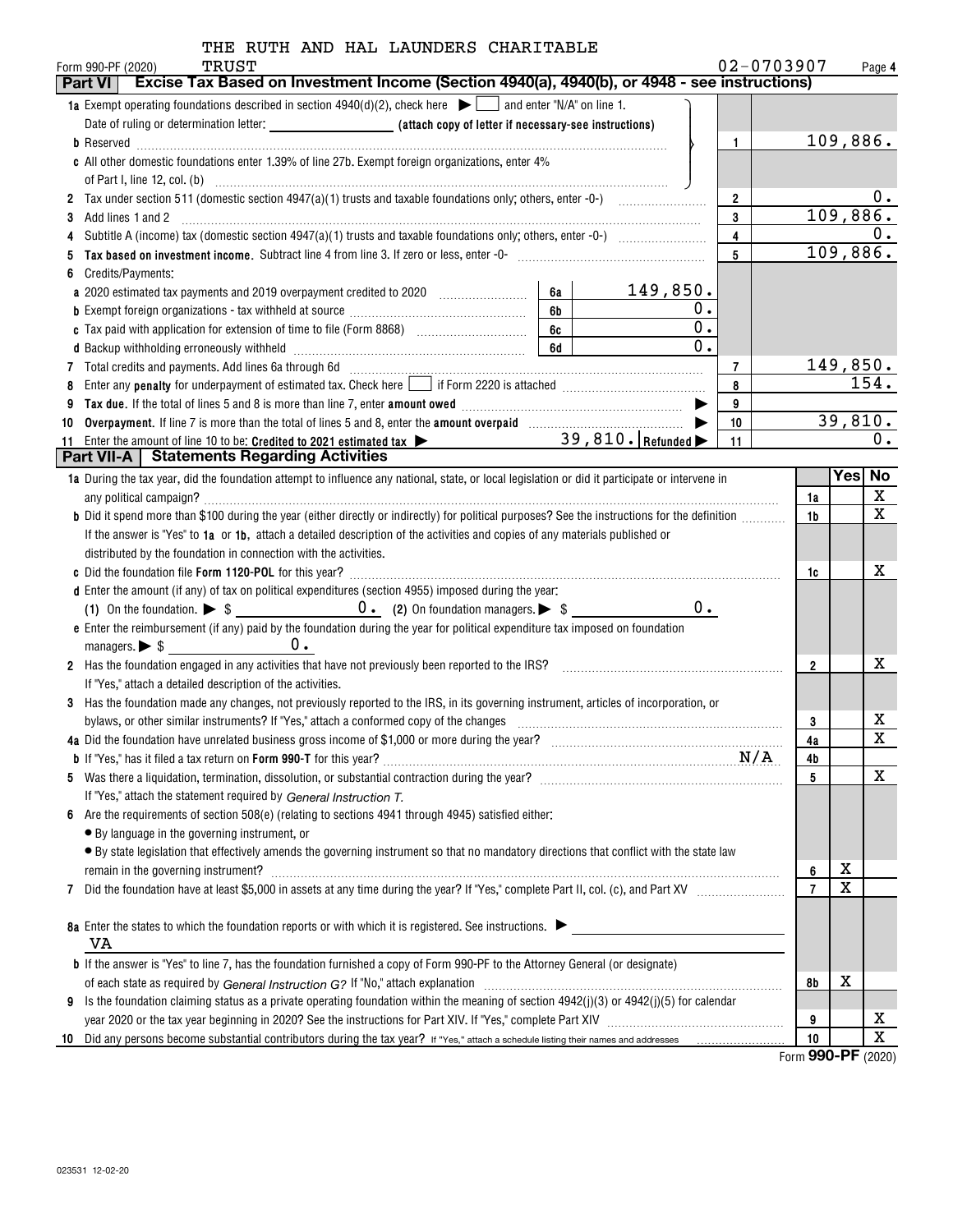| 02-0703907<br>Form 990-PF (2020)<br>Page 5<br><b>Statements Regarding Activities (continued)</b><br>Part VII-A<br>Yes No<br>11 At any time during the year, did the foundation, directly or indirectly, own a controlled entity within the meaning of<br>STMT 16<br>section 512(b)(13)? If "Yes," attach schedule. See instructions STATEMENT 15<br>х<br>11<br>Did the foundation make a distribution to a donor advised fund over which the foundation or a disqualified person had advisory privileges?<br>12<br>x<br>If "Yes," attach statement. See instructions<br>12<br>X<br>13<br>Did the foundation comply with the public inspection requirements for its annual returns and exemption application?<br>13<br>Website address > RHLCT.ORG<br>14 The books are in care of > JEFFREY J. FAIRFIELD, EXECUTIVE DIR Telephone no. > 703-437-9200<br>Located at > 459 HERNDON PARKWAY, SUITE 14, HERNDON, VA<br>ZIP+4 20170-6222<br>N/A<br>$\blacksquare$<br>and enter the amount of tax-exempt interest received or accrued during the year<br>No<br>Yes <br>At any time during calendar year 2020, did the foundation have an interest in or a signature or other authority over a bank,<br>16<br>X<br>16<br>securities, or other financial account in a foreign country?<br>See the instructions for exceptions and filing requirements for FinCEN Form 114. If "Yes," enter the name of the<br>foreign country<br>Part VII-B   Statements Regarding Activities for Which Form 4720 May Be Required<br>Yes <br><b>No</b><br>File Form 4720 if any item is checked in the "Yes" column, unless an exception applies.<br>1a During the year, did the foundation (either directly or indirectly):<br>$\boxed{\text{X}}$ Yes<br>(1) Engage in the sale or exchange, or leasing of property with a disqualified person?<br>No<br>(2) Borrow money from, lend money to, or otherwise extend credit to (or accept it from)<br>Yes $X$ No<br>a disqualified person?<br>No<br>$\boxed{\mathbf{X}}$ Yes<br>(4) Pay compensation to, or pay or reimburse the expenses of, a disqualified person?<br>No<br>(5) Transfer any income or assets to a disqualified person (or make any of either available<br>Yes $\boxed{\text{X}}$ No<br>for the benefit or use of a disqualified person)?<br>(6) Agree to pay money or property to a government official? (Exception. Check "No"<br>if the foundation agreed to make a grant to or to employ the official for a period after<br>$\sqrt{}$ Yes $\sqrt{}$ No<br>termination of government service, if terminating within 90 days.) [10] manufactures in the service contraction of government service, if terminating within 90 days.) [10] manufactures in the service of the service of the<br><b>b</b> If any answer is "Yes" to $1a(1)-(6)$ , did any of the acts fail to qualify under the exceptions described in Regulations<br>x<br>section 53.4941(d)-3 or in a current notice regarding disaster assistance? See instructions [11] successive management contains the section 53.4941(d)-3 or in a current notice regarding disaster assistance? See instruction<br>1b<br>c Did the foundation engage in a prior year in any of the acts described in 1a, other than excepted acts, that were not corrected<br>x<br>before the first day of the tax year beginning in 2020?<br>1c<br>Taxes on failure to distribute income (section 4942) (does not apply for years the foundation was a private operating foundation<br>defined in section $4942(j)(3)$ or $4942(j)(5)$ ):<br>a At the end of tax year 2020, did the foundation have any undistributed income (Part XIII, lines<br>Yes $X$ No<br>If "Yes," list the years $\blacktriangleright$<br><b>b</b> Are there any years listed in 2a for which the foundation is <b>not</b> applying the provisions of section $4942(a)(2)$ (relating to incorrect<br>valuation of assets) to the year's undistributed income? (If applying section $4942(a)(2)$ to all years listed, answer "No" and attach<br>N/A<br>statement - see instructions.) 2000 minimum contract and the intervention of the intervention of the intervention of the intervention of the intervention of the intervention of the intervention of the intervention of the i<br>2b<br>c If the provisions of section $4942(a)(2)$ are being applied to any of the years listed in 2a, list the years here.<br>3a Did the foundation hold more than a 2% direct or indirect interest in any business enterprise at any time<br>Yes $X$ No<br><b>b</b> If "Yes," did it have excess business holdings in 2020 as a result of (1) any purchase by the foundation or disqualified persons after<br>May 26, 1969; (2) the lapse of the 5-year period (or longer period approved by the Commissioner under section $4943(c)(7)$ ) to dispose<br>of holdings acquired by gift or bequest; or (3) the lapse of the 10-, 15-, or 20-year first phase holding period? (Use Form 4720,<br>3b<br>х<br>4a | THE RUTH AND HAL LAUNDERS CHARITABLE                                                                                                            |  |  |
|----------------------------------------------------------------------------------------------------------------------------------------------------------------------------------------------------------------------------------------------------------------------------------------------------------------------------------------------------------------------------------------------------------------------------------------------------------------------------------------------------------------------------------------------------------------------------------------------------------------------------------------------------------------------------------------------------------------------------------------------------------------------------------------------------------------------------------------------------------------------------------------------------------------------------------------------------------------------------------------------------------------------------------------------------------------------------------------------------------------------------------------------------------------------------------------------------------------------------------------------------------------------------------------------------------------------------------------------------------------------------------------------------------------------------------------------------------------------------------------------------------------------------------------------------------------------------------------------------------------------------------------------------------------------------------------------------------------------------------------------------------------------------------------------------------------------------------------------------------------------------------------------------------------------------------------------------------------------------------------------------------------------------------------------------------------------------------------------------------------------------------------------------------------------------------------------------------------------------------------------------------------------------------------------------------------------------------------------------------------------------------------------------------------------------------------------------------------------------------------------------------------------------------------------------------------------------------------------------------------------------------------------------------------------------------------------------------------------------------------------------------------------------------------------------------------------------------------------------------------------------------------------------------------------------------------------------------------------------------------------------------------------------------------------------------------------------------------------------------------------------------------------------------------------------------------------------------------------------------------------------------------------------------------------------------------------------------------------------------------------------------------------------------------------------------------------------------------------------------------------------------------------------------------------------------------------------------------------------------------------------------------------------------------------------------------------------------------------------------------------------------------------------------------------------------------------------------------------------------------------------------------------------------------------------------------------------------------------------------------------------------------------------------------------------------------------------------------------------------------------------------------------------------------------------------------------------------------------------------------------------------------------------------------------------------------------------------------------------------------------------------------------------------------------------------------------------------------------------------------------------------------------------------------------------------------------------------------------------------------------------------------------------------------------------------------------------------------------------------------------------------------------------------------------------------------------------------------------------------------------------------------------------------------------------------------------------------------|-------------------------------------------------------------------------------------------------------------------------------------------------|--|--|
|                                                                                                                                                                                                                                                                                                                                                                                                                                                                                                                                                                                                                                                                                                                                                                                                                                                                                                                                                                                                                                                                                                                                                                                                                                                                                                                                                                                                                                                                                                                                                                                                                                                                                                                                                                                                                                                                                                                                                                                                                                                                                                                                                                                                                                                                                                                                                                                                                                                                                                                                                                                                                                                                                                                                                                                                                                                                                                                                                                                                                                                                                                                                                                                                                                                                                                                                                                                                                                                                                                                                                                                                                                                                                                                                                                                                                                                                                                                                                                                                                                                                                                                                                                                                                                                                                                                                                                                                                                                                                                                                                                                                                                                                                                                                                                                                                                                                                                                                                                | TRUST                                                                                                                                           |  |  |
|                                                                                                                                                                                                                                                                                                                                                                                                                                                                                                                                                                                                                                                                                                                                                                                                                                                                                                                                                                                                                                                                                                                                                                                                                                                                                                                                                                                                                                                                                                                                                                                                                                                                                                                                                                                                                                                                                                                                                                                                                                                                                                                                                                                                                                                                                                                                                                                                                                                                                                                                                                                                                                                                                                                                                                                                                                                                                                                                                                                                                                                                                                                                                                                                                                                                                                                                                                                                                                                                                                                                                                                                                                                                                                                                                                                                                                                                                                                                                                                                                                                                                                                                                                                                                                                                                                                                                                                                                                                                                                                                                                                                                                                                                                                                                                                                                                                                                                                                                                |                                                                                                                                                 |  |  |
|                                                                                                                                                                                                                                                                                                                                                                                                                                                                                                                                                                                                                                                                                                                                                                                                                                                                                                                                                                                                                                                                                                                                                                                                                                                                                                                                                                                                                                                                                                                                                                                                                                                                                                                                                                                                                                                                                                                                                                                                                                                                                                                                                                                                                                                                                                                                                                                                                                                                                                                                                                                                                                                                                                                                                                                                                                                                                                                                                                                                                                                                                                                                                                                                                                                                                                                                                                                                                                                                                                                                                                                                                                                                                                                                                                                                                                                                                                                                                                                                                                                                                                                                                                                                                                                                                                                                                                                                                                                                                                                                                                                                                                                                                                                                                                                                                                                                                                                                                                |                                                                                                                                                 |  |  |
|                                                                                                                                                                                                                                                                                                                                                                                                                                                                                                                                                                                                                                                                                                                                                                                                                                                                                                                                                                                                                                                                                                                                                                                                                                                                                                                                                                                                                                                                                                                                                                                                                                                                                                                                                                                                                                                                                                                                                                                                                                                                                                                                                                                                                                                                                                                                                                                                                                                                                                                                                                                                                                                                                                                                                                                                                                                                                                                                                                                                                                                                                                                                                                                                                                                                                                                                                                                                                                                                                                                                                                                                                                                                                                                                                                                                                                                                                                                                                                                                                                                                                                                                                                                                                                                                                                                                                                                                                                                                                                                                                                                                                                                                                                                                                                                                                                                                                                                                                                |                                                                                                                                                 |  |  |
|                                                                                                                                                                                                                                                                                                                                                                                                                                                                                                                                                                                                                                                                                                                                                                                                                                                                                                                                                                                                                                                                                                                                                                                                                                                                                                                                                                                                                                                                                                                                                                                                                                                                                                                                                                                                                                                                                                                                                                                                                                                                                                                                                                                                                                                                                                                                                                                                                                                                                                                                                                                                                                                                                                                                                                                                                                                                                                                                                                                                                                                                                                                                                                                                                                                                                                                                                                                                                                                                                                                                                                                                                                                                                                                                                                                                                                                                                                                                                                                                                                                                                                                                                                                                                                                                                                                                                                                                                                                                                                                                                                                                                                                                                                                                                                                                                                                                                                                                                                |                                                                                                                                                 |  |  |
|                                                                                                                                                                                                                                                                                                                                                                                                                                                                                                                                                                                                                                                                                                                                                                                                                                                                                                                                                                                                                                                                                                                                                                                                                                                                                                                                                                                                                                                                                                                                                                                                                                                                                                                                                                                                                                                                                                                                                                                                                                                                                                                                                                                                                                                                                                                                                                                                                                                                                                                                                                                                                                                                                                                                                                                                                                                                                                                                                                                                                                                                                                                                                                                                                                                                                                                                                                                                                                                                                                                                                                                                                                                                                                                                                                                                                                                                                                                                                                                                                                                                                                                                                                                                                                                                                                                                                                                                                                                                                                                                                                                                                                                                                                                                                                                                                                                                                                                                                                |                                                                                                                                                 |  |  |
|                                                                                                                                                                                                                                                                                                                                                                                                                                                                                                                                                                                                                                                                                                                                                                                                                                                                                                                                                                                                                                                                                                                                                                                                                                                                                                                                                                                                                                                                                                                                                                                                                                                                                                                                                                                                                                                                                                                                                                                                                                                                                                                                                                                                                                                                                                                                                                                                                                                                                                                                                                                                                                                                                                                                                                                                                                                                                                                                                                                                                                                                                                                                                                                                                                                                                                                                                                                                                                                                                                                                                                                                                                                                                                                                                                                                                                                                                                                                                                                                                                                                                                                                                                                                                                                                                                                                                                                                                                                                                                                                                                                                                                                                                                                                                                                                                                                                                                                                                                |                                                                                                                                                 |  |  |
|                                                                                                                                                                                                                                                                                                                                                                                                                                                                                                                                                                                                                                                                                                                                                                                                                                                                                                                                                                                                                                                                                                                                                                                                                                                                                                                                                                                                                                                                                                                                                                                                                                                                                                                                                                                                                                                                                                                                                                                                                                                                                                                                                                                                                                                                                                                                                                                                                                                                                                                                                                                                                                                                                                                                                                                                                                                                                                                                                                                                                                                                                                                                                                                                                                                                                                                                                                                                                                                                                                                                                                                                                                                                                                                                                                                                                                                                                                                                                                                                                                                                                                                                                                                                                                                                                                                                                                                                                                                                                                                                                                                                                                                                                                                                                                                                                                                                                                                                                                |                                                                                                                                                 |  |  |
|                                                                                                                                                                                                                                                                                                                                                                                                                                                                                                                                                                                                                                                                                                                                                                                                                                                                                                                                                                                                                                                                                                                                                                                                                                                                                                                                                                                                                                                                                                                                                                                                                                                                                                                                                                                                                                                                                                                                                                                                                                                                                                                                                                                                                                                                                                                                                                                                                                                                                                                                                                                                                                                                                                                                                                                                                                                                                                                                                                                                                                                                                                                                                                                                                                                                                                                                                                                                                                                                                                                                                                                                                                                                                                                                                                                                                                                                                                                                                                                                                                                                                                                                                                                                                                                                                                                                                                                                                                                                                                                                                                                                                                                                                                                                                                                                                                                                                                                                                                |                                                                                                                                                 |  |  |
|                                                                                                                                                                                                                                                                                                                                                                                                                                                                                                                                                                                                                                                                                                                                                                                                                                                                                                                                                                                                                                                                                                                                                                                                                                                                                                                                                                                                                                                                                                                                                                                                                                                                                                                                                                                                                                                                                                                                                                                                                                                                                                                                                                                                                                                                                                                                                                                                                                                                                                                                                                                                                                                                                                                                                                                                                                                                                                                                                                                                                                                                                                                                                                                                                                                                                                                                                                                                                                                                                                                                                                                                                                                                                                                                                                                                                                                                                                                                                                                                                                                                                                                                                                                                                                                                                                                                                                                                                                                                                                                                                                                                                                                                                                                                                                                                                                                                                                                                                                |                                                                                                                                                 |  |  |
|                                                                                                                                                                                                                                                                                                                                                                                                                                                                                                                                                                                                                                                                                                                                                                                                                                                                                                                                                                                                                                                                                                                                                                                                                                                                                                                                                                                                                                                                                                                                                                                                                                                                                                                                                                                                                                                                                                                                                                                                                                                                                                                                                                                                                                                                                                                                                                                                                                                                                                                                                                                                                                                                                                                                                                                                                                                                                                                                                                                                                                                                                                                                                                                                                                                                                                                                                                                                                                                                                                                                                                                                                                                                                                                                                                                                                                                                                                                                                                                                                                                                                                                                                                                                                                                                                                                                                                                                                                                                                                                                                                                                                                                                                                                                                                                                                                                                                                                                                                |                                                                                                                                                 |  |  |
|                                                                                                                                                                                                                                                                                                                                                                                                                                                                                                                                                                                                                                                                                                                                                                                                                                                                                                                                                                                                                                                                                                                                                                                                                                                                                                                                                                                                                                                                                                                                                                                                                                                                                                                                                                                                                                                                                                                                                                                                                                                                                                                                                                                                                                                                                                                                                                                                                                                                                                                                                                                                                                                                                                                                                                                                                                                                                                                                                                                                                                                                                                                                                                                                                                                                                                                                                                                                                                                                                                                                                                                                                                                                                                                                                                                                                                                                                                                                                                                                                                                                                                                                                                                                                                                                                                                                                                                                                                                                                                                                                                                                                                                                                                                                                                                                                                                                                                                                                                |                                                                                                                                                 |  |  |
|                                                                                                                                                                                                                                                                                                                                                                                                                                                                                                                                                                                                                                                                                                                                                                                                                                                                                                                                                                                                                                                                                                                                                                                                                                                                                                                                                                                                                                                                                                                                                                                                                                                                                                                                                                                                                                                                                                                                                                                                                                                                                                                                                                                                                                                                                                                                                                                                                                                                                                                                                                                                                                                                                                                                                                                                                                                                                                                                                                                                                                                                                                                                                                                                                                                                                                                                                                                                                                                                                                                                                                                                                                                                                                                                                                                                                                                                                                                                                                                                                                                                                                                                                                                                                                                                                                                                                                                                                                                                                                                                                                                                                                                                                                                                                                                                                                                                                                                                                                |                                                                                                                                                 |  |  |
|                                                                                                                                                                                                                                                                                                                                                                                                                                                                                                                                                                                                                                                                                                                                                                                                                                                                                                                                                                                                                                                                                                                                                                                                                                                                                                                                                                                                                                                                                                                                                                                                                                                                                                                                                                                                                                                                                                                                                                                                                                                                                                                                                                                                                                                                                                                                                                                                                                                                                                                                                                                                                                                                                                                                                                                                                                                                                                                                                                                                                                                                                                                                                                                                                                                                                                                                                                                                                                                                                                                                                                                                                                                                                                                                                                                                                                                                                                                                                                                                                                                                                                                                                                                                                                                                                                                                                                                                                                                                                                                                                                                                                                                                                                                                                                                                                                                                                                                                                                |                                                                                                                                                 |  |  |
|                                                                                                                                                                                                                                                                                                                                                                                                                                                                                                                                                                                                                                                                                                                                                                                                                                                                                                                                                                                                                                                                                                                                                                                                                                                                                                                                                                                                                                                                                                                                                                                                                                                                                                                                                                                                                                                                                                                                                                                                                                                                                                                                                                                                                                                                                                                                                                                                                                                                                                                                                                                                                                                                                                                                                                                                                                                                                                                                                                                                                                                                                                                                                                                                                                                                                                                                                                                                                                                                                                                                                                                                                                                                                                                                                                                                                                                                                                                                                                                                                                                                                                                                                                                                                                                                                                                                                                                                                                                                                                                                                                                                                                                                                                                                                                                                                                                                                                                                                                |                                                                                                                                                 |  |  |
|                                                                                                                                                                                                                                                                                                                                                                                                                                                                                                                                                                                                                                                                                                                                                                                                                                                                                                                                                                                                                                                                                                                                                                                                                                                                                                                                                                                                                                                                                                                                                                                                                                                                                                                                                                                                                                                                                                                                                                                                                                                                                                                                                                                                                                                                                                                                                                                                                                                                                                                                                                                                                                                                                                                                                                                                                                                                                                                                                                                                                                                                                                                                                                                                                                                                                                                                                                                                                                                                                                                                                                                                                                                                                                                                                                                                                                                                                                                                                                                                                                                                                                                                                                                                                                                                                                                                                                                                                                                                                                                                                                                                                                                                                                                                                                                                                                                                                                                                                                |                                                                                                                                                 |  |  |
|                                                                                                                                                                                                                                                                                                                                                                                                                                                                                                                                                                                                                                                                                                                                                                                                                                                                                                                                                                                                                                                                                                                                                                                                                                                                                                                                                                                                                                                                                                                                                                                                                                                                                                                                                                                                                                                                                                                                                                                                                                                                                                                                                                                                                                                                                                                                                                                                                                                                                                                                                                                                                                                                                                                                                                                                                                                                                                                                                                                                                                                                                                                                                                                                                                                                                                                                                                                                                                                                                                                                                                                                                                                                                                                                                                                                                                                                                                                                                                                                                                                                                                                                                                                                                                                                                                                                                                                                                                                                                                                                                                                                                                                                                                                                                                                                                                                                                                                                                                |                                                                                                                                                 |  |  |
|                                                                                                                                                                                                                                                                                                                                                                                                                                                                                                                                                                                                                                                                                                                                                                                                                                                                                                                                                                                                                                                                                                                                                                                                                                                                                                                                                                                                                                                                                                                                                                                                                                                                                                                                                                                                                                                                                                                                                                                                                                                                                                                                                                                                                                                                                                                                                                                                                                                                                                                                                                                                                                                                                                                                                                                                                                                                                                                                                                                                                                                                                                                                                                                                                                                                                                                                                                                                                                                                                                                                                                                                                                                                                                                                                                                                                                                                                                                                                                                                                                                                                                                                                                                                                                                                                                                                                                                                                                                                                                                                                                                                                                                                                                                                                                                                                                                                                                                                                                |                                                                                                                                                 |  |  |
|                                                                                                                                                                                                                                                                                                                                                                                                                                                                                                                                                                                                                                                                                                                                                                                                                                                                                                                                                                                                                                                                                                                                                                                                                                                                                                                                                                                                                                                                                                                                                                                                                                                                                                                                                                                                                                                                                                                                                                                                                                                                                                                                                                                                                                                                                                                                                                                                                                                                                                                                                                                                                                                                                                                                                                                                                                                                                                                                                                                                                                                                                                                                                                                                                                                                                                                                                                                                                                                                                                                                                                                                                                                                                                                                                                                                                                                                                                                                                                                                                                                                                                                                                                                                                                                                                                                                                                                                                                                                                                                                                                                                                                                                                                                                                                                                                                                                                                                                                                |                                                                                                                                                 |  |  |
|                                                                                                                                                                                                                                                                                                                                                                                                                                                                                                                                                                                                                                                                                                                                                                                                                                                                                                                                                                                                                                                                                                                                                                                                                                                                                                                                                                                                                                                                                                                                                                                                                                                                                                                                                                                                                                                                                                                                                                                                                                                                                                                                                                                                                                                                                                                                                                                                                                                                                                                                                                                                                                                                                                                                                                                                                                                                                                                                                                                                                                                                                                                                                                                                                                                                                                                                                                                                                                                                                                                                                                                                                                                                                                                                                                                                                                                                                                                                                                                                                                                                                                                                                                                                                                                                                                                                                                                                                                                                                                                                                                                                                                                                                                                                                                                                                                                                                                                                                                |                                                                                                                                                 |  |  |
|                                                                                                                                                                                                                                                                                                                                                                                                                                                                                                                                                                                                                                                                                                                                                                                                                                                                                                                                                                                                                                                                                                                                                                                                                                                                                                                                                                                                                                                                                                                                                                                                                                                                                                                                                                                                                                                                                                                                                                                                                                                                                                                                                                                                                                                                                                                                                                                                                                                                                                                                                                                                                                                                                                                                                                                                                                                                                                                                                                                                                                                                                                                                                                                                                                                                                                                                                                                                                                                                                                                                                                                                                                                                                                                                                                                                                                                                                                                                                                                                                                                                                                                                                                                                                                                                                                                                                                                                                                                                                                                                                                                                                                                                                                                                                                                                                                                                                                                                                                |                                                                                                                                                 |  |  |
|                                                                                                                                                                                                                                                                                                                                                                                                                                                                                                                                                                                                                                                                                                                                                                                                                                                                                                                                                                                                                                                                                                                                                                                                                                                                                                                                                                                                                                                                                                                                                                                                                                                                                                                                                                                                                                                                                                                                                                                                                                                                                                                                                                                                                                                                                                                                                                                                                                                                                                                                                                                                                                                                                                                                                                                                                                                                                                                                                                                                                                                                                                                                                                                                                                                                                                                                                                                                                                                                                                                                                                                                                                                                                                                                                                                                                                                                                                                                                                                                                                                                                                                                                                                                                                                                                                                                                                                                                                                                                                                                                                                                                                                                                                                                                                                                                                                                                                                                                                |                                                                                                                                                 |  |  |
|                                                                                                                                                                                                                                                                                                                                                                                                                                                                                                                                                                                                                                                                                                                                                                                                                                                                                                                                                                                                                                                                                                                                                                                                                                                                                                                                                                                                                                                                                                                                                                                                                                                                                                                                                                                                                                                                                                                                                                                                                                                                                                                                                                                                                                                                                                                                                                                                                                                                                                                                                                                                                                                                                                                                                                                                                                                                                                                                                                                                                                                                                                                                                                                                                                                                                                                                                                                                                                                                                                                                                                                                                                                                                                                                                                                                                                                                                                                                                                                                                                                                                                                                                                                                                                                                                                                                                                                                                                                                                                                                                                                                                                                                                                                                                                                                                                                                                                                                                                |                                                                                                                                                 |  |  |
|                                                                                                                                                                                                                                                                                                                                                                                                                                                                                                                                                                                                                                                                                                                                                                                                                                                                                                                                                                                                                                                                                                                                                                                                                                                                                                                                                                                                                                                                                                                                                                                                                                                                                                                                                                                                                                                                                                                                                                                                                                                                                                                                                                                                                                                                                                                                                                                                                                                                                                                                                                                                                                                                                                                                                                                                                                                                                                                                                                                                                                                                                                                                                                                                                                                                                                                                                                                                                                                                                                                                                                                                                                                                                                                                                                                                                                                                                                                                                                                                                                                                                                                                                                                                                                                                                                                                                                                                                                                                                                                                                                                                                                                                                                                                                                                                                                                                                                                                                                |                                                                                                                                                 |  |  |
|                                                                                                                                                                                                                                                                                                                                                                                                                                                                                                                                                                                                                                                                                                                                                                                                                                                                                                                                                                                                                                                                                                                                                                                                                                                                                                                                                                                                                                                                                                                                                                                                                                                                                                                                                                                                                                                                                                                                                                                                                                                                                                                                                                                                                                                                                                                                                                                                                                                                                                                                                                                                                                                                                                                                                                                                                                                                                                                                                                                                                                                                                                                                                                                                                                                                                                                                                                                                                                                                                                                                                                                                                                                                                                                                                                                                                                                                                                                                                                                                                                                                                                                                                                                                                                                                                                                                                                                                                                                                                                                                                                                                                                                                                                                                                                                                                                                                                                                                                                |                                                                                                                                                 |  |  |
|                                                                                                                                                                                                                                                                                                                                                                                                                                                                                                                                                                                                                                                                                                                                                                                                                                                                                                                                                                                                                                                                                                                                                                                                                                                                                                                                                                                                                                                                                                                                                                                                                                                                                                                                                                                                                                                                                                                                                                                                                                                                                                                                                                                                                                                                                                                                                                                                                                                                                                                                                                                                                                                                                                                                                                                                                                                                                                                                                                                                                                                                                                                                                                                                                                                                                                                                                                                                                                                                                                                                                                                                                                                                                                                                                                                                                                                                                                                                                                                                                                                                                                                                                                                                                                                                                                                                                                                                                                                                                                                                                                                                                                                                                                                                                                                                                                                                                                                                                                |                                                                                                                                                 |  |  |
|                                                                                                                                                                                                                                                                                                                                                                                                                                                                                                                                                                                                                                                                                                                                                                                                                                                                                                                                                                                                                                                                                                                                                                                                                                                                                                                                                                                                                                                                                                                                                                                                                                                                                                                                                                                                                                                                                                                                                                                                                                                                                                                                                                                                                                                                                                                                                                                                                                                                                                                                                                                                                                                                                                                                                                                                                                                                                                                                                                                                                                                                                                                                                                                                                                                                                                                                                                                                                                                                                                                                                                                                                                                                                                                                                                                                                                                                                                                                                                                                                                                                                                                                                                                                                                                                                                                                                                                                                                                                                                                                                                                                                                                                                                                                                                                                                                                                                                                                                                |                                                                                                                                                 |  |  |
|                                                                                                                                                                                                                                                                                                                                                                                                                                                                                                                                                                                                                                                                                                                                                                                                                                                                                                                                                                                                                                                                                                                                                                                                                                                                                                                                                                                                                                                                                                                                                                                                                                                                                                                                                                                                                                                                                                                                                                                                                                                                                                                                                                                                                                                                                                                                                                                                                                                                                                                                                                                                                                                                                                                                                                                                                                                                                                                                                                                                                                                                                                                                                                                                                                                                                                                                                                                                                                                                                                                                                                                                                                                                                                                                                                                                                                                                                                                                                                                                                                                                                                                                                                                                                                                                                                                                                                                                                                                                                                                                                                                                                                                                                                                                                                                                                                                                                                                                                                |                                                                                                                                                 |  |  |
|                                                                                                                                                                                                                                                                                                                                                                                                                                                                                                                                                                                                                                                                                                                                                                                                                                                                                                                                                                                                                                                                                                                                                                                                                                                                                                                                                                                                                                                                                                                                                                                                                                                                                                                                                                                                                                                                                                                                                                                                                                                                                                                                                                                                                                                                                                                                                                                                                                                                                                                                                                                                                                                                                                                                                                                                                                                                                                                                                                                                                                                                                                                                                                                                                                                                                                                                                                                                                                                                                                                                                                                                                                                                                                                                                                                                                                                                                                                                                                                                                                                                                                                                                                                                                                                                                                                                                                                                                                                                                                                                                                                                                                                                                                                                                                                                                                                                                                                                                                |                                                                                                                                                 |  |  |
|                                                                                                                                                                                                                                                                                                                                                                                                                                                                                                                                                                                                                                                                                                                                                                                                                                                                                                                                                                                                                                                                                                                                                                                                                                                                                                                                                                                                                                                                                                                                                                                                                                                                                                                                                                                                                                                                                                                                                                                                                                                                                                                                                                                                                                                                                                                                                                                                                                                                                                                                                                                                                                                                                                                                                                                                                                                                                                                                                                                                                                                                                                                                                                                                                                                                                                                                                                                                                                                                                                                                                                                                                                                                                                                                                                                                                                                                                                                                                                                                                                                                                                                                                                                                                                                                                                                                                                                                                                                                                                                                                                                                                                                                                                                                                                                                                                                                                                                                                                |                                                                                                                                                 |  |  |
|                                                                                                                                                                                                                                                                                                                                                                                                                                                                                                                                                                                                                                                                                                                                                                                                                                                                                                                                                                                                                                                                                                                                                                                                                                                                                                                                                                                                                                                                                                                                                                                                                                                                                                                                                                                                                                                                                                                                                                                                                                                                                                                                                                                                                                                                                                                                                                                                                                                                                                                                                                                                                                                                                                                                                                                                                                                                                                                                                                                                                                                                                                                                                                                                                                                                                                                                                                                                                                                                                                                                                                                                                                                                                                                                                                                                                                                                                                                                                                                                                                                                                                                                                                                                                                                                                                                                                                                                                                                                                                                                                                                                                                                                                                                                                                                                                                                                                                                                                                |                                                                                                                                                 |  |  |
|                                                                                                                                                                                                                                                                                                                                                                                                                                                                                                                                                                                                                                                                                                                                                                                                                                                                                                                                                                                                                                                                                                                                                                                                                                                                                                                                                                                                                                                                                                                                                                                                                                                                                                                                                                                                                                                                                                                                                                                                                                                                                                                                                                                                                                                                                                                                                                                                                                                                                                                                                                                                                                                                                                                                                                                                                                                                                                                                                                                                                                                                                                                                                                                                                                                                                                                                                                                                                                                                                                                                                                                                                                                                                                                                                                                                                                                                                                                                                                                                                                                                                                                                                                                                                                                                                                                                                                                                                                                                                                                                                                                                                                                                                                                                                                                                                                                                                                                                                                |                                                                                                                                                 |  |  |
|                                                                                                                                                                                                                                                                                                                                                                                                                                                                                                                                                                                                                                                                                                                                                                                                                                                                                                                                                                                                                                                                                                                                                                                                                                                                                                                                                                                                                                                                                                                                                                                                                                                                                                                                                                                                                                                                                                                                                                                                                                                                                                                                                                                                                                                                                                                                                                                                                                                                                                                                                                                                                                                                                                                                                                                                                                                                                                                                                                                                                                                                                                                                                                                                                                                                                                                                                                                                                                                                                                                                                                                                                                                                                                                                                                                                                                                                                                                                                                                                                                                                                                                                                                                                                                                                                                                                                                                                                                                                                                                                                                                                                                                                                                                                                                                                                                                                                                                                                                |                                                                                                                                                 |  |  |
|                                                                                                                                                                                                                                                                                                                                                                                                                                                                                                                                                                                                                                                                                                                                                                                                                                                                                                                                                                                                                                                                                                                                                                                                                                                                                                                                                                                                                                                                                                                                                                                                                                                                                                                                                                                                                                                                                                                                                                                                                                                                                                                                                                                                                                                                                                                                                                                                                                                                                                                                                                                                                                                                                                                                                                                                                                                                                                                                                                                                                                                                                                                                                                                                                                                                                                                                                                                                                                                                                                                                                                                                                                                                                                                                                                                                                                                                                                                                                                                                                                                                                                                                                                                                                                                                                                                                                                                                                                                                                                                                                                                                                                                                                                                                                                                                                                                                                                                                                                |                                                                                                                                                 |  |  |
|                                                                                                                                                                                                                                                                                                                                                                                                                                                                                                                                                                                                                                                                                                                                                                                                                                                                                                                                                                                                                                                                                                                                                                                                                                                                                                                                                                                                                                                                                                                                                                                                                                                                                                                                                                                                                                                                                                                                                                                                                                                                                                                                                                                                                                                                                                                                                                                                                                                                                                                                                                                                                                                                                                                                                                                                                                                                                                                                                                                                                                                                                                                                                                                                                                                                                                                                                                                                                                                                                                                                                                                                                                                                                                                                                                                                                                                                                                                                                                                                                                                                                                                                                                                                                                                                                                                                                                                                                                                                                                                                                                                                                                                                                                                                                                                                                                                                                                                                                                |                                                                                                                                                 |  |  |
|                                                                                                                                                                                                                                                                                                                                                                                                                                                                                                                                                                                                                                                                                                                                                                                                                                                                                                                                                                                                                                                                                                                                                                                                                                                                                                                                                                                                                                                                                                                                                                                                                                                                                                                                                                                                                                                                                                                                                                                                                                                                                                                                                                                                                                                                                                                                                                                                                                                                                                                                                                                                                                                                                                                                                                                                                                                                                                                                                                                                                                                                                                                                                                                                                                                                                                                                                                                                                                                                                                                                                                                                                                                                                                                                                                                                                                                                                                                                                                                                                                                                                                                                                                                                                                                                                                                                                                                                                                                                                                                                                                                                                                                                                                                                                                                                                                                                                                                                                                |                                                                                                                                                 |  |  |
|                                                                                                                                                                                                                                                                                                                                                                                                                                                                                                                                                                                                                                                                                                                                                                                                                                                                                                                                                                                                                                                                                                                                                                                                                                                                                                                                                                                                                                                                                                                                                                                                                                                                                                                                                                                                                                                                                                                                                                                                                                                                                                                                                                                                                                                                                                                                                                                                                                                                                                                                                                                                                                                                                                                                                                                                                                                                                                                                                                                                                                                                                                                                                                                                                                                                                                                                                                                                                                                                                                                                                                                                                                                                                                                                                                                                                                                                                                                                                                                                                                                                                                                                                                                                                                                                                                                                                                                                                                                                                                                                                                                                                                                                                                                                                                                                                                                                                                                                                                |                                                                                                                                                 |  |  |
|                                                                                                                                                                                                                                                                                                                                                                                                                                                                                                                                                                                                                                                                                                                                                                                                                                                                                                                                                                                                                                                                                                                                                                                                                                                                                                                                                                                                                                                                                                                                                                                                                                                                                                                                                                                                                                                                                                                                                                                                                                                                                                                                                                                                                                                                                                                                                                                                                                                                                                                                                                                                                                                                                                                                                                                                                                                                                                                                                                                                                                                                                                                                                                                                                                                                                                                                                                                                                                                                                                                                                                                                                                                                                                                                                                                                                                                                                                                                                                                                                                                                                                                                                                                                                                                                                                                                                                                                                                                                                                                                                                                                                                                                                                                                                                                                                                                                                                                                                                |                                                                                                                                                 |  |  |
|                                                                                                                                                                                                                                                                                                                                                                                                                                                                                                                                                                                                                                                                                                                                                                                                                                                                                                                                                                                                                                                                                                                                                                                                                                                                                                                                                                                                                                                                                                                                                                                                                                                                                                                                                                                                                                                                                                                                                                                                                                                                                                                                                                                                                                                                                                                                                                                                                                                                                                                                                                                                                                                                                                                                                                                                                                                                                                                                                                                                                                                                                                                                                                                                                                                                                                                                                                                                                                                                                                                                                                                                                                                                                                                                                                                                                                                                                                                                                                                                                                                                                                                                                                                                                                                                                                                                                                                                                                                                                                                                                                                                                                                                                                                                                                                                                                                                                                                                                                |                                                                                                                                                 |  |  |
|                                                                                                                                                                                                                                                                                                                                                                                                                                                                                                                                                                                                                                                                                                                                                                                                                                                                                                                                                                                                                                                                                                                                                                                                                                                                                                                                                                                                                                                                                                                                                                                                                                                                                                                                                                                                                                                                                                                                                                                                                                                                                                                                                                                                                                                                                                                                                                                                                                                                                                                                                                                                                                                                                                                                                                                                                                                                                                                                                                                                                                                                                                                                                                                                                                                                                                                                                                                                                                                                                                                                                                                                                                                                                                                                                                                                                                                                                                                                                                                                                                                                                                                                                                                                                                                                                                                                                                                                                                                                                                                                                                                                                                                                                                                                                                                                                                                                                                                                                                |                                                                                                                                                 |  |  |
|                                                                                                                                                                                                                                                                                                                                                                                                                                                                                                                                                                                                                                                                                                                                                                                                                                                                                                                                                                                                                                                                                                                                                                                                                                                                                                                                                                                                                                                                                                                                                                                                                                                                                                                                                                                                                                                                                                                                                                                                                                                                                                                                                                                                                                                                                                                                                                                                                                                                                                                                                                                                                                                                                                                                                                                                                                                                                                                                                                                                                                                                                                                                                                                                                                                                                                                                                                                                                                                                                                                                                                                                                                                                                                                                                                                                                                                                                                                                                                                                                                                                                                                                                                                                                                                                                                                                                                                                                                                                                                                                                                                                                                                                                                                                                                                                                                                                                                                                                                |                                                                                                                                                 |  |  |
|                                                                                                                                                                                                                                                                                                                                                                                                                                                                                                                                                                                                                                                                                                                                                                                                                                                                                                                                                                                                                                                                                                                                                                                                                                                                                                                                                                                                                                                                                                                                                                                                                                                                                                                                                                                                                                                                                                                                                                                                                                                                                                                                                                                                                                                                                                                                                                                                                                                                                                                                                                                                                                                                                                                                                                                                                                                                                                                                                                                                                                                                                                                                                                                                                                                                                                                                                                                                                                                                                                                                                                                                                                                                                                                                                                                                                                                                                                                                                                                                                                                                                                                                                                                                                                                                                                                                                                                                                                                                                                                                                                                                                                                                                                                                                                                                                                                                                                                                                                |                                                                                                                                                 |  |  |
|                                                                                                                                                                                                                                                                                                                                                                                                                                                                                                                                                                                                                                                                                                                                                                                                                                                                                                                                                                                                                                                                                                                                                                                                                                                                                                                                                                                                                                                                                                                                                                                                                                                                                                                                                                                                                                                                                                                                                                                                                                                                                                                                                                                                                                                                                                                                                                                                                                                                                                                                                                                                                                                                                                                                                                                                                                                                                                                                                                                                                                                                                                                                                                                                                                                                                                                                                                                                                                                                                                                                                                                                                                                                                                                                                                                                                                                                                                                                                                                                                                                                                                                                                                                                                                                                                                                                                                                                                                                                                                                                                                                                                                                                                                                                                                                                                                                                                                                                                                |                                                                                                                                                 |  |  |
|                                                                                                                                                                                                                                                                                                                                                                                                                                                                                                                                                                                                                                                                                                                                                                                                                                                                                                                                                                                                                                                                                                                                                                                                                                                                                                                                                                                                                                                                                                                                                                                                                                                                                                                                                                                                                                                                                                                                                                                                                                                                                                                                                                                                                                                                                                                                                                                                                                                                                                                                                                                                                                                                                                                                                                                                                                                                                                                                                                                                                                                                                                                                                                                                                                                                                                                                                                                                                                                                                                                                                                                                                                                                                                                                                                                                                                                                                                                                                                                                                                                                                                                                                                                                                                                                                                                                                                                                                                                                                                                                                                                                                                                                                                                                                                                                                                                                                                                                                                |                                                                                                                                                 |  |  |
|                                                                                                                                                                                                                                                                                                                                                                                                                                                                                                                                                                                                                                                                                                                                                                                                                                                                                                                                                                                                                                                                                                                                                                                                                                                                                                                                                                                                                                                                                                                                                                                                                                                                                                                                                                                                                                                                                                                                                                                                                                                                                                                                                                                                                                                                                                                                                                                                                                                                                                                                                                                                                                                                                                                                                                                                                                                                                                                                                                                                                                                                                                                                                                                                                                                                                                                                                                                                                                                                                                                                                                                                                                                                                                                                                                                                                                                                                                                                                                                                                                                                                                                                                                                                                                                                                                                                                                                                                                                                                                                                                                                                                                                                                                                                                                                                                                                                                                                                                                |                                                                                                                                                 |  |  |
|                                                                                                                                                                                                                                                                                                                                                                                                                                                                                                                                                                                                                                                                                                                                                                                                                                                                                                                                                                                                                                                                                                                                                                                                                                                                                                                                                                                                                                                                                                                                                                                                                                                                                                                                                                                                                                                                                                                                                                                                                                                                                                                                                                                                                                                                                                                                                                                                                                                                                                                                                                                                                                                                                                                                                                                                                                                                                                                                                                                                                                                                                                                                                                                                                                                                                                                                                                                                                                                                                                                                                                                                                                                                                                                                                                                                                                                                                                                                                                                                                                                                                                                                                                                                                                                                                                                                                                                                                                                                                                                                                                                                                                                                                                                                                                                                                                                                                                                                                                |                                                                                                                                                 |  |  |
|                                                                                                                                                                                                                                                                                                                                                                                                                                                                                                                                                                                                                                                                                                                                                                                                                                                                                                                                                                                                                                                                                                                                                                                                                                                                                                                                                                                                                                                                                                                                                                                                                                                                                                                                                                                                                                                                                                                                                                                                                                                                                                                                                                                                                                                                                                                                                                                                                                                                                                                                                                                                                                                                                                                                                                                                                                                                                                                                                                                                                                                                                                                                                                                                                                                                                                                                                                                                                                                                                                                                                                                                                                                                                                                                                                                                                                                                                                                                                                                                                                                                                                                                                                                                                                                                                                                                                                                                                                                                                                                                                                                                                                                                                                                                                                                                                                                                                                                                                                |                                                                                                                                                 |  |  |
|                                                                                                                                                                                                                                                                                                                                                                                                                                                                                                                                                                                                                                                                                                                                                                                                                                                                                                                                                                                                                                                                                                                                                                                                                                                                                                                                                                                                                                                                                                                                                                                                                                                                                                                                                                                                                                                                                                                                                                                                                                                                                                                                                                                                                                                                                                                                                                                                                                                                                                                                                                                                                                                                                                                                                                                                                                                                                                                                                                                                                                                                                                                                                                                                                                                                                                                                                                                                                                                                                                                                                                                                                                                                                                                                                                                                                                                                                                                                                                                                                                                                                                                                                                                                                                                                                                                                                                                                                                                                                                                                                                                                                                                                                                                                                                                                                                                                                                                                                                |                                                                                                                                                 |  |  |
|                                                                                                                                                                                                                                                                                                                                                                                                                                                                                                                                                                                                                                                                                                                                                                                                                                                                                                                                                                                                                                                                                                                                                                                                                                                                                                                                                                                                                                                                                                                                                                                                                                                                                                                                                                                                                                                                                                                                                                                                                                                                                                                                                                                                                                                                                                                                                                                                                                                                                                                                                                                                                                                                                                                                                                                                                                                                                                                                                                                                                                                                                                                                                                                                                                                                                                                                                                                                                                                                                                                                                                                                                                                                                                                                                                                                                                                                                                                                                                                                                                                                                                                                                                                                                                                                                                                                                                                                                                                                                                                                                                                                                                                                                                                                                                                                                                                                                                                                                                |                                                                                                                                                 |  |  |
|                                                                                                                                                                                                                                                                                                                                                                                                                                                                                                                                                                                                                                                                                                                                                                                                                                                                                                                                                                                                                                                                                                                                                                                                                                                                                                                                                                                                                                                                                                                                                                                                                                                                                                                                                                                                                                                                                                                                                                                                                                                                                                                                                                                                                                                                                                                                                                                                                                                                                                                                                                                                                                                                                                                                                                                                                                                                                                                                                                                                                                                                                                                                                                                                                                                                                                                                                                                                                                                                                                                                                                                                                                                                                                                                                                                                                                                                                                                                                                                                                                                                                                                                                                                                                                                                                                                                                                                                                                                                                                                                                                                                                                                                                                                                                                                                                                                                                                                                                                |                                                                                                                                                 |  |  |
|                                                                                                                                                                                                                                                                                                                                                                                                                                                                                                                                                                                                                                                                                                                                                                                                                                                                                                                                                                                                                                                                                                                                                                                                                                                                                                                                                                                                                                                                                                                                                                                                                                                                                                                                                                                                                                                                                                                                                                                                                                                                                                                                                                                                                                                                                                                                                                                                                                                                                                                                                                                                                                                                                                                                                                                                                                                                                                                                                                                                                                                                                                                                                                                                                                                                                                                                                                                                                                                                                                                                                                                                                                                                                                                                                                                                                                                                                                                                                                                                                                                                                                                                                                                                                                                                                                                                                                                                                                                                                                                                                                                                                                                                                                                                                                                                                                                                                                                                                                |                                                                                                                                                 |  |  |
|                                                                                                                                                                                                                                                                                                                                                                                                                                                                                                                                                                                                                                                                                                                                                                                                                                                                                                                                                                                                                                                                                                                                                                                                                                                                                                                                                                                                                                                                                                                                                                                                                                                                                                                                                                                                                                                                                                                                                                                                                                                                                                                                                                                                                                                                                                                                                                                                                                                                                                                                                                                                                                                                                                                                                                                                                                                                                                                                                                                                                                                                                                                                                                                                                                                                                                                                                                                                                                                                                                                                                                                                                                                                                                                                                                                                                                                                                                                                                                                                                                                                                                                                                                                                                                                                                                                                                                                                                                                                                                                                                                                                                                                                                                                                                                                                                                                                                                                                                                |                                                                                                                                                 |  |  |
|                                                                                                                                                                                                                                                                                                                                                                                                                                                                                                                                                                                                                                                                                                                                                                                                                                                                                                                                                                                                                                                                                                                                                                                                                                                                                                                                                                                                                                                                                                                                                                                                                                                                                                                                                                                                                                                                                                                                                                                                                                                                                                                                                                                                                                                                                                                                                                                                                                                                                                                                                                                                                                                                                                                                                                                                                                                                                                                                                                                                                                                                                                                                                                                                                                                                                                                                                                                                                                                                                                                                                                                                                                                                                                                                                                                                                                                                                                                                                                                                                                                                                                                                                                                                                                                                                                                                                                                                                                                                                                                                                                                                                                                                                                                                                                                                                                                                                                                                                                | <b>b</b> Did the foundation make any investment in a prior year (but after December 31, 1969) that could jeopardize its charitable purpose that |  |  |
| x<br>4b<br>Form $990-PF(2020)$                                                                                                                                                                                                                                                                                                                                                                                                                                                                                                                                                                                                                                                                                                                                                                                                                                                                                                                                                                                                                                                                                                                                                                                                                                                                                                                                                                                                                                                                                                                                                                                                                                                                                                                                                                                                                                                                                                                                                                                                                                                                                                                                                                                                                                                                                                                                                                                                                                                                                                                                                                                                                                                                                                                                                                                                                                                                                                                                                                                                                                                                                                                                                                                                                                                                                                                                                                                                                                                                                                                                                                                                                                                                                                                                                                                                                                                                                                                                                                                                                                                                                                                                                                                                                                                                                                                                                                                                                                                                                                                                                                                                                                                                                                                                                                                                                                                                                                                                 |                                                                                                                                                 |  |  |

Form **990-PF** (2020)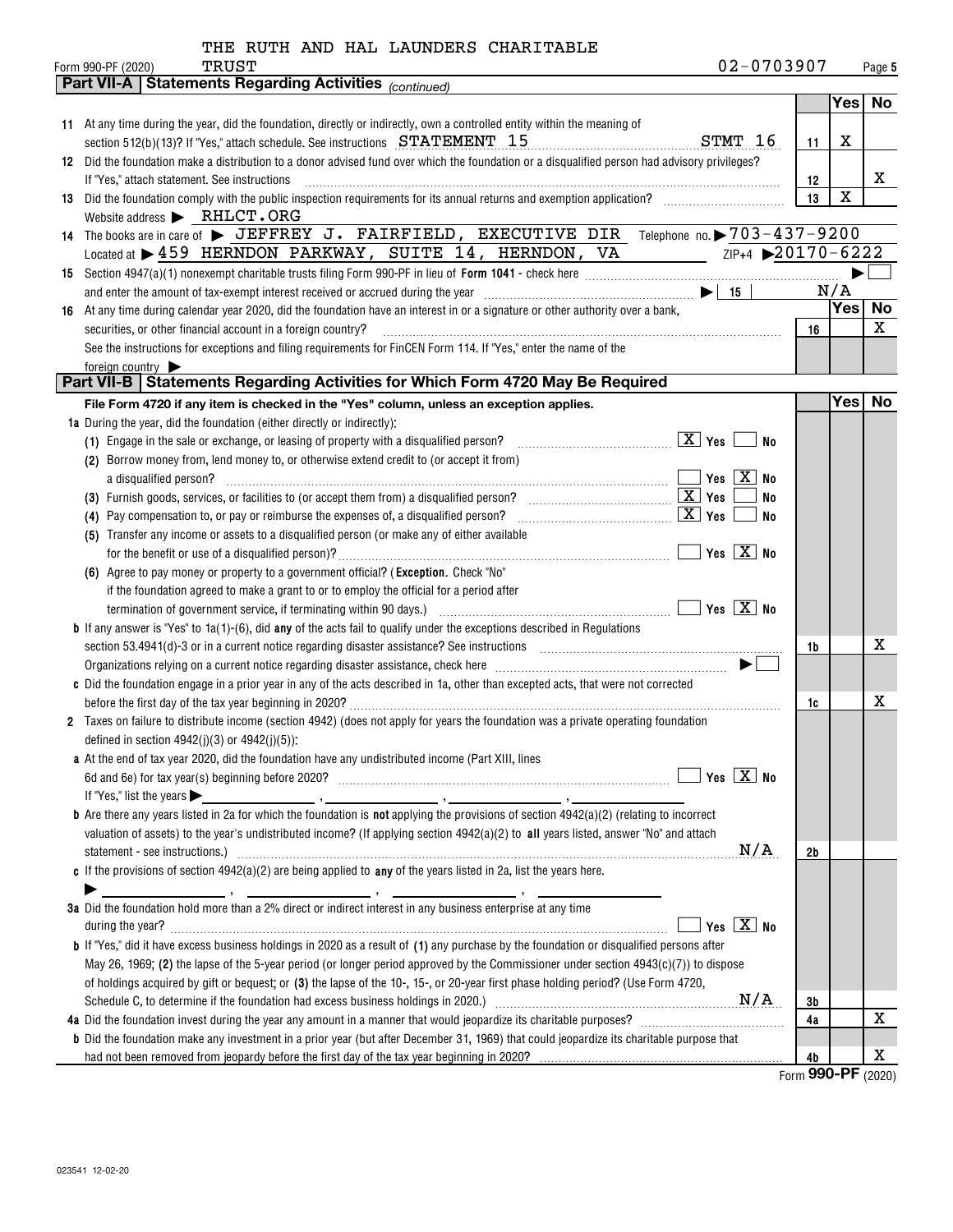| IIID KOIN AND MAD DAVNDOND CHANIIADDO                                                                                                   |                           |    |          |        |
|-----------------------------------------------------------------------------------------------------------------------------------------|---------------------------|----|----------|--------|
| TRUST<br>Form 990-PF (2020)                                                                                                             | $02 - 0703907$            |    |          | Page 6 |
| Statements Regarding Activities for Which Form 4720 May Be Required<br>Part VII-B                                                       | (continued)               |    |          |        |
| <b>5a</b> During the year, did the foundation pay or incur any amount to:                                                               |                           |    | Yes   No |        |
|                                                                                                                                         | Yes $\boxed{X}$ No        |    |          |        |
| Influence the outcome of any specific public election (see section 4955); or to carry on, directly or indirectly,<br>(2)                |                           |    |          |        |
|                                                                                                                                         | Yes $\boxed{\text{X}}$ No |    |          |        |
|                                                                                                                                         | Yes $X$ No                |    |          |        |
| (4) Provide a grant to an organization other than a charitable, etc., organization described in section                                 |                           |    |          |        |
| $4945(d)(4)(A)?$ See instructions                                                                                                       | Yes $X$ No                |    |          |        |
| (5) Provide for any purpose other than religious, charitable, scientific, literary, or educational purposes, or for                     |                           |    |          |        |
|                                                                                                                                         | Yes $\boxed{X}$ No        |    |          |        |
| <b>b</b> If any answer is "Yes" to 5a(1)-(5), did any of the transactions fail to qualify under the exceptions described in Regulations |                           |    |          |        |
| <b>N/A</b><br>section 53.4945 or in a current notice regarding disaster assistance? See instructions                                    |                           | 5b |          |        |
|                                                                                                                                         |                           |    |          |        |
| c If the answer is "Yes" to question 5a(4), does the foundation claim exemption from the tax because it maintained                      |                           |    |          |        |
|                                                                                                                                         | Yes<br>No                 |    |          |        |
| If "Yes," attach the statement required by Regulations section 53.4945-5(d).                                                            |                           |    |          |        |
| 6a Did the foundation, during the year, receive any funds, directly or indirectly, to pay premiums on                                   |                           |    |          |        |
|                                                                                                                                         | Yes $X$ No                |    |          |        |
| b Did the foundation, during the year, pay premiums, directly or indirectly, on a personal benefit contract?                            |                           | 6b |          | x      |
| If "Yes" to 6b, file Form 8870.                                                                                                         |                           |    |          |        |
|                                                                                                                                         | $\Box$ Yes $\Box X$ No    |    |          |        |
|                                                                                                                                         | M/A                       | 7b |          |        |
| Is the foundation subject to the section 4960 tax on payment(s) of more than \$1,000,000 in remuneration or<br>8                        |                           |    |          |        |
| excess parachute payment(s) during the year?                                                                                            | Yes $X$ No                |    |          |        |

excess parachute payment(s) during the year? **Part VIII Information About Officers, Directors, Trustees, Foundation Managers, Highly Paid Employees, and Contractors**

**1 List all officers, directors, trustees, and foundation managers and their compensation.**

| (a) Name and address                                                                                        | (b) Title, and average<br>hours per week devoted<br>to position | (c) Compensation<br>(If not paid,<br>$enter -0-$ | (d) Contributions to<br>employee benefit plans<br>and deferred<br>compensation | (e) Expense<br>account, other<br>allowances |
|-------------------------------------------------------------------------------------------------------------|-----------------------------------------------------------------|--------------------------------------------------|--------------------------------------------------------------------------------|---------------------------------------------|
|                                                                                                             |                                                                 |                                                  |                                                                                |                                             |
| STATEMENT 17<br>${\tt SEE}$                                                                                 |                                                                 | 401, 125.                                        | 0.                                                                             | 10,829.                                     |
|                                                                                                             |                                                                 |                                                  |                                                                                |                                             |
|                                                                                                             |                                                                 |                                                  |                                                                                |                                             |
|                                                                                                             |                                                                 |                                                  |                                                                                |                                             |
|                                                                                                             |                                                                 |                                                  |                                                                                |                                             |
|                                                                                                             |                                                                 |                                                  |                                                                                |                                             |
|                                                                                                             |                                                                 |                                                  |                                                                                |                                             |
|                                                                                                             |                                                                 |                                                  |                                                                                |                                             |
| 2 Compensation of five highest-paid employees (other than those included on line 1). If none, enter "NONE." |                                                                 |                                                  |                                                                                |                                             |
|                                                                                                             | (b) Title and average                                           |                                                  | (d) Contributions to                                                           | <b>Gol Exnense</b>                          |

| (a) Name and address of each employee paid more than \$50,000 | (b) Title, and average<br>hours per week<br>devoted to position | (c) Compensation | (d) Contributions to<br>employee benefit plans<br>and deferred<br>compensation | (e) Expense<br>account, other<br>allowances |  |  |  |
|---------------------------------------------------------------|-----------------------------------------------------------------|------------------|--------------------------------------------------------------------------------|---------------------------------------------|--|--|--|
| <b>NONE</b>                                                   |                                                                 |                  |                                                                                |                                             |  |  |  |
|                                                               |                                                                 |                  |                                                                                |                                             |  |  |  |
|                                                               |                                                                 |                  |                                                                                |                                             |  |  |  |
|                                                               |                                                                 |                  |                                                                                |                                             |  |  |  |
|                                                               |                                                                 |                  |                                                                                |                                             |  |  |  |
|                                                               |                                                                 |                  |                                                                                |                                             |  |  |  |
| Total number of other employees paid over \$50,000            |                                                                 |                  |                                                                                |                                             |  |  |  |

Form (2020) **990-PF**

 $\overline{\phantom{a}}$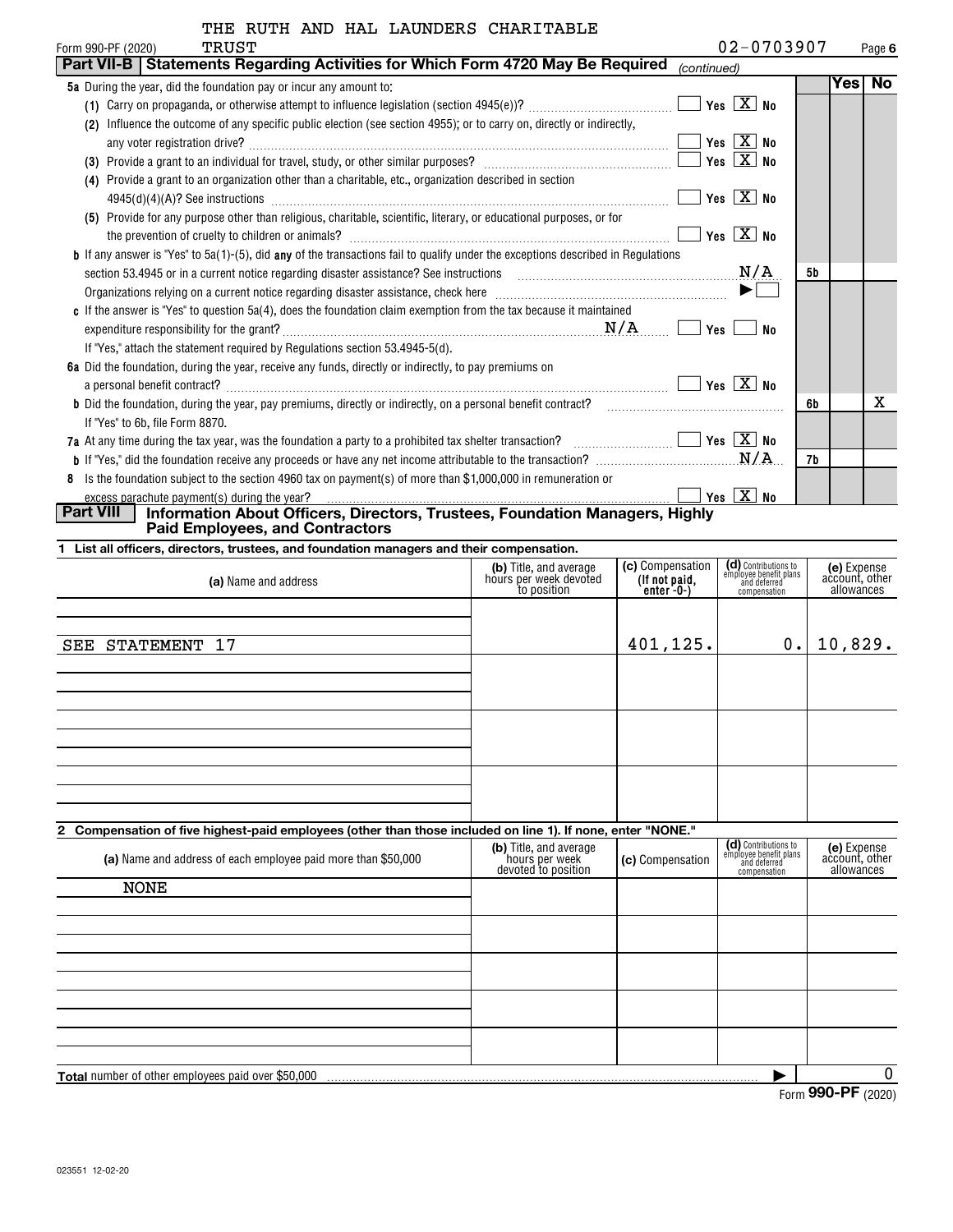| THE RUTH AND HAL LAUNDERS CHARITABLE                                                                                                                                                                                          |                     |                      |
|-------------------------------------------------------------------------------------------------------------------------------------------------------------------------------------------------------------------------------|---------------------|----------------------|
| <b>TRUST</b><br>Form 990-PF (2020)                                                                                                                                                                                            |                     | 02-0703907<br>Page 7 |
| <b>Part VIII</b><br>Information About Officers, Directors, Trustees, Foundation Managers, Highly                                                                                                                              |                     |                      |
| Paid Employees, and Contractors (continued)                                                                                                                                                                                   |                     |                      |
| 3 Five highest-paid independent contractors for professional services. If none, enter "NONE."                                                                                                                                 |                     |                      |
| (a) Name and address of each person paid more than \$50,000                                                                                                                                                                   | (b) Type of service | (c) Compensation     |
| PENNONI ASSOCIATES, INC. - 1602 VILLAGE                                                                                                                                                                                       | CIVIL ENGINEERING   |                      |
| MARKET BOULEVARD SE, SUITE 330, LEESBURG, VA                                                                                                                                                                                  | SERVICES            | 179,882.             |
|                                                                                                                                                                                                                               |                     |                      |
|                                                                                                                                                                                                                               |                     |                      |
|                                                                                                                                                                                                                               |                     |                      |
|                                                                                                                                                                                                                               |                     |                      |
|                                                                                                                                                                                                                               |                     |                      |
|                                                                                                                                                                                                                               |                     |                      |
|                                                                                                                                                                                                                               |                     |                      |
|                                                                                                                                                                                                                               |                     | $\mathbf 0$<br>▶     |
| <b>Part IX-A   Summary of Direct Charitable Activities</b>                                                                                                                                                                    |                     |                      |
| List the foundation's four largest direct charitable activities during the tax year. Include relevant statistical information such as the                                                                                     |                     |                      |
| number of organizations and other beneficiaries served, conferences convened, research papers produced, etc.                                                                                                                  |                     | Expenses             |
| N/A<br>$\mathbf 1$                                                                                                                                                                                                            |                     |                      |
|                                                                                                                                                                                                                               |                     |                      |
|                                                                                                                                                                                                                               |                     |                      |
| $\mathbf{2}$<br><u> 1989 - Johann John Stein, markin fizik eta idazlea (</u>                                                                                                                                                  |                     |                      |
|                                                                                                                                                                                                                               |                     |                      |
|                                                                                                                                                                                                                               |                     |                      |
| 3                                                                                                                                                                                                                             |                     |                      |
|                                                                                                                                                                                                                               |                     |                      |
|                                                                                                                                                                                                                               |                     |                      |
| the control of the control of the control of the control of the control of the control of the control of the control of the control of the control of the control of the control of the control of the control of the control |                     |                      |
|                                                                                                                                                                                                                               |                     |                      |
|                                                                                                                                                                                                                               |                     |                      |
| <b>Part IX-B   Summary of Program-Related Investments</b>                                                                                                                                                                     |                     |                      |
| Describe the two largest program-related investments made by the foundation during the tax year on lines 1 and 2.                                                                                                             |                     | Amount               |
| N/A<br>1.                                                                                                                                                                                                                     |                     |                      |
|                                                                                                                                                                                                                               |                     |                      |
|                                                                                                                                                                                                                               |                     |                      |
|                                                                                                                                                                                                                               |                     |                      |
|                                                                                                                                                                                                                               |                     |                      |
| All other program-related investments. See instructions.                                                                                                                                                                      |                     |                      |
|                                                                                                                                                                                                                               |                     |                      |
|                                                                                                                                                                                                                               |                     |                      |
|                                                                                                                                                                                                                               |                     |                      |
|                                                                                                                                                                                                                               |                     |                      |
|                                                                                                                                                                                                                               |                     |                      |
|                                                                                                                                                                                                                               |                     |                      |
| Total. Add lines 1 through 3                                                                                                                                                                                                  | ▶                   | 0.                   |
|                                                                                                                                                                                                                               |                     | Form 990-PF (2020)   |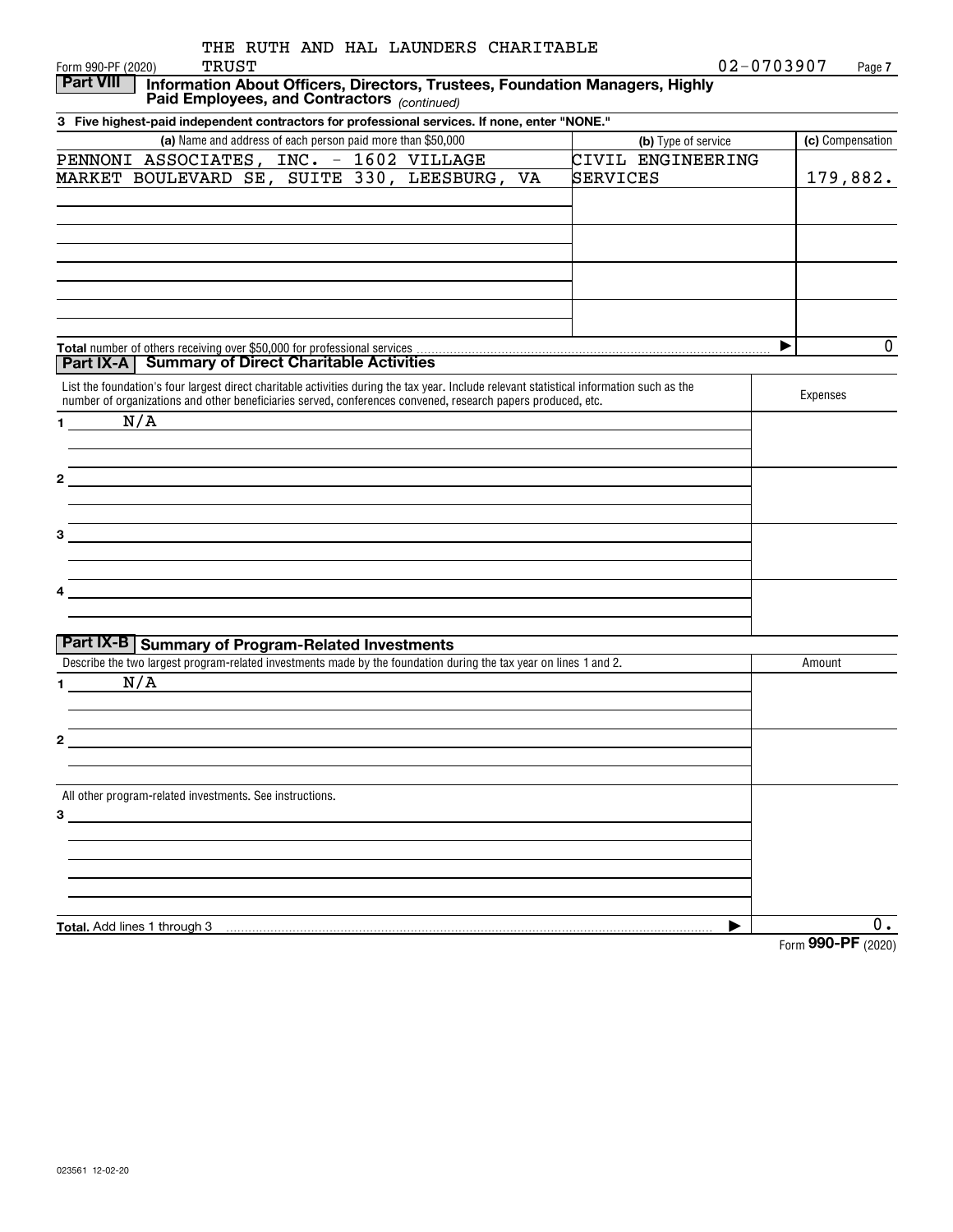|  |  |  | THE RUTH AND HAL LAUNDERS CHARITABLE |
|--|--|--|--------------------------------------|
|  |  |  |                                      |

|                | Part X<br>Minimum Investment Return (All domestic foundations must complete this part. Foreign foundations, see instructions.)                                                                                                 |                         |                          |
|----------------|--------------------------------------------------------------------------------------------------------------------------------------------------------------------------------------------------------------------------------|-------------------------|--------------------------|
| 1              | Fair market value of assets not used (or held for use) directly in carrying out charitable, etc., purposes:                                                                                                                    |                         |                          |
| a              | Average monthly fair market value of securities [111] Average monthly fair market value of securities [11] Average monthly fair market value of securities [11] Average monthly fair market value of securities [11] Average m | 1a                      | 20,636,698.              |
|                | <b>b</b> Average of monthly cash balances                                                                                                                                                                                      | 1b                      | 935, 393.                |
|                |                                                                                                                                                                                                                                | 1c                      | $\overline{8,524,642}$ . |
|                | d Total (add lines 1a, b, and c) manufactured and control and control of the control of the control of the control of the control of the control of the control of the control of the control of the control of the control of | 1d                      | 30,096,733.              |
|                | e Reduction claimed for blockage or other factors reported on lines 1a and                                                                                                                                                     |                         |                          |
|                |                                                                                                                                                                                                                                | 0.                      |                          |
| $\overline{2}$ |                                                                                                                                                                                                                                | $\mathbf{2}$            | 0.                       |
| 3              | Subtract line 2 from line 1d <b>Machinese and Contract Line 2</b> from line 1d <b>machinese and contract line 2</b> from line 1d                                                                                               | 3                       | 30,096,733.              |
| 4              |                                                                                                                                                                                                                                | 4                       | $\overline{451}$ , 451.  |
| 5              | Net value of noncharitable-use assets. Subtract line 4 from line 3. Enter here and on Part V, line 4 [11, 11]                                                                                                                  | 5                       | 29,645,282.              |
| 6              |                                                                                                                                                                                                                                | 6                       | 1,482,264.               |
|                | <b>Part XI</b><br><b>Distributable Amount</b> (see instructions) (Section 4942(j)(3) and (j)(5) private operating foundations and certain                                                                                      |                         |                          |
|                | foreign organizations, check here $\blacktriangleright$ $\Box$ and do not complete this part.)                                                                                                                                 |                         |                          |
| 1              |                                                                                                                                                                                                                                | $\mathbf{1}$            | 1,482,264.               |
|                | 109,886.                                                                                                                                                                                                                       |                         |                          |
| b              | 2 <sub>b</sub>                                                                                                                                                                                                                 |                         |                          |
|                | c Add lines 2a and 2b (a) and 20 (a) and 20 (a) and 20 (a) and 2b (a) and 2b (a) and 2b (a) and 2b (a) and 2b (a) and 2b (a) and 2b (a) and 2b (a) and 2b (a) and 2b (a) and 2b (a) and 2b (a) and 2b (a) and 2b (a) and 2b (a | 2c                      | 109,886.                 |
| 3              |                                                                                                                                                                                                                                | 3                       | 1,372,378.               |
| 4              |                                                                                                                                                                                                                                | 4                       | 0.                       |
| 5              |                                                                                                                                                                                                                                | 5                       | 1,372,378.               |
| 6              |                                                                                                                                                                                                                                | 6                       | 0.<br>1,372,378.         |
|                |                                                                                                                                                                                                                                | $\overline{7}$          |                          |
|                | <b>Part XII</b> Qualifying Distributions (see instructions)                                                                                                                                                                    |                         |                          |
| 1.             | Amounts paid (including administrative expenses) to accomplish charitable, etc., purposes:                                                                                                                                     |                         |                          |
|                |                                                                                                                                                                                                                                | 1a                      | <u>1,816,335.</u>        |
| b              | $Program-related investments - total from Part IX-B$                                                                                                                                                                           | 1b                      | 0.                       |
| $\overline{2}$ |                                                                                                                                                                                                                                | $\overline{2}$          |                          |
| 3              | Amounts set aside for specific charitable projects that satisfy the:                                                                                                                                                           |                         |                          |
|                |                                                                                                                                                                                                                                | 3a                      |                          |
| b              |                                                                                                                                                                                                                                | 3b                      |                          |
| 4              |                                                                                                                                                                                                                                | $\overline{\mathbf{4}}$ | 1,816,335.               |
| 5              | Foundations that qualify under section 4940(e) for the reduced rate of tax on net investment                                                                                                                                   |                         |                          |
|                | income. Enter 1% of Part I, line 27b [ www.communications are not increased: 0.15 million and 27b [ www.communi                                                                                                                | 5                       | 0.                       |
| 6              |                                                                                                                                                                                                                                | 6                       | 1,816,335.               |
|                | Note: The amount on line 6 will be used in Part V, column (b), in subsequent years when calculating whether the foundation qualifies for the section<br>4940(e) reduction of tax in those years.                               |                         |                          |

Form (2020) **990-PF**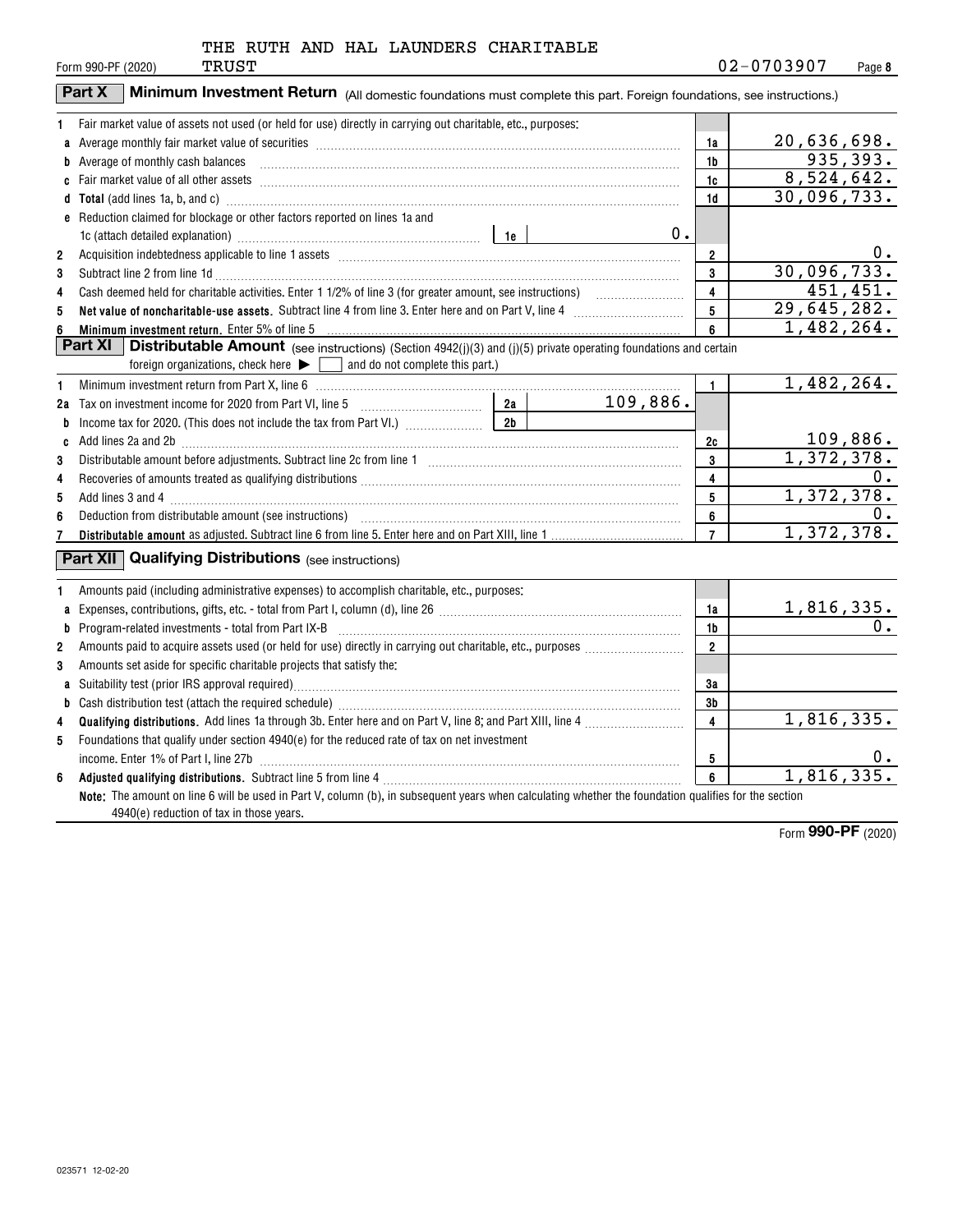### **Part XIII** Undistributed Income (see instructions)

|                                                                                                          | (a)<br>Corpus | (b)<br>Years prior to 2019 | (c)<br>2019 | (d)<br>2020 |
|----------------------------------------------------------------------------------------------------------|---------------|----------------------------|-------------|-------------|
| 1 Distributable amount for 2020 from Part XI,                                                            |               |                            |             |             |
| 2 Undistributed income, if any, as of the end of 2020:                                                   |               |                            |             | 1,372,378.  |
| a Enter amount for 2019 only                                                                             |               |                            | 0.          |             |
| <b>b</b> Total for prior years:                                                                          |               |                            |             |             |
| .<br>3 Excess distributions carryover, if any, to 2020:                                                  |               | 0.                         |             |             |
| a From 2015<br>.                                                                                         |               |                            |             |             |
| <b>b</b> From 2016<br>.                                                                                  |               |                            |             |             |
| $\overline{58,684}$ .<br>c From 2017<br>.                                                                |               |                            |             |             |
| 431, 917.<br><b>d</b> From 2018<br>.                                                                     |               |                            |             |             |
| 269,488.<br>e From 2019                                                                                  |               |                            |             |             |
|                                                                                                          | 760,089.      |                            |             |             |
| 4 Qualifying distributions for 2020 from                                                                 |               |                            |             |             |
| Part XII, line 4: $\triangleright$ \$ 1, 816, 335.                                                       |               |                            |             |             |
| a Applied to 2019, but not more than line 2a                                                             |               |                            | 0.          |             |
| <b>b</b> Applied to undistributed income of prior                                                        |               |                            |             |             |
| years (Election required - see instructions)                                                             |               | 0.                         |             |             |
| c Treated as distributions out of corpus                                                                 |               |                            |             |             |
| (Election required - see instructions)                                                                   | 0.            |                            |             |             |
| d Applied to 2020 distributable amount                                                                   |               |                            |             | 1,372,378.  |
| e Remaining amount distributed out of corpus                                                             | 443,957.      |                            |             |             |
| 5 Excess distributions carryover applied to 2020<br>(If an amount appears in column (d), the same amount | 0.            |                            |             | 0.          |
| 6 Enter the net total of each column as<br>indicated below;                                              |               |                            |             |             |
| <b>a</b> Corpus. Add lines 3f, 4c, and 4e. Subtract line 5                                               | 1,204,046.    |                            |             |             |
| <b>b</b> Prior years' undistributed income. Subtract                                                     |               |                            |             |             |
| line 4b from line 2b                                                                                     |               | 0.                         |             |             |
| <b>c</b> Enter the amount of prior years'                                                                |               |                            |             |             |
| undistributed income for which a notice of                                                               |               |                            |             |             |
| deficiency has been issued, or on which<br>the section 4942(a) tax has been previously                   |               |                            |             |             |
| assessed                                                                                                 |               | 0.                         |             |             |
| d Subtract line 6c from line 6b. Taxable                                                                 |               |                            |             |             |
| amount - see instructions                                                                                |               | 0.                         |             |             |
| e Undistributed income for 2019. Subtract line                                                           |               |                            |             |             |
| 4a from line 2a. Taxable amount - see instr.                                                             |               |                            | 0.          |             |
| f Undistributed income for 2020. Subtract                                                                |               |                            |             |             |
| lines 4d and 5 from line 1. This amount must                                                             |               |                            |             |             |
|                                                                                                          |               |                            |             | 0.          |
| 7 Amounts treated as distributions out of                                                                |               |                            |             |             |
| corpus to satisfy requirements imposed by                                                                |               |                            |             |             |
| section $170(b)(1)(F)$ or $4942(g)(3)$ (Election                                                         |               |                            |             |             |
| may be required - see instructions)<br>.                                                                 | $\mathbf 0$ . |                            |             |             |
| 8 Excess distributions carryover from 2015                                                               | $\mathbf 0$ . |                            |             |             |
|                                                                                                          |               |                            |             |             |
| 9 Excess distributions carryover to 2021.<br>Subtract lines 7 and 8 from line 6a                         | 1,204,046.    |                            |             |             |
| 10 Analysis of line 9:                                                                                   |               |                            |             |             |
| <b>a</b> Excess from 2016 $\ldots$                                                                       |               |                            |             |             |
| 58,684.<br><b>b</b> Excess from 2017 $\ldots$                                                            |               |                            |             |             |
| 431,917.<br>c Excess from 2018                                                                           |               |                            |             |             |
| 269,488.<br><b>d</b> Excess from 2019                                                                    |               |                            |             |             |
| 443,957.<br>e Excess from 2020                                                                           |               |                            |             |             |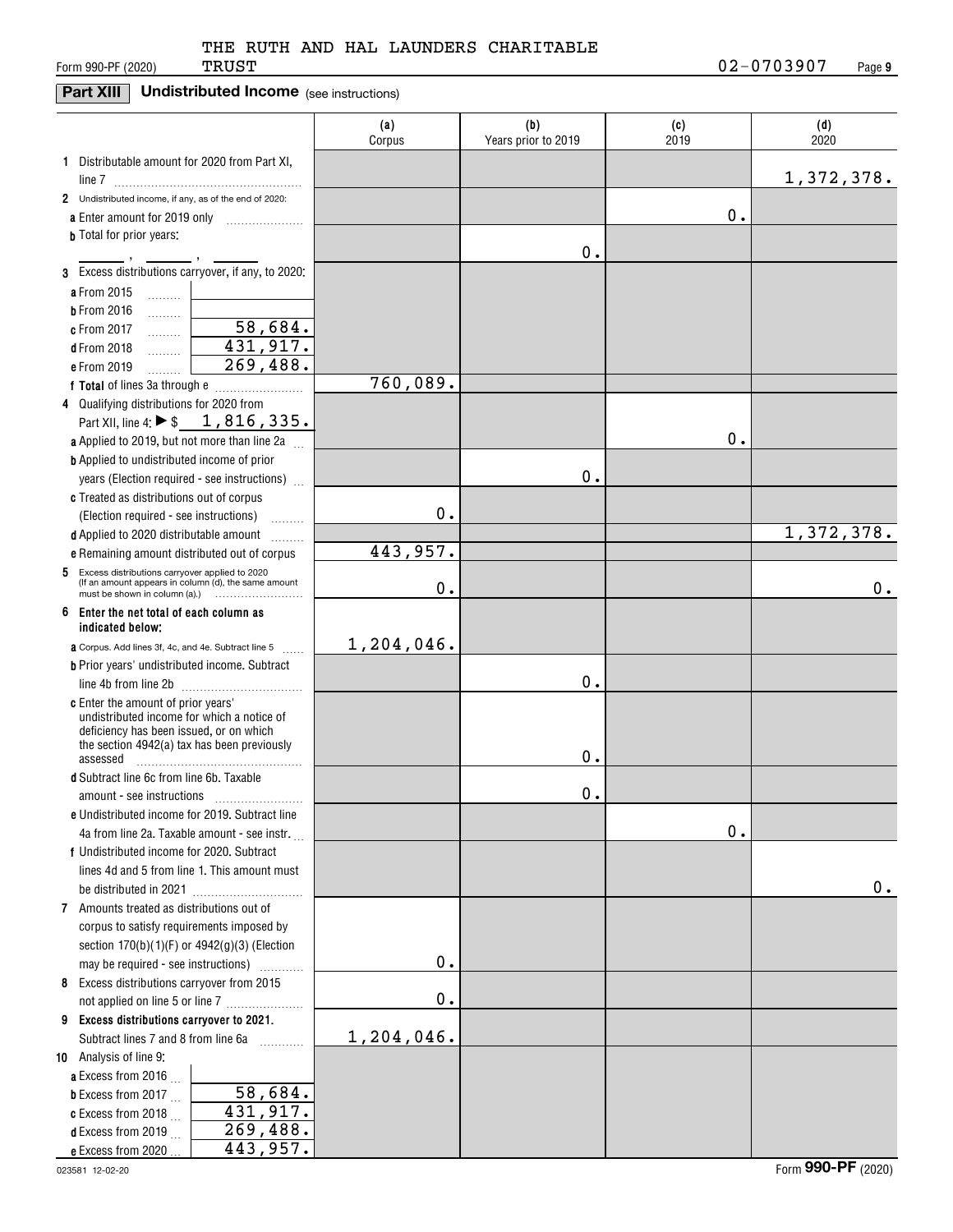| <b>TRUST</b><br>Form 990-PF (2020)<br><b>Part XIV   Private Operating Foundations</b> (see instructions and Part VII-A, question 9) |          |            |                    | 02-0703907<br>N/A | Page 10    |
|-------------------------------------------------------------------------------------------------------------------------------------|----------|------------|--------------------|-------------------|------------|
| 1 a If the foundation has received a ruling or determination letter that it is a private operating                                  |          |            |                    |                   |            |
| foundation, and the ruling is effective for 2020, enter the date of the ruling                                                      |          |            |                    |                   |            |
| <b>b</b> Check box to indicate whether the foundation is a private operating foundation described in section                        |          |            | ▶                  | 4942(j)(3) or     | 4942(j)(5) |
|                                                                                                                                     | Tax year |            | .<br>Prior 3 years |                   |            |
| 2 a Enter the lesser of the adjusted net<br>income from Part I or the minimum                                                       | (a) 2020 | $(b)$ 2019 | $(c)$ 2018         | $(d)$ 2017        | (e) Total  |
| investment return from Part X for                                                                                                   |          |            |                    |                   |            |
|                                                                                                                                     |          |            |                    |                   |            |
|                                                                                                                                     |          |            |                    |                   |            |
| c Qualifying distributions from Part XII,                                                                                           |          |            |                    |                   |            |
|                                                                                                                                     |          |            |                    |                   |            |
| line 4, for each year listed                                                                                                        |          |            |                    |                   |            |
| <b>d</b> Amounts included in line 2c not                                                                                            |          |            |                    |                   |            |
| used directly for active conduct of                                                                                                 |          |            |                    |                   |            |
| exempt activities                                                                                                                   |          |            |                    |                   |            |
| e Qualifying distributions made directly                                                                                            |          |            |                    |                   |            |
| for active conduct of exempt activities.                                                                                            |          |            |                    |                   |            |
| Subtract line 2d from line 2c<br>Complete 3a, b, or c for the<br>3                                                                  |          |            |                    |                   |            |
| alternative test relied upon:                                                                                                       |          |            |                    |                   |            |
| a "Assets" alternative test - enter:                                                                                                |          |            |                    |                   |            |
| (1) Value of all assets                                                                                                             |          |            |                    |                   |            |
| (2) Value of assets qualifying<br>under section $4942(j)(3)(B)(i)$                                                                  |          |            |                    |                   |            |
| <b>b</b> "Endowment" alternative test - enter                                                                                       |          |            |                    |                   |            |
| 2/3 of minimum investment return<br>shown in Part X, line 6, for each year                                                          |          |            |                    |                   |            |
| listed                                                                                                                              |          |            |                    |                   |            |
| c "Support" alternative test - enter:                                                                                               |          |            |                    |                   |            |
| (1) Total support other than gross                                                                                                  |          |            |                    |                   |            |
| investment income (interest,                                                                                                        |          |            |                    |                   |            |
| dividends, rents, payments on<br>securities loans (section                                                                          |          |            |                    |                   |            |
| $512(a)(5)$ , or royalties)                                                                                                         |          |            |                    |                   |            |
| (2) Support from general public                                                                                                     |          |            |                    |                   |            |
| and 5 or more exempt                                                                                                                |          |            |                    |                   |            |
| organizations as provided in<br>section $4942(j)(3)(B)(iii)$<br>.                                                                   |          |            |                    |                   |            |
| (3) Largest amount of support from                                                                                                  |          |            |                    |                   |            |
| an exempt organization                                                                                                              |          |            |                    |                   |            |
| (4) Gross investment income                                                                                                         |          |            |                    |                   |            |
| Supplementary Information (Complete this part only if the foundation had \$5,000 or more in assets<br><b>Part XV</b>                |          |            |                    |                   |            |

#### **1Information Regarding Foundation Managers:**

**a**List any managers of the foundation who have contributed more than 2% of the total contributions received by the foundation before the close of any tax year (but only if they have contributed more than \$5,000). (See section 507(d)(2).)

#### NONE

**b**List any managers of the foundation who own 10% or more of the stock of a corporation (or an equally large portion of the ownership of a partnership or other entity) of which the foundation has a 10% or greater interest.

#### NONE

**2Information Regarding Contribution, Grant, Gift, Loan, Scholarship, etc., Programs:**

Check here  $\blacktriangleright\boxed{\textbf{X}}$  if the foundation only makes contributions to preselected charitable organizations and does not accept unsolicited requests for funds. If the foundation makes gifts, grants, etc., to individuals or organizations under other conditions, complete items 2a, b, c, and d.

**a**The name, address, and telephone number or email address of the person to whom applications should be addressed:

**b**The form in which applications should be submitted and information and materials they should include:

**c**Any submission deadlines:

**d** Any restrictions or limitations on awards, such as by geographical areas, charitable fields, kinds of institutions, or other factors: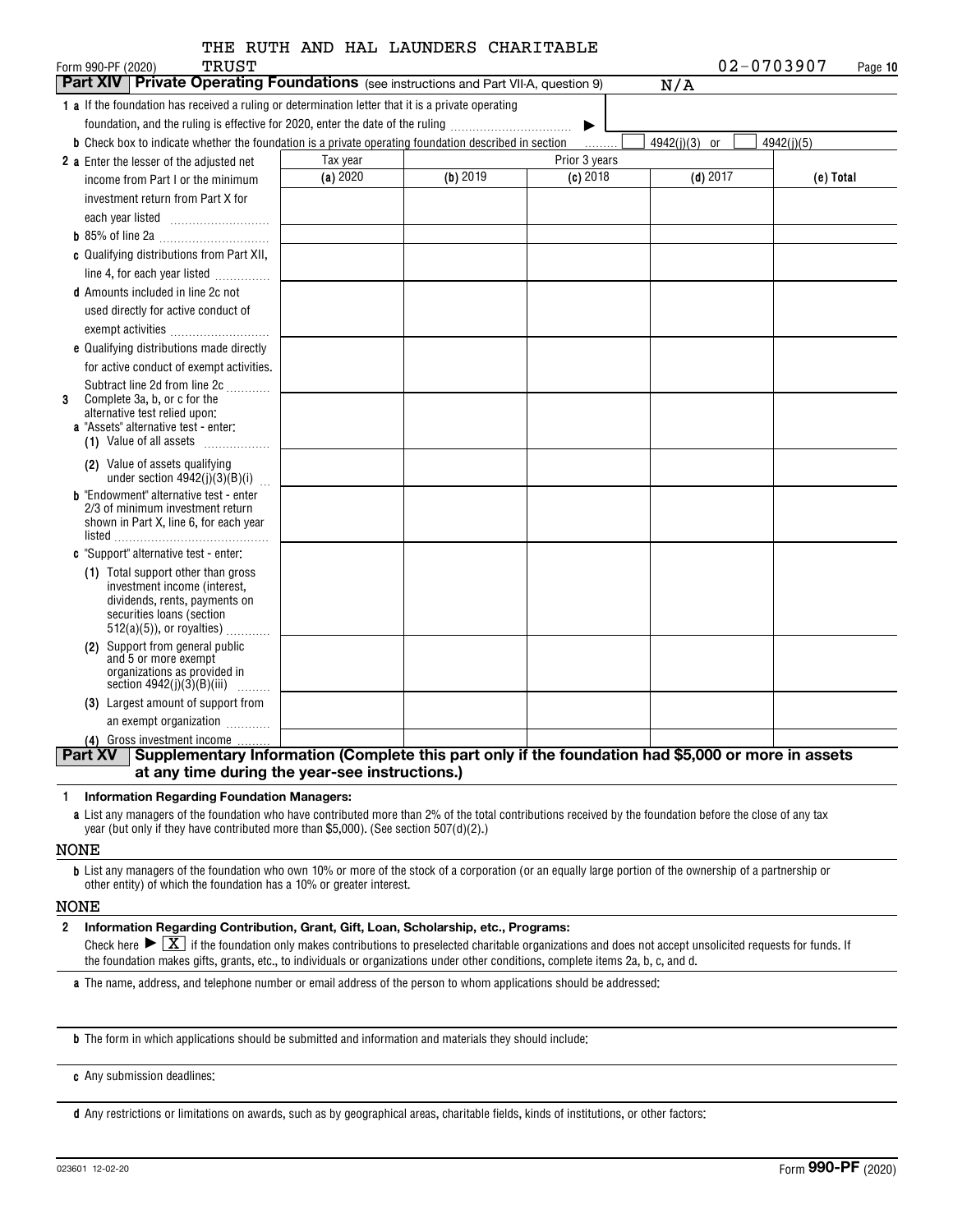| Part XV<br>Supplementary Information (continued)                                            |                                                                                                                    |                                      |                                                                                                                   |               |
|---------------------------------------------------------------------------------------------|--------------------------------------------------------------------------------------------------------------------|--------------------------------------|-------------------------------------------------------------------------------------------------------------------|---------------|
| Grants and Contributions Paid During the Year or Approved for Future Payment<br>3           |                                                                                                                    |                                      |                                                                                                                   |               |
| Recipient<br>Name and address (home or business)                                            | If recipient is an individual,<br>show any relationship to<br>any foundation manager<br>or substantial contributor | Foundation<br>status of<br>recipient | Purpose of grant or<br>contribution<br>$\star\star$                                                               | Amount        |
| a Paid during the year                                                                      |                                                                                                                    |                                      |                                                                                                                   |               |
| ADOPT A NATIVE ELDER<br>328 WEST GREGSON AVENUE<br>SALT LAKE CITY, UT 84115                 | NONE                                                                                                               | ÞС                                   | THIS GRANT WILL HELP<br>FUND THE MONTHLY<br>DISTRIBUTION OF FOOD<br>CERTIFICATES TO THE<br>NAVAJO ELDERS SERVED.  | 50,000.       |
| ALPHA-OMEGA MIRACLE HOME<br>1797 OLD MOULTRIE ROAD, SUITE 107<br>ST. AUGUSTINE, FL 32084    | NONE                                                                                                               | ÞС                                   | AOMH PROVIDES SHELTER<br>SUPPORT AND HOPE TO<br>SENIOR WOMEN AND TO<br>SINGLE MOTHERS AND<br>THEIR CHILDREN WHILE | 10,000.       |
| AMERICAN HEALTH ASSISTANCE FOUNDATION<br>22512 GATEWAY CENTER DRIVE<br>CLARKSBURG, MD 20871 | NONE                                                                                                               | ÞС                                   | FUNDING WILL BE USED<br>TO SUPPORT THE STUDIES<br>OF FIRST-RATE<br>RESEARCHERS AND<br>EDUCATIONAL                 | 5,000.        |
| BOCA HELPING HANDS, INC.<br>1500 NW 1ST COURT<br>BOCA RATON, FL 33432                       | NONE                                                                                                               | ÞС                                   | <b>BBH SERVES THE</b><br>ECONOMICALLY<br>CHALLENGED POPULATION<br>AND PROVIDES FOOD,<br>MEDICAL, EDUCATION,       | 15,000.       |
| CARLETON COLLEGE<br>ONE N COLLEGE STREET<br>NORTHFIELD, MN 55057-4001                       | NONE                                                                                                               | PС                                   | THE GRANT WILL SUPPORT<br>THE PHILOSOPHY<br>DEPARTMENT TO PROVIDE<br>OPPORTUNITIES FOR<br>PHILOSOPHY MAJORS TO    | 10,000.       |
| Tota <u>l</u> ______________________                                                        | SEE CONTINUATION SHEET(S)                                                                                          |                                      | $\blacktriangleright$ 3a                                                                                          | 553,000.      |
| <b>b</b> Approved for future payment                                                        |                                                                                                                    |                                      |                                                                                                                   |               |
| <b>NONE</b>                                                                                 |                                                                                                                    |                                      |                                                                                                                   |               |
|                                                                                             |                                                                                                                    |                                      |                                                                                                                   |               |
|                                                                                             |                                                                                                                    |                                      |                                                                                                                   |               |
| Total                                                                                       |                                                                                                                    |                                      | $\blacktriangleright$ 3b                                                                                          | $\mathbf 0$ . |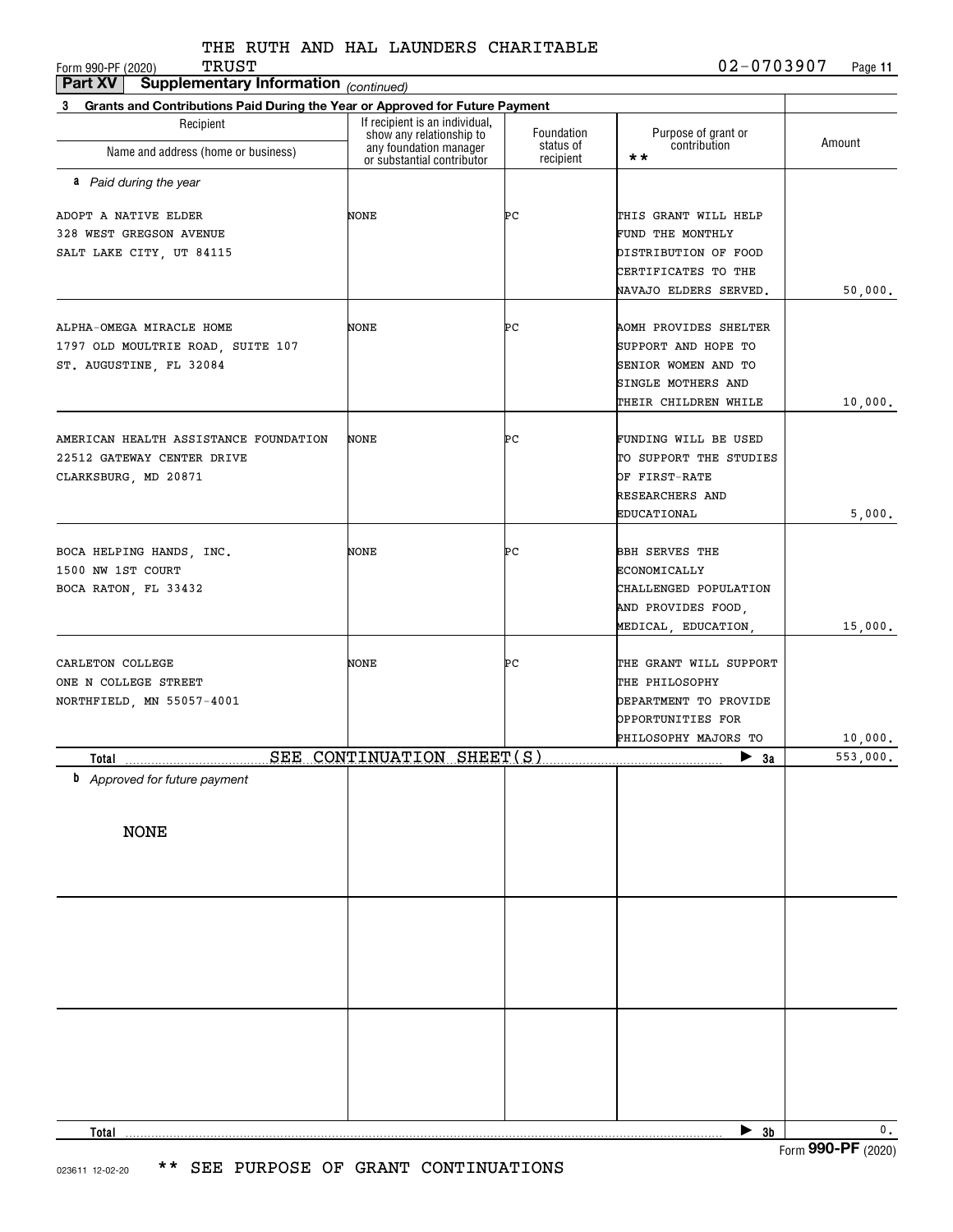## **Part XVI-A Analysis of Income-Producing Activities**

| Enter gross amounts unless otherwise indicated.                                                                                                                                                                                                                                                   |                        | Unrelated business income |                 | Excluded by section 512, 513, or 514 | (e)               |
|---------------------------------------------------------------------------------------------------------------------------------------------------------------------------------------------------------------------------------------------------------------------------------------------------|------------------------|---------------------------|-----------------|--------------------------------------|-------------------|
|                                                                                                                                                                                                                                                                                                   | (a)<br><b>Business</b> | (b)                       | (C)<br>Exclu-   | (d)                                  | Related or exempt |
| 1 Program service revenue:                                                                                                                                                                                                                                                                        | code                   | Amount                    | sion<br>code    | Amount                               | function income   |
| a<br><u> 1989 - Andrea Stadt Britain, amerikansk politiker (</u>                                                                                                                                                                                                                                  |                        |                           |                 |                                      |                   |
| b<br><u> 1989 - Andrea Andrew Maria (h. 1989).</u>                                                                                                                                                                                                                                                |                        |                           |                 |                                      |                   |
| C<br><u> 1989 - Jan Sterling Sterling (f. 1989)</u>                                                                                                                                                                                                                                               |                        |                           |                 |                                      |                   |
| <u> 1980 - Jan Samuel Barbara, margaret e</u> n 1980 eta eta 1980 - Antonio Barbara, espainiar eta 1980 - Antonio Barbara,                                                                                                                                                                        |                        |                           |                 |                                      |                   |
| <u> 1980 - John Stein, mars and de Brazilia (b. 1980)</u>                                                                                                                                                                                                                                         |                        |                           |                 |                                      |                   |
| f                                                                                                                                                                                                                                                                                                 |                        |                           |                 |                                      |                   |
| Fees and contracts from government agencies<br>g                                                                                                                                                                                                                                                  |                        |                           |                 |                                      |                   |
| 2 Membership dues and assessments [111] Membership dues and assessments                                                                                                                                                                                                                           |                        |                           |                 |                                      |                   |
| 3 Interest on savings and temporary cash                                                                                                                                                                                                                                                          |                        |                           |                 |                                      |                   |
|                                                                                                                                                                                                                                                                                                   |                        |                           | 14              | $\frac{3,751}{330,913}$ .            |                   |
|                                                                                                                                                                                                                                                                                                   |                        |                           | $\overline{14}$ |                                      |                   |
| 5 Net rental income or (loss) from real estate:                                                                                                                                                                                                                                                   |                        |                           |                 |                                      |                   |
|                                                                                                                                                                                                                                                                                                   |                        |                           |                 |                                      |                   |
|                                                                                                                                                                                                                                                                                                   |                        |                           | 16              | 5,610,243.                           |                   |
| 6 Net rental income or (loss) from personal                                                                                                                                                                                                                                                       |                        |                           |                 |                                      |                   |
|                                                                                                                                                                                                                                                                                                   |                        |                           |                 |                                      |                   |
|                                                                                                                                                                                                                                                                                                   |                        |                           |                 |                                      |                   |
| 8 Gain or (loss) from sales of assets other                                                                                                                                                                                                                                                       |                        |                           |                 |                                      |                   |
|                                                                                                                                                                                                                                                                                                   |                        |                           | 18              | 3,380,163.                           |                   |
|                                                                                                                                                                                                                                                                                                   |                        |                           |                 |                                      |                   |
| 10 Gross profit or (loss) from sales of inventory <i></i>                                                                                                                                                                                                                                         |                        |                           |                 |                                      |                   |
| 11 Other revenue:                                                                                                                                                                                                                                                                                 |                        |                           |                 |                                      |                   |
| a OTHER INCOME                                                                                                                                                                                                                                                                                    |                        |                           | 01              | 205,147.                             |                   |
| b                                                                                                                                                                                                                                                                                                 |                        |                           |                 |                                      |                   |
| C<br><u> 1989 - Johann Stein, mars an deutscher Stein († 1958)</u>                                                                                                                                                                                                                                |                        |                           |                 |                                      |                   |
| d                                                                                                                                                                                                                                                                                                 |                        |                           |                 |                                      |                   |
|                                                                                                                                                                                                                                                                                                   |                        | $\overline{0}$ .          |                 | 9,530,217.                           | 0.                |
|                                                                                                                                                                                                                                                                                                   | <u>a Tana Barat</u>    |                           |                 |                                      | 9,530,217.        |
| 13 Total. Add line 12, columns (b), (d), and (e) material contracts and contained a series and the series of the series of the series of the series of the series of the series of the series of the series of the series of t<br>(See worksheet in line 13 instructions to verify calculations.) |                        |                           |                 |                                      |                   |
|                                                                                                                                                                                                                                                                                                   |                        |                           |                 |                                      |                   |
| Relationship of Activities to the Accomplishment of Exempt Purposes<br>Part XVI-B                                                                                                                                                                                                                 |                        |                           |                 |                                      |                   |
| Explain below how each activity for which income is reported in column (e) of Part XVI-A contributed importantly to the accomplishment of<br>Line No.                                                                                                                                             |                        |                           |                 |                                      |                   |
| the foundation's exempt purposes (other than by providing funds for such purposes).<br>$\blacktriangledown$                                                                                                                                                                                       |                        |                           |                 |                                      |                   |
|                                                                                                                                                                                                                                                                                                   |                        |                           |                 |                                      |                   |
|                                                                                                                                                                                                                                                                                                   |                        |                           |                 |                                      |                   |
|                                                                                                                                                                                                                                                                                                   |                        |                           |                 |                                      |                   |
|                                                                                                                                                                                                                                                                                                   |                        |                           |                 |                                      |                   |
|                                                                                                                                                                                                                                                                                                   |                        |                           |                 |                                      |                   |
|                                                                                                                                                                                                                                                                                                   |                        |                           |                 |                                      |                   |
|                                                                                                                                                                                                                                                                                                   |                        |                           |                 |                                      |                   |
|                                                                                                                                                                                                                                                                                                   |                        |                           |                 |                                      |                   |
|                                                                                                                                                                                                                                                                                                   |                        |                           |                 |                                      |                   |
|                                                                                                                                                                                                                                                                                                   |                        |                           |                 |                                      |                   |
|                                                                                                                                                                                                                                                                                                   |                        |                           |                 |                                      |                   |
|                                                                                                                                                                                                                                                                                                   |                        |                           |                 |                                      |                   |
|                                                                                                                                                                                                                                                                                                   |                        |                           |                 |                                      |                   |
|                                                                                                                                                                                                                                                                                                   |                        |                           |                 |                                      |                   |
|                                                                                                                                                                                                                                                                                                   |                        |                           |                 |                                      |                   |
|                                                                                                                                                                                                                                                                                                   |                        |                           |                 |                                      |                   |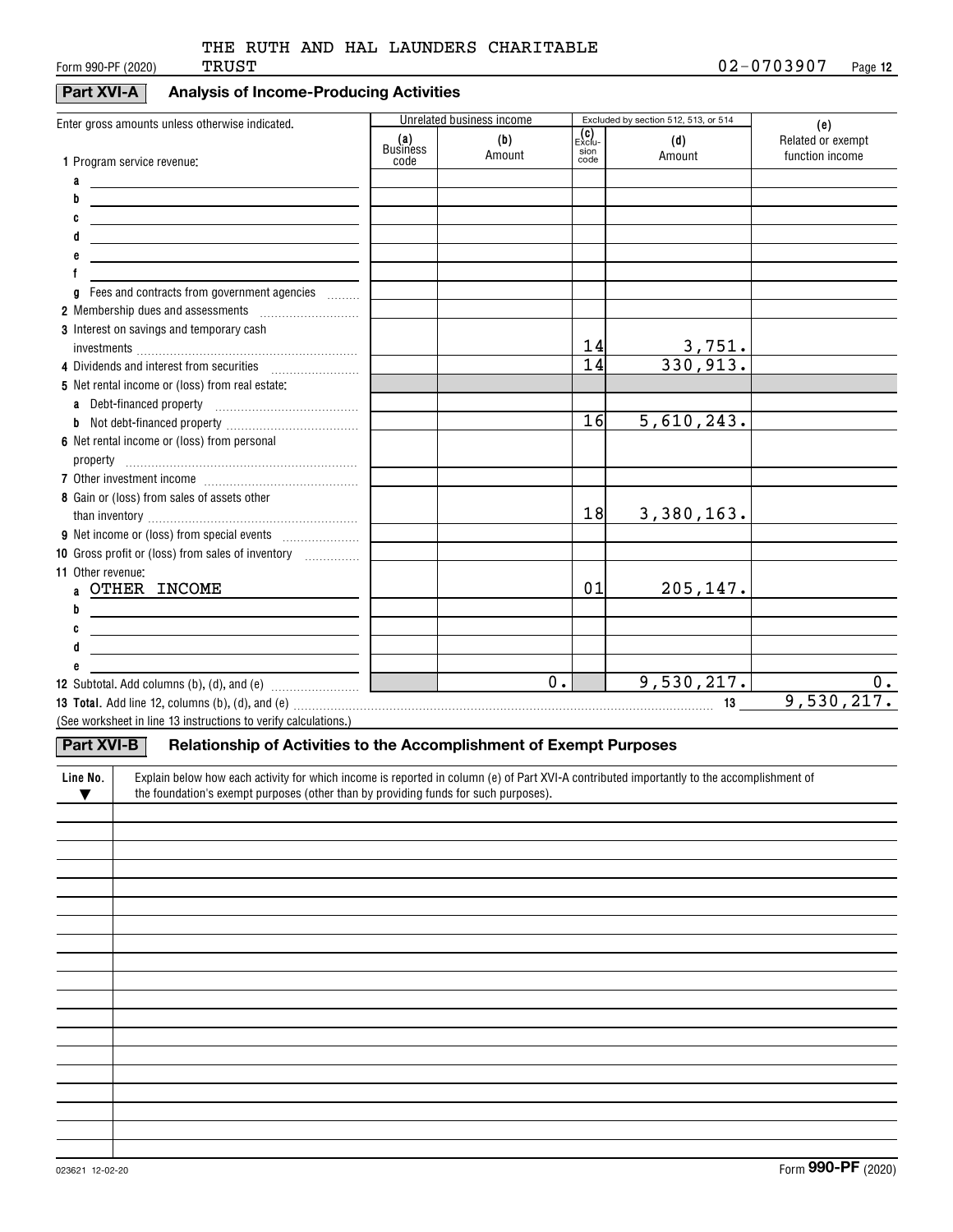|                                                                                                                                                                                                                                     |                                                                                                                                                                                                                                              |                               |                      | THE RUTH AND HAL LAUNDERS CHARITABLE                                                                                                                                                                                                      |                 |                                                                      |                                                     |                       |
|-------------------------------------------------------------------------------------------------------------------------------------------------------------------------------------------------------------------------------------|----------------------------------------------------------------------------------------------------------------------------------------------------------------------------------------------------------------------------------------------|-------------------------------|----------------------|-------------------------------------------------------------------------------------------------------------------------------------------------------------------------------------------------------------------------------------------|-----------------|----------------------------------------------------------------------|-----------------------------------------------------|-----------------------|
| Form 990-PF (2020)                                                                                                                                                                                                                  | TRUST                                                                                                                                                                                                                                        |                               |                      |                                                                                                                                                                                                                                           |                 |                                                                      | 02-0703907                                          | Page 13               |
| <b>Part XVII</b>                                                                                                                                                                                                                    | <b>Exempt Organizations</b>                                                                                                                                                                                                                  |                               |                      | Information Regarding Transfers to and Transactions and Relationships With Noncharitable                                                                                                                                                  |                 |                                                                      |                                                     |                       |
|                                                                                                                                                                                                                                     |                                                                                                                                                                                                                                              |                               |                      |                                                                                                                                                                                                                                           |                 |                                                                      |                                                     | Yes∣<br><b>No</b>     |
| $\mathbf{1}$                                                                                                                                                                                                                        | Did the organization directly or indirectly engage in any of the following with any other organization described in section 501(c)<br>(other than section $501(c)(3)$ organizations) or in section 527, relating to political organizations? |                               |                      |                                                                                                                                                                                                                                           |                 |                                                                      |                                                     |                       |
|                                                                                                                                                                                                                                     | Transfers from the reporting foundation to a noncharitable exempt organization of:                                                                                                                                                           |                               |                      |                                                                                                                                                                                                                                           |                 |                                                                      |                                                     |                       |
|                                                                                                                                                                                                                                     |                                                                                                                                                                                                                                              |                               |                      |                                                                                                                                                                                                                                           |                 |                                                                      | 1a(1)                                               | х                     |
| (2) Other assets <b>construction and the construction of the construction</b> of the construction of the construction of the construction of the construction of the construction of the construction of the construction of the co |                                                                                                                                                                                                                                              |                               |                      |                                                                                                                                                                                                                                           |                 |                                                                      |                                                     | X                     |
| b                                                                                                                                                                                                                                   | Other transactions:                                                                                                                                                                                                                          |                               |                      |                                                                                                                                                                                                                                           |                 |                                                                      | 1a(2)                                               |                       |
|                                                                                                                                                                                                                                     |                                                                                                                                                                                                                                              |                               |                      | (1) Sales of assets to a noncharitable exempt organization [1] Content to the content of assets to a noncharitable exempt organization [1] [1] Sales of assets to a noncharitable exempt organization [1] [1] [1] [1] [1] [1]             |                 |                                                                      | 1b(1)                                               | х                     |
|                                                                                                                                                                                                                                     |                                                                                                                                                                                                                                              |                               |                      |                                                                                                                                                                                                                                           |                 |                                                                      | 1b(2)                                               | X                     |
|                                                                                                                                                                                                                                     |                                                                                                                                                                                                                                              |                               |                      | (3) Rental of facilities, equipment, or other assets [111] matter is contained a set of the set of the set of the set of the set of the set of the set of the set of the set of the set of the set of the set of the set of th            |                 |                                                                      | 1b(3)                                               | X                     |
|                                                                                                                                                                                                                                     |                                                                                                                                                                                                                                              |                               |                      |                                                                                                                                                                                                                                           |                 |                                                                      | 1b(4)                                               | X                     |
|                                                                                                                                                                                                                                     |                                                                                                                                                                                                                                              |                               |                      | (5) Loans or loan guarantees <i>machines</i> and construction of the state of the state of the state of the state of the state of the state of the state of the state of the state of the state of the state of the state of the st       |                 |                                                                      | 1b(5)                                               | X                     |
|                                                                                                                                                                                                                                     |                                                                                                                                                                                                                                              |                               |                      | (6) Performance of services or membership or fundraising solicitations [11] manufacture manufacture of services or membership or fundraising solicitations [11] manufacture manufacture of the service of the service of the s            |                 |                                                                      | 1b(6)                                               | х                     |
|                                                                                                                                                                                                                                     |                                                                                                                                                                                                                                              |                               |                      | Sharing of facilities, equipment, mailing lists, other assets, or paid employees [11,111] [11] contains and the subsequent sequipment, mailing lists, other assets, or paid employees [11] [11] $\alpha$ [12] $\alpha$ [12] $\alpha$ [12] |                 |                                                                      | 1c                                                  | х                     |
|                                                                                                                                                                                                                                     |                                                                                                                                                                                                                                              |                               |                      | d If the answer to any of the above is "Yes," complete the following schedule. Column (b) should always show the fair market value of the goods, other assets,                                                                            |                 |                                                                      |                                                     |                       |
|                                                                                                                                                                                                                                     |                                                                                                                                                                                                                                              |                               |                      | or services given by the reporting foundation. If the foundation received less than fair market value in any transaction or sharing arrangement, show in                                                                                  |                 |                                                                      |                                                     |                       |
|                                                                                                                                                                                                                                     | column (d) the value of the goods, other assets, or services received.                                                                                                                                                                       |                               |                      |                                                                                                                                                                                                                                           |                 |                                                                      |                                                     |                       |
| $(a)$ Line no.                                                                                                                                                                                                                      | (b) Amount involved                                                                                                                                                                                                                          |                               |                      | (c) Name of noncharitable exempt organization                                                                                                                                                                                             |                 | (d) Description of transfers, transactions, and sharing arrangements |                                                     |                       |
|                                                                                                                                                                                                                                     |                                                                                                                                                                                                                                              |                               | N/A                  |                                                                                                                                                                                                                                           |                 |                                                                      |                                                     |                       |
|                                                                                                                                                                                                                                     |                                                                                                                                                                                                                                              |                               |                      |                                                                                                                                                                                                                                           |                 |                                                                      |                                                     |                       |
|                                                                                                                                                                                                                                     |                                                                                                                                                                                                                                              |                               |                      |                                                                                                                                                                                                                                           |                 |                                                                      |                                                     |                       |
|                                                                                                                                                                                                                                     |                                                                                                                                                                                                                                              |                               |                      |                                                                                                                                                                                                                                           |                 |                                                                      |                                                     |                       |
|                                                                                                                                                                                                                                     |                                                                                                                                                                                                                                              |                               |                      |                                                                                                                                                                                                                                           |                 |                                                                      |                                                     |                       |
|                                                                                                                                                                                                                                     |                                                                                                                                                                                                                                              |                               |                      |                                                                                                                                                                                                                                           |                 |                                                                      |                                                     |                       |
|                                                                                                                                                                                                                                     |                                                                                                                                                                                                                                              |                               |                      |                                                                                                                                                                                                                                           |                 |                                                                      |                                                     |                       |
|                                                                                                                                                                                                                                     |                                                                                                                                                                                                                                              |                               |                      |                                                                                                                                                                                                                                           |                 |                                                                      |                                                     |                       |
|                                                                                                                                                                                                                                     |                                                                                                                                                                                                                                              |                               |                      |                                                                                                                                                                                                                                           |                 |                                                                      |                                                     |                       |
|                                                                                                                                                                                                                                     |                                                                                                                                                                                                                                              |                               |                      |                                                                                                                                                                                                                                           |                 |                                                                      |                                                     |                       |
|                                                                                                                                                                                                                                     |                                                                                                                                                                                                                                              |                               |                      |                                                                                                                                                                                                                                           |                 |                                                                      |                                                     |                       |
|                                                                                                                                                                                                                                     |                                                                                                                                                                                                                                              |                               |                      |                                                                                                                                                                                                                                           |                 |                                                                      |                                                     |                       |
|                                                                                                                                                                                                                                     |                                                                                                                                                                                                                                              |                               |                      |                                                                                                                                                                                                                                           |                 |                                                                      |                                                     |                       |
|                                                                                                                                                                                                                                     |                                                                                                                                                                                                                                              |                               |                      |                                                                                                                                                                                                                                           |                 |                                                                      |                                                     |                       |
|                                                                                                                                                                                                                                     |                                                                                                                                                                                                                                              |                               |                      |                                                                                                                                                                                                                                           |                 |                                                                      |                                                     |                       |
|                                                                                                                                                                                                                                     |                                                                                                                                                                                                                                              |                               |                      | 2a Is the foundation directly or indirectly affiliated with, or related to, one or more tax-exempt organizations described                                                                                                                |                 |                                                                      |                                                     |                       |
|                                                                                                                                                                                                                                     | in section 501(c) (other than section $501(c)(3)$ ) or in section 527?                                                                                                                                                                       |                               |                      |                                                                                                                                                                                                                                           |                 |                                                                      | Yes                                                 | $\boxed{\text{X}}$ No |
|                                                                                                                                                                                                                                     | <b>b</b> If "Yes," complete the following schedule.                                                                                                                                                                                          |                               |                      | (b) Type of organization                                                                                                                                                                                                                  |                 |                                                                      |                                                     |                       |
|                                                                                                                                                                                                                                     | (a) Name of organization<br>N/A                                                                                                                                                                                                              |                               |                      |                                                                                                                                                                                                                                           |                 | (c) Description of relationship                                      |                                                     |                       |
|                                                                                                                                                                                                                                     |                                                                                                                                                                                                                                              |                               |                      |                                                                                                                                                                                                                                           |                 |                                                                      |                                                     |                       |
|                                                                                                                                                                                                                                     |                                                                                                                                                                                                                                              |                               |                      |                                                                                                                                                                                                                                           |                 |                                                                      |                                                     |                       |
|                                                                                                                                                                                                                                     |                                                                                                                                                                                                                                              |                               |                      |                                                                                                                                                                                                                                           |                 |                                                                      |                                                     |                       |
|                                                                                                                                                                                                                                     |                                                                                                                                                                                                                                              |                               |                      |                                                                                                                                                                                                                                           |                 |                                                                      |                                                     |                       |
|                                                                                                                                                                                                                                     |                                                                                                                                                                                                                                              |                               |                      | Under penalties of perjury, I declare that I have examined this return, including accompanying schedules and statements, and to the best of my knowledge                                                                                  |                 |                                                                      | May the IRS discuss this                            |                       |
| Sign                                                                                                                                                                                                                                |                                                                                                                                                                                                                                              |                               |                      | and belief, it is true, correct, and complete. Declaration of preparer (other than taxpayer) is based on all information of which preparer has any knowledge.                                                                             |                 |                                                                      | return with the preparer<br>shown below? See instr. |                       |
| <b>Here</b>                                                                                                                                                                                                                         |                                                                                                                                                                                                                                              | Jeffrey J. Fairfield by eFile |                      | 2/3/2022                                                                                                                                                                                                                                  | <b>DIRECTOR</b> |                                                                      | $\overline{\text{X}}$ Yes                           | No l                  |
|                                                                                                                                                                                                                                     | Signature of officer or trustee                                                                                                                                                                                                              |                               |                      |                                                                                                                                                                                                                                           | Title           |                                                                      |                                                     |                       |
|                                                                                                                                                                                                                                     | Print/Type preparer's name                                                                                                                                                                                                                   |                               | Preparer's signature |                                                                                                                                                                                                                                           | Date            | Check<br>if                                                          | PTIN                                                |                       |
|                                                                                                                                                                                                                                     |                                                                                                                                                                                                                                              |                               | 7 lizaSchl           |                                                                                                                                                                                                                                           |                 | self-employed                                                        |                                                     |                       |
| Paid                                                                                                                                                                                                                                | ELIZABETH W. HELLER                                                                                                                                                                                                                          |                               |                      |                                                                                                                                                                                                                                           | 2/3/2022        |                                                                      | P00397829                                           |                       |
| Preparer<br><b>Use Only</b>                                                                                                                                                                                                         | Firm's name RSM US LLP                                                                                                                                                                                                                       |                               |                      |                                                                                                                                                                                                                                           |                 | Firm's EIN 12-0714325                                                |                                                     |                       |
|                                                                                                                                                                                                                                     | Firm's address > 2021 L STREET NW, SUITE 400                                                                                                                                                                                                 |                               |                      |                                                                                                                                                                                                                                           |                 |                                                                      |                                                     |                       |
|                                                                                                                                                                                                                                     |                                                                                                                                                                                                                                              |                               |                      |                                                                                                                                                                                                                                           |                 | Phone no.                                                            | $202 - 293 - 2200$                                  |                       |
| WASHINGTON, DC 20036                                                                                                                                                                                                                |                                                                                                                                                                                                                                              |                               |                      |                                                                                                                                                                                                                                           |                 |                                                                      |                                                     |                       |

|  | Form 990-PF (2020) |
|--|--------------------|
|  |                    |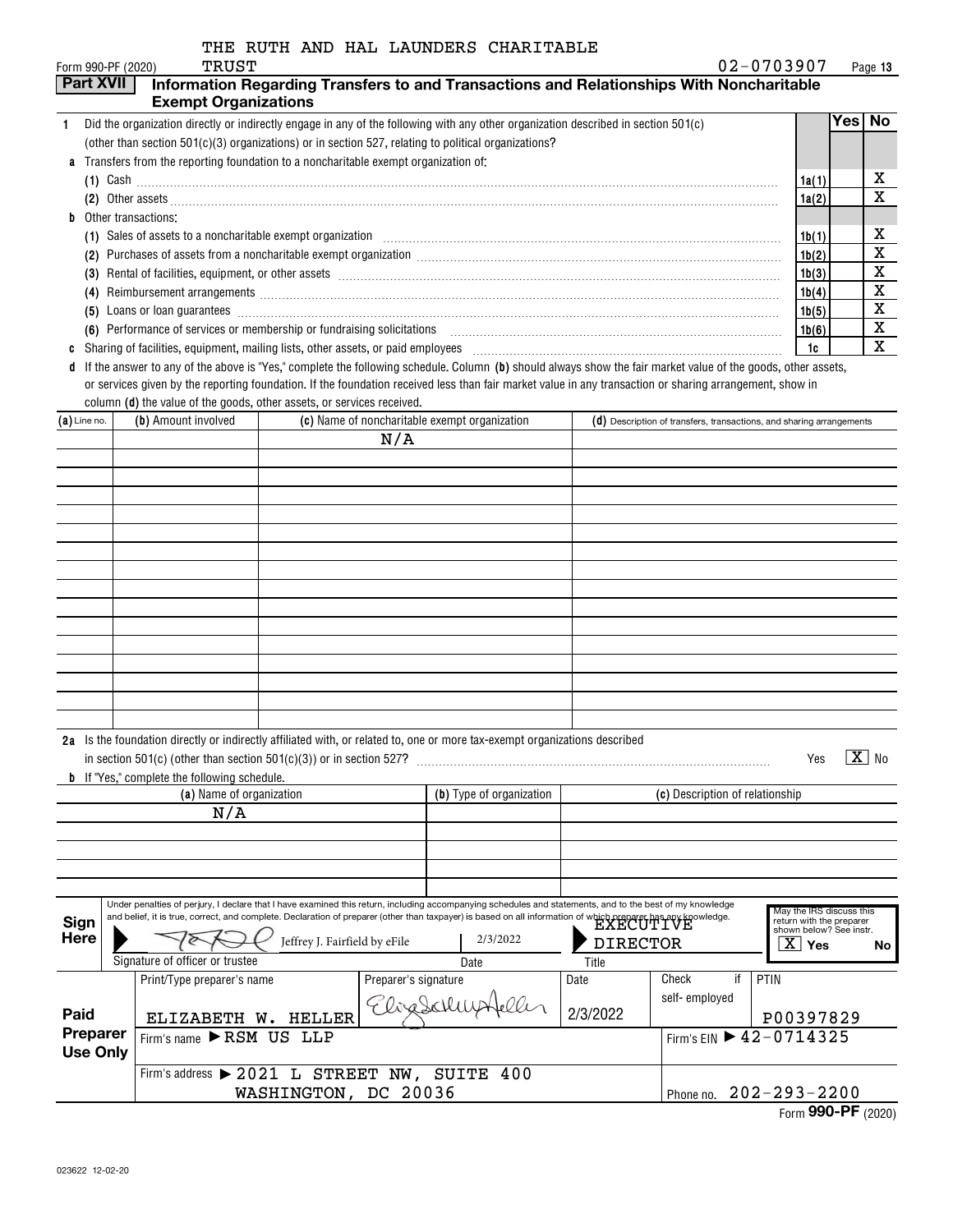(Rev. January 2020)

# **Application for Automatic Extension of Time To File an Exempt Organization Return**

Department of the Treasury Internal Revenue Service

**| File a separate application for each return.**

**| Go to www.irs.gov/Form8868 for the latest information.**

**Electronic filing (e-file).**  You can electronically file Form 8868 to request a 6-month automatic extension of time to file any of the filing of this form, visit www.irs.gov/e-file-providers/e-file-for-charities-and-non-profits. forms listed below with the exception of Form 8870, Information Return for Transfers Associated With Certain Personal Benefit Contracts, for which an extension request must be sent to the IRS in paper format (see instructions). For more details on the electronic

### **Automatic 6-Month Extension of Time.** Only submit original (no copies needed).

All corporations required to file an income tax return other than Form 990-T (including 1120-C filers), partnerships, REMICs, and trusts must use Form 7004 to request an extension of time to file income tax returns.

| Type or<br>print                                          | Name of exempt organization or other filer, see instructions.<br>THE RUTH AND HAL LAUNDERS CHARITABLE                                                                                                                                                                                                                                                                                                                                                                                                                                                                                                        |        |                                                                                                                                                                                    |              |    | Taxpayer identification number (TIN)         |                  |
|-----------------------------------------------------------|--------------------------------------------------------------------------------------------------------------------------------------------------------------------------------------------------------------------------------------------------------------------------------------------------------------------------------------------------------------------------------------------------------------------------------------------------------------------------------------------------------------------------------------------------------------------------------------------------------------|--------|------------------------------------------------------------------------------------------------------------------------------------------------------------------------------------|--------------|----|----------------------------------------------|------------------|
|                                                           | 02-0703907<br><b>TRUST</b>                                                                                                                                                                                                                                                                                                                                                                                                                                                                                                                                                                                   |        |                                                                                                                                                                                    |              |    |                                              |                  |
| File by the<br>due date for<br>filing your<br>return. See | Number, street, and room or suite no. If a P.O. box, see instructions.<br>PO BOX 546                                                                                                                                                                                                                                                                                                                                                                                                                                                                                                                         |        |                                                                                                                                                                                    |              |    |                                              |                  |
| instructions.                                             | City, town or post office, state, and ZIP code. For a foreign address, see instructions.<br>HERNDON, VA 20172-0546                                                                                                                                                                                                                                                                                                                                                                                                                                                                                           |        |                                                                                                                                                                                    |              |    |                                              |                  |
|                                                           | Enter the Return Code for the return that this application is for (file a separate application for each return)                                                                                                                                                                                                                                                                                                                                                                                                                                                                                              |        |                                                                                                                                                                                    |              |    |                                              | $\mathbf 0$<br>4 |
| <b>Application</b>                                        |                                                                                                                                                                                                                                                                                                                                                                                                                                                                                                                                                                                                              | Return | Application                                                                                                                                                                        |              |    |                                              | Return           |
| Is For                                                    |                                                                                                                                                                                                                                                                                                                                                                                                                                                                                                                                                                                                              | Code   | Is For                                                                                                                                                                             |              |    |                                              | Code             |
|                                                           | Form 990 or Form 990-EZ                                                                                                                                                                                                                                                                                                                                                                                                                                                                                                                                                                                      | 01     | Form 990-T (corporation)                                                                                                                                                           |              |    |                                              | 07               |
| Form 990-BL                                               |                                                                                                                                                                                                                                                                                                                                                                                                                                                                                                                                                                                                              | 02     | Form 1041-A                                                                                                                                                                        |              |    |                                              | 08               |
|                                                           | Form 4720 (individual)                                                                                                                                                                                                                                                                                                                                                                                                                                                                                                                                                                                       | 03     | Form 4720 (other than individual)                                                                                                                                                  |              |    |                                              | 09               |
| Form 990-PF                                               |                                                                                                                                                                                                                                                                                                                                                                                                                                                                                                                                                                                                              | 04     | Form 5227                                                                                                                                                                          |              |    |                                              | 10               |
|                                                           | Form 990-T (sec. 401(a) or 408(a) trust)                                                                                                                                                                                                                                                                                                                                                                                                                                                                                                                                                                     | 05     | Form 6069                                                                                                                                                                          |              |    |                                              | 11               |
|                                                           | Form 990-T (trust other than above)                                                                                                                                                                                                                                                                                                                                                                                                                                                                                                                                                                          | 06     | Form 8870<br>JEFFREY J. FAIRFIELD, EXECUTIVE DIRECTOR                                                                                                                              |              |    |                                              | 12               |
| $box \blacktriangleright$<br>1<br>$\mathbf{2}$            | Telephone No. $\triangleright$ 703-437-9200<br>If this is for a Group Return, enter the organization's four digit Group Exemption Number (GEN) [f this is for the whole group, check this<br>. If it is for part of the group, check this box $\blacktriangleright$<br>I request an automatic 6-month extension of time until<br>the organization named above. The extension is for the organization's return for:<br>calendar year<br>or<br>$\boxed{\text{X}}$ tax year beginning MAY 1, 2020<br>If the tax year entered in line 1 is for less than 12 months, check reason:<br>Change in accounting period |        | Fax No. $\blacktriangleright$<br>and attach a list with the names and TINs of all members the extension is for.<br>MARCH 15, 2022<br>, and ending $APR$ 30, 2021<br>Initial return | Final return |    | , to file the exempt organization return for |                  |
| За                                                        | If this application is for Forms 990-BL, 990-PF, 990-T, 4720, or 6069, enter the tentative tax, less<br>any nonrefundable credits. See instructions.                                                                                                                                                                                                                                                                                                                                                                                                                                                         |        |                                                                                                                                                                                    | 3a           | \$ |                                              | 110,000.         |
| b                                                         | If this application is for Forms 990-PF, 990-T, 4720, or 6069, enter any refundable credits and                                                                                                                                                                                                                                                                                                                                                                                                                                                                                                              |        |                                                                                                                                                                                    |              |    |                                              |                  |
|                                                           | \$<br>estimated tax payments made. Include any prior year overpayment allowed as a credit.<br>Зb                                                                                                                                                                                                                                                                                                                                                                                                                                                                                                             |        |                                                                                                                                                                                    | 149,850.     |    |                                              |                  |
|                                                           | c Balance due. Subtract line 3b from line 3a. Include your payment with this form, if required, by                                                                                                                                                                                                                                                                                                                                                                                                                                                                                                           |        |                                                                                                                                                                                    |              |    |                                              |                  |
|                                                           | using EFTPS (Electronic Federal Tax Payment System). See instructions.                                                                                                                                                                                                                                                                                                                                                                                                                                                                                                                                       |        |                                                                                                                                                                                    | 3c           |    |                                              | 0.               |
| instructions.                                             | Caution: If you are going to make an electronic funds withdrawal (direct debit) with this Form 8868, see Form 8453-EO and Form 8879-EO for payment                                                                                                                                                                                                                                                                                                                                                                                                                                                           |        |                                                                                                                                                                                    |              |    |                                              |                  |

**HA** For Privacy Act and Paperwork Reduction Act Notice, see instructions. **But a struction of the Constantion Constant** Form 8868 (Rev. 1-2020) LHA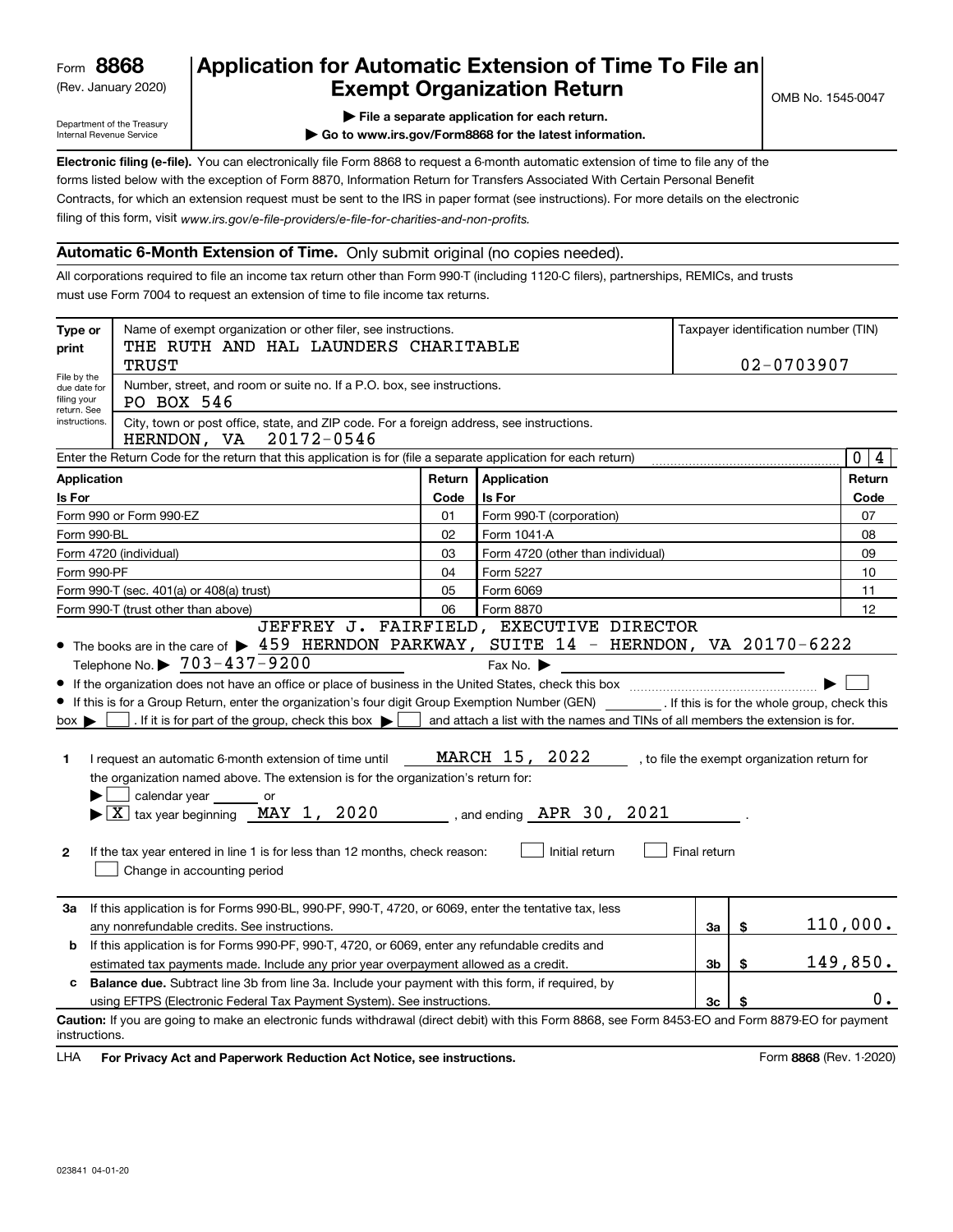| TRUST                                                             |                                                                                  |                                      | 02-0703907                          |          |
|-------------------------------------------------------------------|----------------------------------------------------------------------------------|--------------------------------------|-------------------------------------|----------|
| <b>Supplementary Information</b><br>Part XV                       |                                                                                  |                                      |                                     |          |
| Grants and Contributions Paid During the Year (Continuation)<br>3 |                                                                                  |                                      |                                     |          |
| Recipient                                                         | If recipient is an individual,                                                   |                                      |                                     |          |
| Name and address (home or business)                               | show any relationship to<br>any foundation manager<br>or substantial contributor | Foundation<br>status of<br>recipient | Purpose of grant or<br>contribution | Amount   |
| CHILDREN'S HEALING INSTITUTE                                      | NONE                                                                             | ÞС                                   | FUNDS WILL BE USED BY               |          |
| 1199 W LANTANA ROAD, COTTAGE 10                                   |                                                                                  |                                      | THE PARENT AIDE                     |          |
| LANTANA, FL 33462                                                 |                                                                                  |                                      | MENTORING PROGRAM.                  |          |
|                                                                   |                                                                                  |                                      | THE PROGRAM WORKS WITH              |          |
|                                                                   |                                                                                  |                                      | PALM BEACH COUNTY                   | 10,000.  |
| COMMITTEE FOR DULLES COMMUNITY                                    | NONE                                                                             | ÞС                                   | THIS GRANT HELPS THE                |          |
| <b>OUTREACH</b>                                                   |                                                                                  |                                      | DULLES COMMUNITY AND                |          |
| 45969 NOKES BOULEVARD, SUITE 100                                  |                                                                                  |                                      | WILL BE USED TO                     |          |
| DULLES, VA 20166                                                  |                                                                                  |                                      | PROVIDE EDUCATION                   |          |
|                                                                   |                                                                                  |                                      | SCHOLARSHIPS TO                     | 10,000.  |
| COMMONWEALTH PUBLIC BROADCASTING                                  | NONE                                                                             | ÞС                                   | THE GREATEST SOURCE OF              |          |
| 23 SESAME STREET                                                  |                                                                                  |                                      | OPERATING SUPPORT FOR               |          |
| RICHMOND, VA 23235                                                |                                                                                  |                                      | THE STATION IS                      |          |
|                                                                   |                                                                                  |                                      | RECEIVED THROUGH                    |          |
|                                                                   |                                                                                  |                                      | MEMBER DONATIONS. THIS              | 15,000.  |
| COMMUNITY CHILD CARE OF DELRAY BEACH                              | NONE                                                                             | ÞС                                   | FUNDS WILL BE USED FOR              |          |
| 555 NW 4TH STREET                                                 |                                                                                  |                                      | GENERAL OPERATIONS IN               |          |
| DELRAY BEACH, FL 33444                                            |                                                                                  |                                      | FURTHERANCE OF OUR                  |          |
|                                                                   |                                                                                  |                                      | CHARITABLE PURPOSE.                 |          |
|                                                                   |                                                                                  |                                      | WE PROVIDE AFFORDABLE,              | 15,000.  |
| DOLLYWOOD FOUNDATION                                              | NONE                                                                             | ÞС                                   | THIS GRANT WILL BE                  |          |
| 2700 DOLLYWOOD PARKS BOULEVARD                                    |                                                                                  |                                      | USED TO MAINTAIN AND                |          |
| PIGEON FORGE, TN 37863                                            |                                                                                  |                                      | CONTINUE TO EXPAND OUR              |          |
|                                                                   |                                                                                  |                                      | EXISTING PROGRAM TO                 |          |
|                                                                   |                                                                                  |                                      | REACH EVERY ELIGIBLE                | 20,000.  |
| ELDEN STREET PLAYERS, INC.                                        | NONE                                                                             | ÞС                                   | GRANT WILL BE USED TO               |          |
| PO BOX 5006                                                       |                                                                                  |                                      | FOR GENERAL OPERATIONS              |          |
| HERNDON, VA 20172                                                 |                                                                                  |                                      | IN FURTHERANCE OF THE               |          |
|                                                                   |                                                                                  |                                      | CHARITABLE MISSION OF               |          |
|                                                                   |                                                                                  |                                      | SERVING THE COMMUNITY               | 10,000.  |
| EXPONENT PHILANTHROPY                                             | NONE                                                                             | ÞС                                   | THIS GRANT WILL BE                  |          |
| 1720 N STREET NW                                                  |                                                                                  |                                      | USED FOR GENERAL                    |          |
| WASHINGTON, DC 20036                                              |                                                                                  |                                      | OPERATIONS. EXPONENT                |          |
|                                                                   |                                                                                  |                                      | PHILANTHROPY EMPOWERS               |          |
|                                                                   |                                                                                  |                                      | DONORS AND                          | 3,000.   |
| FAIRFAX COUNTY PARK FOUNDATION                                    | NONE                                                                             | ÞС                                   | THE FUNDS ARE TO BE                 |          |
| 12055 GOVERNMENT CENTER PARKWAY,                                  |                                                                                  |                                      | USED FOR THE SUMMER                 |          |
| SUITE 404 FAIRFAX, VA 22035                                       |                                                                                  |                                      | CONCERT SERIES AT                   |          |
|                                                                   |                                                                                  |                                      | ARROWBROOK CENTRE                   |          |
|                                                                   |                                                                                  |                                      | PARK. FUNDS WILL BE                 | 25,000.  |
| FALMOUTH SERVICE CENTER                                           | NONE                                                                             | ÞС                                   | GRANT IS FOR GENERAL                |          |
| PO BOX 208                                                        |                                                                                  |                                      | OPERATIONS OF THE                   |          |
| FALMOUTH, MA 02541                                                |                                                                                  |                                      | CENTER WHOSE MISSION                |          |
|                                                                   |                                                                                  |                                      | IS TO EASE STRESS,                  |          |
|                                                                   |                                                                                  |                                      | REDUCE HUNGER AND                   | 5,000.   |
| FEEDMORE INC.                                                     | NONE                                                                             | ÞС                                   | THE GRANT WILL SUPPORT              |          |
| 1415 RHOADMILLER STREET                                           |                                                                                  |                                      | FEEDMORE'S BACKPACK                 |          |
| RICHMOND, VA 23220                                                |                                                                                  |                                      | PROGRAM IN CENTRAL                  |          |
|                                                                   |                                                                                  |                                      | VIRGINIA. IT WILL HELP              |          |
|                                                                   |                                                                                  |                                      | PROVIDE HEALTHY MEALS               | 15,000.  |
| Total from continuation sheets                                    |                                                                                  |                                      |                                     | 463,000. |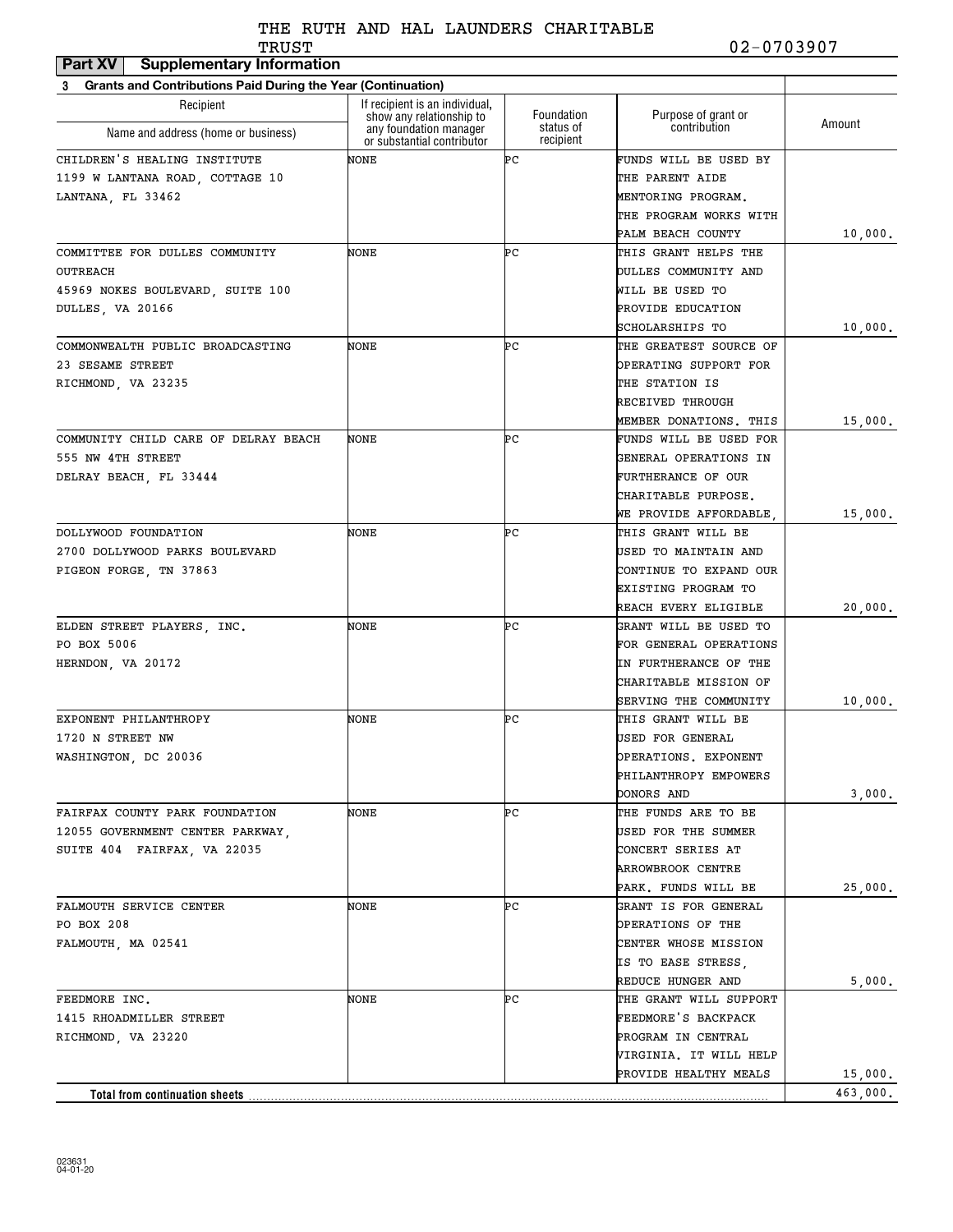| <b>Supplementary Information</b><br>Part XV                              |                                                            |                        |                               |         |
|--------------------------------------------------------------------------|------------------------------------------------------------|------------------------|-------------------------------|---------|
| <b>Grants and Contributions Paid During the Year (Continuation)</b><br>3 |                                                            |                        |                               |         |
| Recipient                                                                | If recipient is an individual,<br>show any relationship to | Foundation             | Purpose of grant or           |         |
| Name and address (home or business)                                      | any foundation manager<br>or substantial contributor       | status of<br>recipient | contribution                  | Amount  |
| FOOD ON THE STOVE                                                        | NONE                                                       | ÞС                     | THE GRANT WILL HELP           |         |
| 1251 H STREET NE                                                         |                                                            |                        | PROVIDE JOBS AND FREE         |         |
| WASHINGTON, DC 20002                                                     |                                                            |                        | <b>MEALS TO THE COMMUNITY</b> |         |
|                                                                          |                                                            |                        | FOCUSING ON BRINGING          |         |
|                                                                          |                                                            |                        | MEALS AND GROCERIES TO        | 20,000. |
| FRIENDS OF FRYING PAN PARK                                               | NONE                                                       | ÞС                     | THE GRANT WILL SUPPORT        |         |
| 2709 WEST OX ROAD                                                        |                                                            |                        | THE PRESERVATION OF           |         |
| GERNDON, VA 20171                                                        |                                                            |                        | THE FRYING PAN FARM           |         |
|                                                                          |                                                            |                        | REFLECTING                    |         |
|                                                                          |                                                            |                        | AGRICULTURAL PROCESS          | 15,000. |
| FULL CIRCLE GRIEF CENTER                                                 | NONE                                                       | ÞС                     | THE GRANT WILL HELP           |         |
| 10611 PATTERSON AVENUE, NO. 201                                          |                                                            |                        | PROVIDE GRIEF SUPPORT         |         |
| RICHMOND, CA 23238                                                       |                                                            |                        | <b>INTERVENTION AND</b>       |         |
|                                                                          |                                                            |                        | BEREAVEMENT EDUCATION         |         |
|                                                                          |                                                            |                        | <b>LEADING TO HEALTHY</b>     | 7,500.  |
| FUTURE ROOTS PROJECT                                                     | NONE                                                       | ÞС                     | THE FUNDS FOCUS ON            |         |
| 2909 FRANCE AVENUE, NORTH                                                |                                                            |                        | SUSTAINABLE EDUCATION,        |         |
| ROBBINSDALE, MN 55422                                                    |                                                            |                        | ARTISTIC AND HEALTH           |         |
|                                                                          |                                                            |                        | INITIATIVES TO CREATE         |         |
|                                                                          |                                                            |                        | THE SYSTEMIC CHANGES          | 20,000. |
| GEORGE MASON UNIVERSITY FOUNDATION                                       | NONE                                                       | ÞС                     | THE GRANT IS                  |         |
| 4400 UNIVERSITY DRIVE, MSN 2ND FLOOR                                     |                                                            |                        | RESTRICTED TO EXPENSES        |         |
| FAIRFAX, VA 22030                                                        |                                                            |                        | RELATED TO THE                |         |
|                                                                          |                                                            |                        | COLLECTION AND                |         |
|                                                                          |                                                            |                        | PRESERVATION OF THE           | 7,500.  |
| HORSE SENSE AND SENSITIVITY, INC.                                        | NONE                                                       | ÞС                     | THE GRANT WILL WILL           |         |
| PO BOX 2301                                                              |                                                            |                        | PROVIDE ADMINISTRATIVE        |         |
| JACKSONVILLE, FL 32203                                                   |                                                            |                        | SUPPORT FOR THE               |         |
|                                                                          |                                                            |                        | ORGANIZATION WHICH            |         |
|                                                                          |                                                            |                        | OFFERS                        | 5,000.  |
| KEEP AUSTIN FED                                                          | NONE                                                       | ÞС                     | THE GRANT SUPPORTS THE        |         |
| 3903 S. CONGRESS AVENUE, NO. 40760                                       |                                                            |                        | FOOD RECOVERY                 |         |
| AUSTIN, TX 78704                                                         |                                                            |                        | NONPROFIT THAT REDUCES        |         |
|                                                                          |                                                            |                        | HUNGER AND                    |         |
|                                                                          |                                                            |                        | REDISTRIBUTES SURPLUS         | 10,000. |
| KOMERA, INC.                                                             | NONE                                                       | ÞС                     | THE GRANT WILL BE USED        |         |
| PO BOX 1491                                                              |                                                            |                        | TO DEVELOP                    |         |
| JAMAICA PLAIN, MA 02130                                                  |                                                            |                        | SELF-CONFIDENT YOUNG          |         |
|                                                                          |                                                            |                        | WOMEN THROUGH                 |         |
|                                                                          |                                                            |                        | EDUCATION, COMMUNITY          | 10,000. |
| LEE INITIATIVE                                                           | NONE                                                       | ÞС                     | THE GRANT WILL SUPPORT        |         |
| 610 W MAGNOLIA AVENUE                                                    |                                                            |                        | THE EFFORT TO BRING           |         |
| LOUISVILLE, KY 40208                                                     |                                                            |                        | MORE EQUALITY AND             |         |
|                                                                          |                                                            |                        | DIVERSITY IN THE              |         |
|                                                                          |                                                            |                        | RESTAURANT IDUSTRY            | 10,000. |
| LOCAL FOOD HUB                                                           | NONE                                                       | ÞС                     | THE GRANT WILL BE USED        |         |
| PO BOX 4647                                                              |                                                            |                        | IN SUPPORT OF LOCAL           |         |
| CHARLOTTESVILLE, VA 22905                                                |                                                            |                        | FOOD HUB'S MISSION OF         |         |
|                                                                          |                                                            |                        | ADVANCING EQUITABLE           |         |
|                                                                          |                                                            |                        | ACCESS TO FRESH FOOD,         | 25,000. |
| Total from continuation sheets                                           |                                                            |                        |                               |         |
|                                                                          |                                                            |                        |                               |         |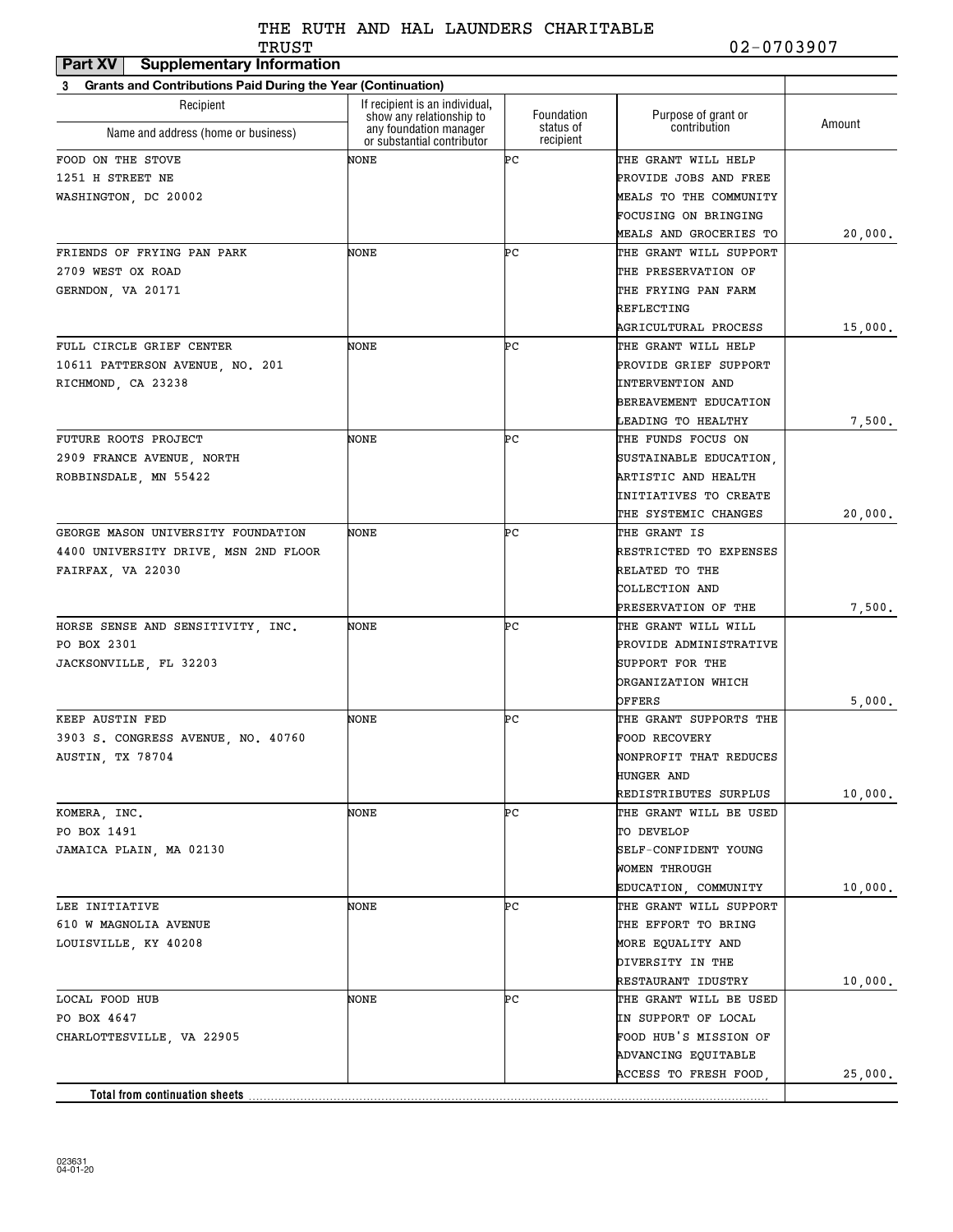| If recipient is an individual,<br>Recipient<br>Foundation<br>Purpose of grant or<br>show any relationship to<br>Amount<br>contribution<br>status of<br>any foundation manager<br>Name and address (home or business)<br>recipient<br>or substantial contributor<br>ÞС<br>NONE<br>THE GRANT FUNDS WILL<br>MISIONEROS DEL CAMINO, INC.<br>PO BOX 557722<br>BE USED TO ENHANCE THE<br>EXISTING SERVICES AT<br>THE NEUROLOGICAL<br>CENTER IN GUATEMALA<br>ÞС<br>MIXED MAGIC THEATRE<br>NONE<br>THIS GRANT WILL HELP<br>560 MINERAL SPRING AVENUE<br>THE COMMUNITY THEATRE<br>PAWTUCKET, RI 02860<br>PRESENT HIGH QUALITY,<br>AFFORDABLE (OFTEN<br>FREE) ARTS PROGRAMMING<br>ÞС<br>NEIGHBOR TO NEIGHBOR<br>NONE<br>THE GRANT WILL PROVIDE<br>248 EAST PUTANM AVENUE<br>EMERGENCY AND<br>GREENWICH, CT 06830<br>SUPPLEMENTAL FOOD<br>ACCESS. THIS VOLUNTEER<br>NONPROFIT SEEKS TO<br>NONE<br>ÞС<br>PROJECT ANGEL HEART<br>PROJECT ANGEL HEART<br>4950 WASHINGTON STREET<br>PROVIDES<br><b>MEDICALLY-TAILORED</b><br>DENVER, CO 80216<br>MEALS, NOURISHMENT AND<br>15,000.<br><b>COMPASSION TO</b><br>NONE<br>ÞС<br>THIS GRANT WILL BE<br>SHELTER FOR THE HOMELESS, PACIFIC<br>HOUSE<br>USED TO HELP FUND THE<br>137 HENRY STREET, SUITE 205<br>OPERATIONS OF THE<br>STAMFORD, CT 06902<br>HOMELESS SHELTER.<br>15,000.<br>PACIFIC HOUSE ASSISTS<br>THE ARC OF TEXAS<br>NONE<br>ÞС<br>THE GRANT WILL BE USED<br>8001 CENTRE PARK DRIVE, SUITE 100<br>FOR GENERAL OPERATIONS<br>AUSTIN, TX 78754<br>TO IDENTIFY BARRIERS<br>AND SOLUTIONS TO<br>10,000.<br>INCLUSIVE EDUCATION.<br>ÞС<br>THE CONTEMPORARY THEATER COMPANY<br>NONE<br>THE GRANT WILL BE USED<br>327 MAIN STREET<br>TO HELP COMPLETE THE<br>WAKEFIELD, RI 02879<br>THEATER LOBBY<br>RENOVATION, CREATING A<br>BETTER EXPERIENCE FOR<br>10,000.<br>NONE<br>ÞС<br>THE FENWICK FOUNDATION<br>THIS GRANT WILL BE<br>23 NORTH FENWICK STREET<br>USED FOR GENERAL<br>OPERATIONS. OUR<br>ARLINGTON, VA 22201<br>PURPOSE IS TO PROVIDE<br>5,000.<br>VULNERABLE OLDER<br>ÞС<br>TRAVELERS AID INTERNATIONAL<br>NONE<br>THIS GRANT WILL<br>110 MARYLAND AVENUE NE, SUITE 508<br>SUPPORT THE MISSION TO<br>AID PEOPLE IN TRANSIT<br>WASHINGTON, DC 20002<br>WHO ARE IN DISTRESS<br>AND NEED ASSISTANCE<br>10,000.<br>ÞС<br>THE GRANT WILL SUPPORT<br>TREETOP ZEN CENTER<br>NONE<br>293 COUNTRY CLUB ROAD<br>GENERAL OPERATIONS<br>OAKLAND, ME 04963<br>ALONG WITH MAINTENANCE<br>AND REPAIRS OF THE<br>2,500.<br>RETREAT FACILITY. | Grants and Contributions Paid During the Year (Continuation)<br>3 |  |         |
|------------------------------------------------------------------------------------------------------------------------------------------------------------------------------------------------------------------------------------------------------------------------------------------------------------------------------------------------------------------------------------------------------------------------------------------------------------------------------------------------------------------------------------------------------------------------------------------------------------------------------------------------------------------------------------------------------------------------------------------------------------------------------------------------------------------------------------------------------------------------------------------------------------------------------------------------------------------------------------------------------------------------------------------------------------------------------------------------------------------------------------------------------------------------------------------------------------------------------------------------------------------------------------------------------------------------------------------------------------------------------------------------------------------------------------------------------------------------------------------------------------------------------------------------------------------------------------------------------------------------------------------------------------------------------------------------------------------------------------------------------------------------------------------------------------------------------------------------------------------------------------------------------------------------------------------------------------------------------------------------------------------------------------------------------------------------------------------------------------------------------------------------------------------------------------------------------------------------------------------------------------------------------------------------------------------------------------------------------------------------------------------------------------------------------------------------------------------------------|-------------------------------------------------------------------|--|---------|
|                                                                                                                                                                                                                                                                                                                                                                                                                                                                                                                                                                                                                                                                                                                                                                                                                                                                                                                                                                                                                                                                                                                                                                                                                                                                                                                                                                                                                                                                                                                                                                                                                                                                                                                                                                                                                                                                                                                                                                                                                                                                                                                                                                                                                                                                                                                                                                                                                                                                              |                                                                   |  |         |
|                                                                                                                                                                                                                                                                                                                                                                                                                                                                                                                                                                                                                                                                                                                                                                                                                                                                                                                                                                                                                                                                                                                                                                                                                                                                                                                                                                                                                                                                                                                                                                                                                                                                                                                                                                                                                                                                                                                                                                                                                                                                                                                                                                                                                                                                                                                                                                                                                                                                              |                                                                   |  |         |
|                                                                                                                                                                                                                                                                                                                                                                                                                                                                                                                                                                                                                                                                                                                                                                                                                                                                                                                                                                                                                                                                                                                                                                                                                                                                                                                                                                                                                                                                                                                                                                                                                                                                                                                                                                                                                                                                                                                                                                                                                                                                                                                                                                                                                                                                                                                                                                                                                                                                              |                                                                   |  |         |
|                                                                                                                                                                                                                                                                                                                                                                                                                                                                                                                                                                                                                                                                                                                                                                                                                                                                                                                                                                                                                                                                                                                                                                                                                                                                                                                                                                                                                                                                                                                                                                                                                                                                                                                                                                                                                                                                                                                                                                                                                                                                                                                                                                                                                                                                                                                                                                                                                                                                              |                                                                   |  |         |
|                                                                                                                                                                                                                                                                                                                                                                                                                                                                                                                                                                                                                                                                                                                                                                                                                                                                                                                                                                                                                                                                                                                                                                                                                                                                                                                                                                                                                                                                                                                                                                                                                                                                                                                                                                                                                                                                                                                                                                                                                                                                                                                                                                                                                                                                                                                                                                                                                                                                              | MIAMI, FL 33255                                                   |  |         |
|                                                                                                                                                                                                                                                                                                                                                                                                                                                                                                                                                                                                                                                                                                                                                                                                                                                                                                                                                                                                                                                                                                                                                                                                                                                                                                                                                                                                                                                                                                                                                                                                                                                                                                                                                                                                                                                                                                                                                                                                                                                                                                                                                                                                                                                                                                                                                                                                                                                                              |                                                                   |  |         |
|                                                                                                                                                                                                                                                                                                                                                                                                                                                                                                                                                                                                                                                                                                                                                                                                                                                                                                                                                                                                                                                                                                                                                                                                                                                                                                                                                                                                                                                                                                                                                                                                                                                                                                                                                                                                                                                                                                                                                                                                                                                                                                                                                                                                                                                                                                                                                                                                                                                                              |                                                                   |  | 15,000. |
|                                                                                                                                                                                                                                                                                                                                                                                                                                                                                                                                                                                                                                                                                                                                                                                                                                                                                                                                                                                                                                                                                                                                                                                                                                                                                                                                                                                                                                                                                                                                                                                                                                                                                                                                                                                                                                                                                                                                                                                                                                                                                                                                                                                                                                                                                                                                                                                                                                                                              |                                                                   |  |         |
|                                                                                                                                                                                                                                                                                                                                                                                                                                                                                                                                                                                                                                                                                                                                                                                                                                                                                                                                                                                                                                                                                                                                                                                                                                                                                                                                                                                                                                                                                                                                                                                                                                                                                                                                                                                                                                                                                                                                                                                                                                                                                                                                                                                                                                                                                                                                                                                                                                                                              |                                                                   |  |         |
|                                                                                                                                                                                                                                                                                                                                                                                                                                                                                                                                                                                                                                                                                                                                                                                                                                                                                                                                                                                                                                                                                                                                                                                                                                                                                                                                                                                                                                                                                                                                                                                                                                                                                                                                                                                                                                                                                                                                                                                                                                                                                                                                                                                                                                                                                                                                                                                                                                                                              |                                                                   |  |         |
|                                                                                                                                                                                                                                                                                                                                                                                                                                                                                                                                                                                                                                                                                                                                                                                                                                                                                                                                                                                                                                                                                                                                                                                                                                                                                                                                                                                                                                                                                                                                                                                                                                                                                                                                                                                                                                                                                                                                                                                                                                                                                                                                                                                                                                                                                                                                                                                                                                                                              |                                                                   |  |         |
|                                                                                                                                                                                                                                                                                                                                                                                                                                                                                                                                                                                                                                                                                                                                                                                                                                                                                                                                                                                                                                                                                                                                                                                                                                                                                                                                                                                                                                                                                                                                                                                                                                                                                                                                                                                                                                                                                                                                                                                                                                                                                                                                                                                                                                                                                                                                                                                                                                                                              |                                                                   |  | 5,000.  |
|                                                                                                                                                                                                                                                                                                                                                                                                                                                                                                                                                                                                                                                                                                                                                                                                                                                                                                                                                                                                                                                                                                                                                                                                                                                                                                                                                                                                                                                                                                                                                                                                                                                                                                                                                                                                                                                                                                                                                                                                                                                                                                                                                                                                                                                                                                                                                                                                                                                                              |                                                                   |  |         |
|                                                                                                                                                                                                                                                                                                                                                                                                                                                                                                                                                                                                                                                                                                                                                                                                                                                                                                                                                                                                                                                                                                                                                                                                                                                                                                                                                                                                                                                                                                                                                                                                                                                                                                                                                                                                                                                                                                                                                                                                                                                                                                                                                                                                                                                                                                                                                                                                                                                                              |                                                                   |  |         |
|                                                                                                                                                                                                                                                                                                                                                                                                                                                                                                                                                                                                                                                                                                                                                                                                                                                                                                                                                                                                                                                                                                                                                                                                                                                                                                                                                                                                                                                                                                                                                                                                                                                                                                                                                                                                                                                                                                                                                                                                                                                                                                                                                                                                                                                                                                                                                                                                                                                                              |                                                                   |  |         |
|                                                                                                                                                                                                                                                                                                                                                                                                                                                                                                                                                                                                                                                                                                                                                                                                                                                                                                                                                                                                                                                                                                                                                                                                                                                                                                                                                                                                                                                                                                                                                                                                                                                                                                                                                                                                                                                                                                                                                                                                                                                                                                                                                                                                                                                                                                                                                                                                                                                                              |                                                                   |  |         |
|                                                                                                                                                                                                                                                                                                                                                                                                                                                                                                                                                                                                                                                                                                                                                                                                                                                                                                                                                                                                                                                                                                                                                                                                                                                                                                                                                                                                                                                                                                                                                                                                                                                                                                                                                                                                                                                                                                                                                                                                                                                                                                                                                                                                                                                                                                                                                                                                                                                                              |                                                                   |  | 40,000. |
|                                                                                                                                                                                                                                                                                                                                                                                                                                                                                                                                                                                                                                                                                                                                                                                                                                                                                                                                                                                                                                                                                                                                                                                                                                                                                                                                                                                                                                                                                                                                                                                                                                                                                                                                                                                                                                                                                                                                                                                                                                                                                                                                                                                                                                                                                                                                                                                                                                                                              |                                                                   |  |         |
|                                                                                                                                                                                                                                                                                                                                                                                                                                                                                                                                                                                                                                                                                                                                                                                                                                                                                                                                                                                                                                                                                                                                                                                                                                                                                                                                                                                                                                                                                                                                                                                                                                                                                                                                                                                                                                                                                                                                                                                                                                                                                                                                                                                                                                                                                                                                                                                                                                                                              |                                                                   |  |         |
|                                                                                                                                                                                                                                                                                                                                                                                                                                                                                                                                                                                                                                                                                                                                                                                                                                                                                                                                                                                                                                                                                                                                                                                                                                                                                                                                                                                                                                                                                                                                                                                                                                                                                                                                                                                                                                                                                                                                                                                                                                                                                                                                                                                                                                                                                                                                                                                                                                                                              |                                                                   |  |         |
|                                                                                                                                                                                                                                                                                                                                                                                                                                                                                                                                                                                                                                                                                                                                                                                                                                                                                                                                                                                                                                                                                                                                                                                                                                                                                                                                                                                                                                                                                                                                                                                                                                                                                                                                                                                                                                                                                                                                                                                                                                                                                                                                                                                                                                                                                                                                                                                                                                                                              |                                                                   |  |         |
|                                                                                                                                                                                                                                                                                                                                                                                                                                                                                                                                                                                                                                                                                                                                                                                                                                                                                                                                                                                                                                                                                                                                                                                                                                                                                                                                                                                                                                                                                                                                                                                                                                                                                                                                                                                                                                                                                                                                                                                                                                                                                                                                                                                                                                                                                                                                                                                                                                                                              |                                                                   |  |         |
|                                                                                                                                                                                                                                                                                                                                                                                                                                                                                                                                                                                                                                                                                                                                                                                                                                                                                                                                                                                                                                                                                                                                                                                                                                                                                                                                                                                                                                                                                                                                                                                                                                                                                                                                                                                                                                                                                                                                                                                                                                                                                                                                                                                                                                                                                                                                                                                                                                                                              |                                                                   |  |         |
|                                                                                                                                                                                                                                                                                                                                                                                                                                                                                                                                                                                                                                                                                                                                                                                                                                                                                                                                                                                                                                                                                                                                                                                                                                                                                                                                                                                                                                                                                                                                                                                                                                                                                                                                                                                                                                                                                                                                                                                                                                                                                                                                                                                                                                                                                                                                                                                                                                                                              |                                                                   |  |         |
|                                                                                                                                                                                                                                                                                                                                                                                                                                                                                                                                                                                                                                                                                                                                                                                                                                                                                                                                                                                                                                                                                                                                                                                                                                                                                                                                                                                                                                                                                                                                                                                                                                                                                                                                                                                                                                                                                                                                                                                                                                                                                                                                                                                                                                                                                                                                                                                                                                                                              |                                                                   |  |         |
|                                                                                                                                                                                                                                                                                                                                                                                                                                                                                                                                                                                                                                                                                                                                                                                                                                                                                                                                                                                                                                                                                                                                                                                                                                                                                                                                                                                                                                                                                                                                                                                                                                                                                                                                                                                                                                                                                                                                                                                                                                                                                                                                                                                                                                                                                                                                                                                                                                                                              |                                                                   |  |         |
|                                                                                                                                                                                                                                                                                                                                                                                                                                                                                                                                                                                                                                                                                                                                                                                                                                                                                                                                                                                                                                                                                                                                                                                                                                                                                                                                                                                                                                                                                                                                                                                                                                                                                                                                                                                                                                                                                                                                                                                                                                                                                                                                                                                                                                                                                                                                                                                                                                                                              |                                                                   |  |         |
|                                                                                                                                                                                                                                                                                                                                                                                                                                                                                                                                                                                                                                                                                                                                                                                                                                                                                                                                                                                                                                                                                                                                                                                                                                                                                                                                                                                                                                                                                                                                                                                                                                                                                                                                                                                                                                                                                                                                                                                                                                                                                                                                                                                                                                                                                                                                                                                                                                                                              |                                                                   |  |         |
|                                                                                                                                                                                                                                                                                                                                                                                                                                                                                                                                                                                                                                                                                                                                                                                                                                                                                                                                                                                                                                                                                                                                                                                                                                                                                                                                                                                                                                                                                                                                                                                                                                                                                                                                                                                                                                                                                                                                                                                                                                                                                                                                                                                                                                                                                                                                                                                                                                                                              |                                                                   |  |         |
|                                                                                                                                                                                                                                                                                                                                                                                                                                                                                                                                                                                                                                                                                                                                                                                                                                                                                                                                                                                                                                                                                                                                                                                                                                                                                                                                                                                                                                                                                                                                                                                                                                                                                                                                                                                                                                                                                                                                                                                                                                                                                                                                                                                                                                                                                                                                                                                                                                                                              |                                                                   |  |         |
|                                                                                                                                                                                                                                                                                                                                                                                                                                                                                                                                                                                                                                                                                                                                                                                                                                                                                                                                                                                                                                                                                                                                                                                                                                                                                                                                                                                                                                                                                                                                                                                                                                                                                                                                                                                                                                                                                                                                                                                                                                                                                                                                                                                                                                                                                                                                                                                                                                                                              |                                                                   |  |         |
|                                                                                                                                                                                                                                                                                                                                                                                                                                                                                                                                                                                                                                                                                                                                                                                                                                                                                                                                                                                                                                                                                                                                                                                                                                                                                                                                                                                                                                                                                                                                                                                                                                                                                                                                                                                                                                                                                                                                                                                                                                                                                                                                                                                                                                                                                                                                                                                                                                                                              |                                                                   |  |         |
|                                                                                                                                                                                                                                                                                                                                                                                                                                                                                                                                                                                                                                                                                                                                                                                                                                                                                                                                                                                                                                                                                                                                                                                                                                                                                                                                                                                                                                                                                                                                                                                                                                                                                                                                                                                                                                                                                                                                                                                                                                                                                                                                                                                                                                                                                                                                                                                                                                                                              |                                                                   |  |         |
|                                                                                                                                                                                                                                                                                                                                                                                                                                                                                                                                                                                                                                                                                                                                                                                                                                                                                                                                                                                                                                                                                                                                                                                                                                                                                                                                                                                                                                                                                                                                                                                                                                                                                                                                                                                                                                                                                                                                                                                                                                                                                                                                                                                                                                                                                                                                                                                                                                                                              |                                                                   |  |         |
|                                                                                                                                                                                                                                                                                                                                                                                                                                                                                                                                                                                                                                                                                                                                                                                                                                                                                                                                                                                                                                                                                                                                                                                                                                                                                                                                                                                                                                                                                                                                                                                                                                                                                                                                                                                                                                                                                                                                                                                                                                                                                                                                                                                                                                                                                                                                                                                                                                                                              |                                                                   |  |         |
|                                                                                                                                                                                                                                                                                                                                                                                                                                                                                                                                                                                                                                                                                                                                                                                                                                                                                                                                                                                                                                                                                                                                                                                                                                                                                                                                                                                                                                                                                                                                                                                                                                                                                                                                                                                                                                                                                                                                                                                                                                                                                                                                                                                                                                                                                                                                                                                                                                                                              |                                                                   |  |         |
|                                                                                                                                                                                                                                                                                                                                                                                                                                                                                                                                                                                                                                                                                                                                                                                                                                                                                                                                                                                                                                                                                                                                                                                                                                                                                                                                                                                                                                                                                                                                                                                                                                                                                                                                                                                                                                                                                                                                                                                                                                                                                                                                                                                                                                                                                                                                                                                                                                                                              |                                                                   |  |         |
|                                                                                                                                                                                                                                                                                                                                                                                                                                                                                                                                                                                                                                                                                                                                                                                                                                                                                                                                                                                                                                                                                                                                                                                                                                                                                                                                                                                                                                                                                                                                                                                                                                                                                                                                                                                                                                                                                                                                                                                                                                                                                                                                                                                                                                                                                                                                                                                                                                                                              |                                                                   |  |         |
|                                                                                                                                                                                                                                                                                                                                                                                                                                                                                                                                                                                                                                                                                                                                                                                                                                                                                                                                                                                                                                                                                                                                                                                                                                                                                                                                                                                                                                                                                                                                                                                                                                                                                                                                                                                                                                                                                                                                                                                                                                                                                                                                                                                                                                                                                                                                                                                                                                                                              |                                                                   |  |         |
|                                                                                                                                                                                                                                                                                                                                                                                                                                                                                                                                                                                                                                                                                                                                                                                                                                                                                                                                                                                                                                                                                                                                                                                                                                                                                                                                                                                                                                                                                                                                                                                                                                                                                                                                                                                                                                                                                                                                                                                                                                                                                                                                                                                                                                                                                                                                                                                                                                                                              |                                                                   |  |         |
|                                                                                                                                                                                                                                                                                                                                                                                                                                                                                                                                                                                                                                                                                                                                                                                                                                                                                                                                                                                                                                                                                                                                                                                                                                                                                                                                                                                                                                                                                                                                                                                                                                                                                                                                                                                                                                                                                                                                                                                                                                                                                                                                                                                                                                                                                                                                                                                                                                                                              |                                                                   |  |         |
|                                                                                                                                                                                                                                                                                                                                                                                                                                                                                                                                                                                                                                                                                                                                                                                                                                                                                                                                                                                                                                                                                                                                                                                                                                                                                                                                                                                                                                                                                                                                                                                                                                                                                                                                                                                                                                                                                                                                                                                                                                                                                                                                                                                                                                                                                                                                                                                                                                                                              |                                                                   |  |         |
|                                                                                                                                                                                                                                                                                                                                                                                                                                                                                                                                                                                                                                                                                                                                                                                                                                                                                                                                                                                                                                                                                                                                                                                                                                                                                                                                                                                                                                                                                                                                                                                                                                                                                                                                                                                                                                                                                                                                                                                                                                                                                                                                                                                                                                                                                                                                                                                                                                                                              |                                                                   |  |         |
|                                                                                                                                                                                                                                                                                                                                                                                                                                                                                                                                                                                                                                                                                                                                                                                                                                                                                                                                                                                                                                                                                                                                                                                                                                                                                                                                                                                                                                                                                                                                                                                                                                                                                                                                                                                                                                                                                                                                                                                                                                                                                                                                                                                                                                                                                                                                                                                                                                                                              |                                                                   |  |         |
|                                                                                                                                                                                                                                                                                                                                                                                                                                                                                                                                                                                                                                                                                                                                                                                                                                                                                                                                                                                                                                                                                                                                                                                                                                                                                                                                                                                                                                                                                                                                                                                                                                                                                                                                                                                                                                                                                                                                                                                                                                                                                                                                                                                                                                                                                                                                                                                                                                                                              |                                                                   |  |         |
|                                                                                                                                                                                                                                                                                                                                                                                                                                                                                                                                                                                                                                                                                                                                                                                                                                                                                                                                                                                                                                                                                                                                                                                                                                                                                                                                                                                                                                                                                                                                                                                                                                                                                                                                                                                                                                                                                                                                                                                                                                                                                                                                                                                                                                                                                                                                                                                                                                                                              |                                                                   |  |         |
|                                                                                                                                                                                                                                                                                                                                                                                                                                                                                                                                                                                                                                                                                                                                                                                                                                                                                                                                                                                                                                                                                                                                                                                                                                                                                                                                                                                                                                                                                                                                                                                                                                                                                                                                                                                                                                                                                                                                                                                                                                                                                                                                                                                                                                                                                                                                                                                                                                                                              |                                                                   |  |         |
|                                                                                                                                                                                                                                                                                                                                                                                                                                                                                                                                                                                                                                                                                                                                                                                                                                                                                                                                                                                                                                                                                                                                                                                                                                                                                                                                                                                                                                                                                                                                                                                                                                                                                                                                                                                                                                                                                                                                                                                                                                                                                                                                                                                                                                                                                                                                                                                                                                                                              |                                                                   |  |         |
|                                                                                                                                                                                                                                                                                                                                                                                                                                                                                                                                                                                                                                                                                                                                                                                                                                                                                                                                                                                                                                                                                                                                                                                                                                                                                                                                                                                                                                                                                                                                                                                                                                                                                                                                                                                                                                                                                                                                                                                                                                                                                                                                                                                                                                                                                                                                                                                                                                                                              |                                                                   |  |         |
|                                                                                                                                                                                                                                                                                                                                                                                                                                                                                                                                                                                                                                                                                                                                                                                                                                                                                                                                                                                                                                                                                                                                                                                                                                                                                                                                                                                                                                                                                                                                                                                                                                                                                                                                                                                                                                                                                                                                                                                                                                                                                                                                                                                                                                                                                                                                                                                                                                                                              |                                                                   |  |         |
|                                                                                                                                                                                                                                                                                                                                                                                                                                                                                                                                                                                                                                                                                                                                                                                                                                                                                                                                                                                                                                                                                                                                                                                                                                                                                                                                                                                                                                                                                                                                                                                                                                                                                                                                                                                                                                                                                                                                                                                                                                                                                                                                                                                                                                                                                                                                                                                                                                                                              |                                                                   |  |         |
|                                                                                                                                                                                                                                                                                                                                                                                                                                                                                                                                                                                                                                                                                                                                                                                                                                                                                                                                                                                                                                                                                                                                                                                                                                                                                                                                                                                                                                                                                                                                                                                                                                                                                                                                                                                                                                                                                                                                                                                                                                                                                                                                                                                                                                                                                                                                                                                                                                                                              |                                                                   |  |         |
|                                                                                                                                                                                                                                                                                                                                                                                                                                                                                                                                                                                                                                                                                                                                                                                                                                                                                                                                                                                                                                                                                                                                                                                                                                                                                                                                                                                                                                                                                                                                                                                                                                                                                                                                                                                                                                                                                                                                                                                                                                                                                                                                                                                                                                                                                                                                                                                                                                                                              |                                                                   |  |         |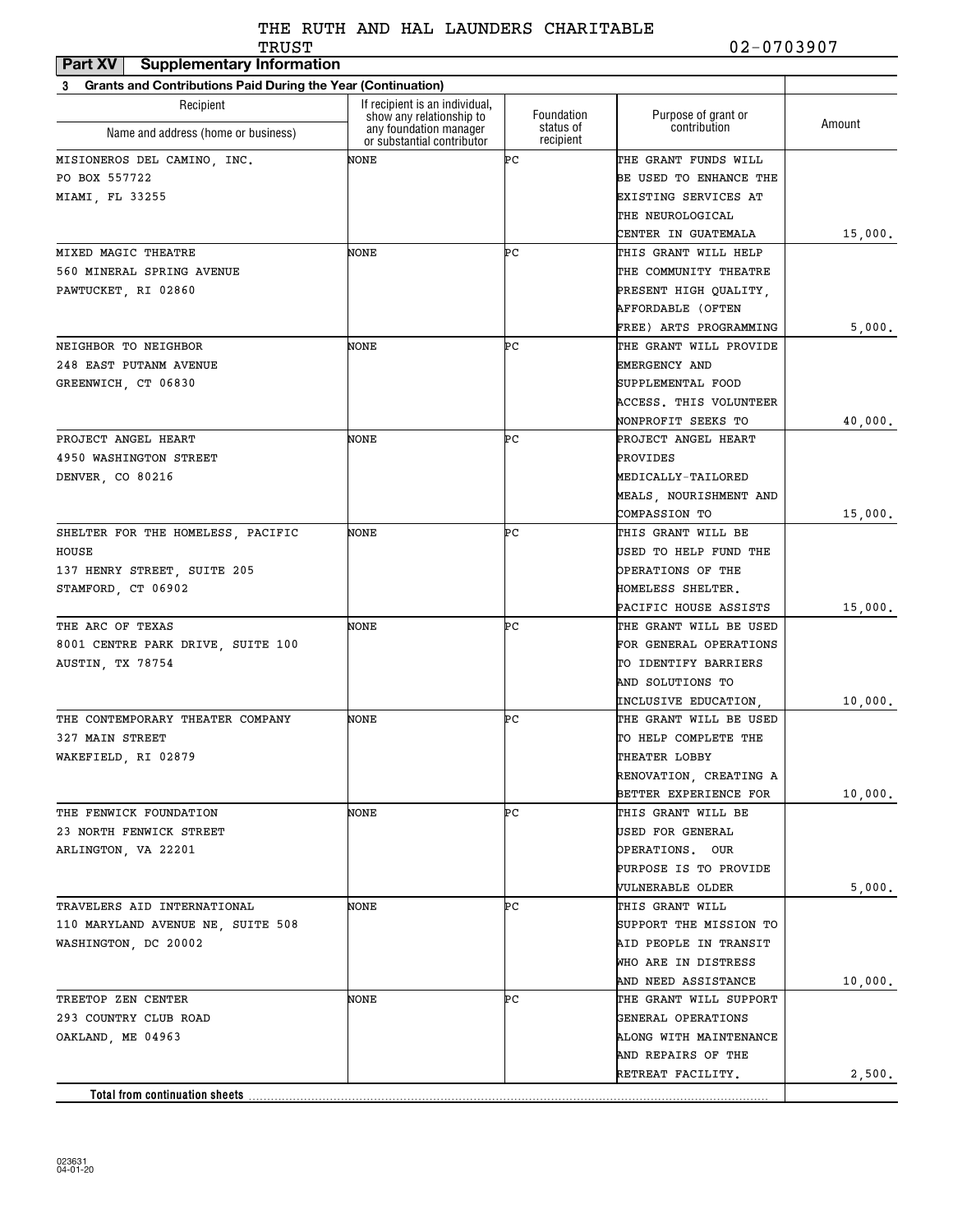| Part XV<br><b>Supplementary Information</b>                                   |                                                                                  |                        |                                                                                                             |         |
|-------------------------------------------------------------------------------|----------------------------------------------------------------------------------|------------------------|-------------------------------------------------------------------------------------------------------------|---------|
| <b>Grants and Contributions Paid During the Year (Continuation)</b><br>3      |                                                                                  |                        |                                                                                                             |         |
| Recipient                                                                     | If recipient is an individual,                                                   | Foundation             | Purpose of grant or<br>contribution                                                                         | Amount  |
| Name and address (home or business)                                           | show any relationship to<br>any foundation manager<br>or substantial contributor | status of<br>recipient |                                                                                                             |         |
| URBAN GROWERS COLLECTIVE<br>P1200 W 35TH STREET, NO. 118<br>CHICAGO, IL 60609 | NONE                                                                             | ÞС                     | THIS GRANT WILL<br>SUPPORT URBAN GROWERS<br>JOB TRAINING AND<br>EDUCATION PROGRAMS FOR<br>TEENS, ADULTS AND | 75,000. |
| VIRGINIA UNITED METHODIST HOMES                                               | NONE                                                                             | ÞС                     | THIS GRANT WILL HELP                                                                                        |         |
| 2300 CEDARFIELD PARKWAY<br>RICHMOND, VA 23233                                 |                                                                                  |                        | FUND THE CEDARFIELD<br>SCHOLARSHIP FUND FOR                                                                 |         |
|                                                                               |                                                                                  |                        | PINNACLE SR LIVING.<br>IT PROVIDES                                                                          | 2,500.  |
|                                                                               |                                                                                  |                        |                                                                                                             |         |
|                                                                               |                                                                                  |                        |                                                                                                             |         |
|                                                                               |                                                                                  |                        |                                                                                                             |         |
|                                                                               |                                                                                  |                        |                                                                                                             |         |
|                                                                               |                                                                                  |                        |                                                                                                             |         |
|                                                                               |                                                                                  |                        |                                                                                                             |         |
|                                                                               |                                                                                  |                        |                                                                                                             |         |
|                                                                               |                                                                                  |                        |                                                                                                             |         |
| Total from continuation sheets                                                |                                                                                  |                        |                                                                                                             |         |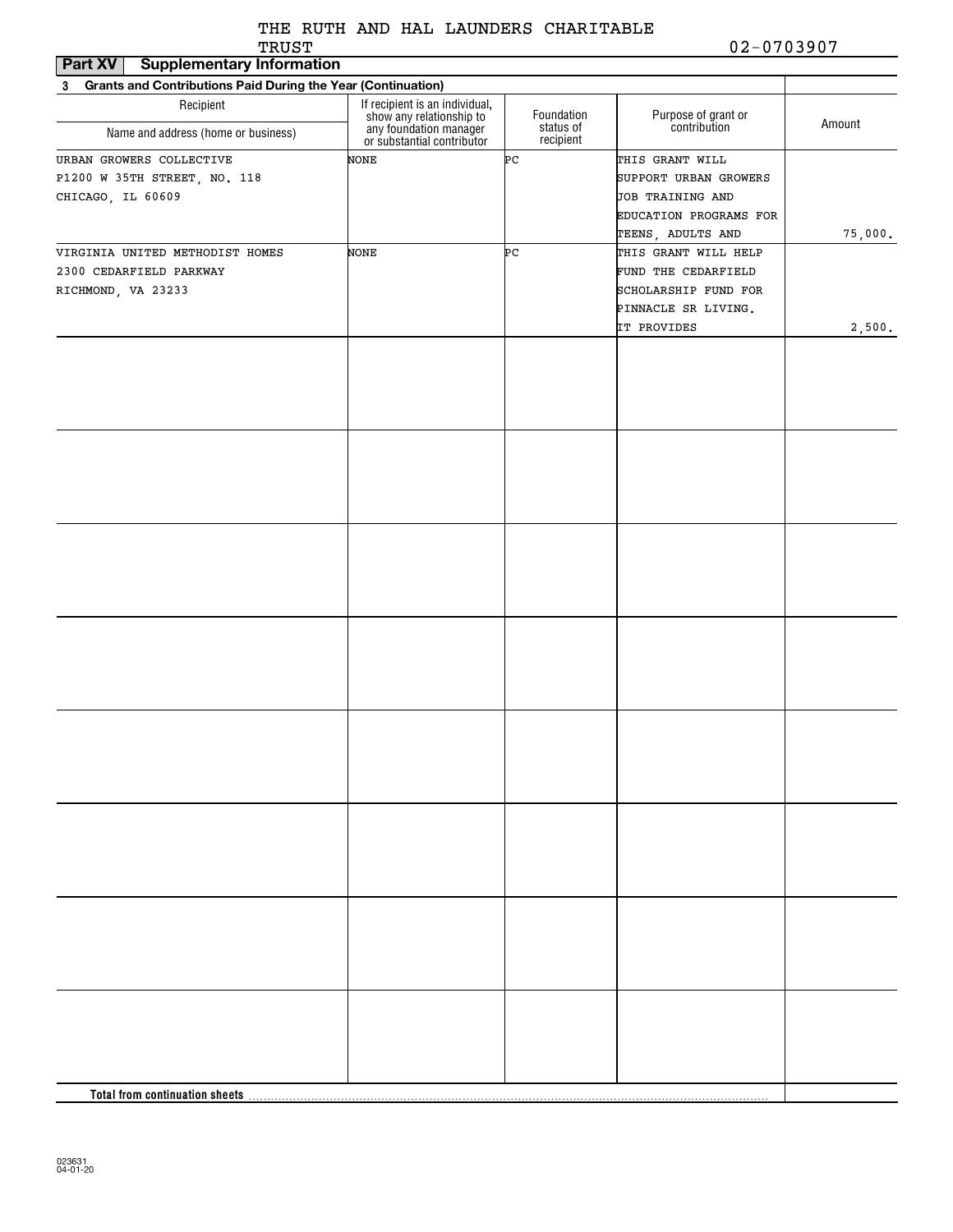#### **Part XV** Supplementary Information

TRUST 02-0703907

**3a Grants and Contributions Paid During the Year Continuation of Purpose of Grant or Contribution**

NAME OF RECIPIENT - ADOPT A NATIVE ELDER

THIS GRANT WILL HELP FUND THE MONTHLY DISTRIBUTION OF FOOD CERTIFICATES

TO THE NAVAJO ELDERS SERVED. THE ELDERS ARE OVER THE AGE OF 75 LIVING

SUBSISTENCE LIFESTYLES ON RESERVATIONS.

NAME OF RECIPIENT - ALPHA-OMEGA MIRACLE HOME

AOMH PROVIDES SHELTER SUPPORT AND HOPE TO SENIOR WOMEN AND TO SINGLE

MOTHERS AND THEIR CHILDREN WHILE FOCUSING ON GUIDING INDIVIDUALS FROM

HOMELESSNESS TO SELF SUFFIENCY.

NAME OF RECIPIENT - AMERICAN HEALTH ASSISTANCE FOUNDATION

FUNDING WILL BE USED TO SUPPORT THE STUDIES OF FIRST-RATE RESEARCHERS

AND EDUCATIONAL INITIATIVES FOCUSED ON TREATING AND ASSISTING PERSONS

WITH MACULAR DEGENERATION.

NAME OF RECIPIENT - BOCA HELPING HANDS, INC.

BBH SERVES THE ECONOMICALLY CHALLENGED POPULATION AND PROVIDES FOOD,

MEDICAL, EDUCATION, JOB TRAINING, AND FINANCIAL ASSISTANCE TO MEET

BASIC NEEDS.

NAME OF RECIPIENT - CARLETON COLLEGE

THE GRANT WILL SUPPORT THE PHILOSOPHY DEPARTMENT TO PROVIDE

OPPORTUNITIES FOR PHILOSOPHY MAJORS TO PRESENT ORIGINAL RESEARCH AT

CONFERENCES, AND HELP FUND STUDENTS' REGISTRATION AND TRAVEL FOR

CONFERENCES.

#### NAME OF RECIPIENT - CHILDREN'S HEALING INSTITUTE

023655 04-01-20 FUNDS WILL BE USED BY THE PARENT AIDE MENTORING PROGRAM. THE PROGRAM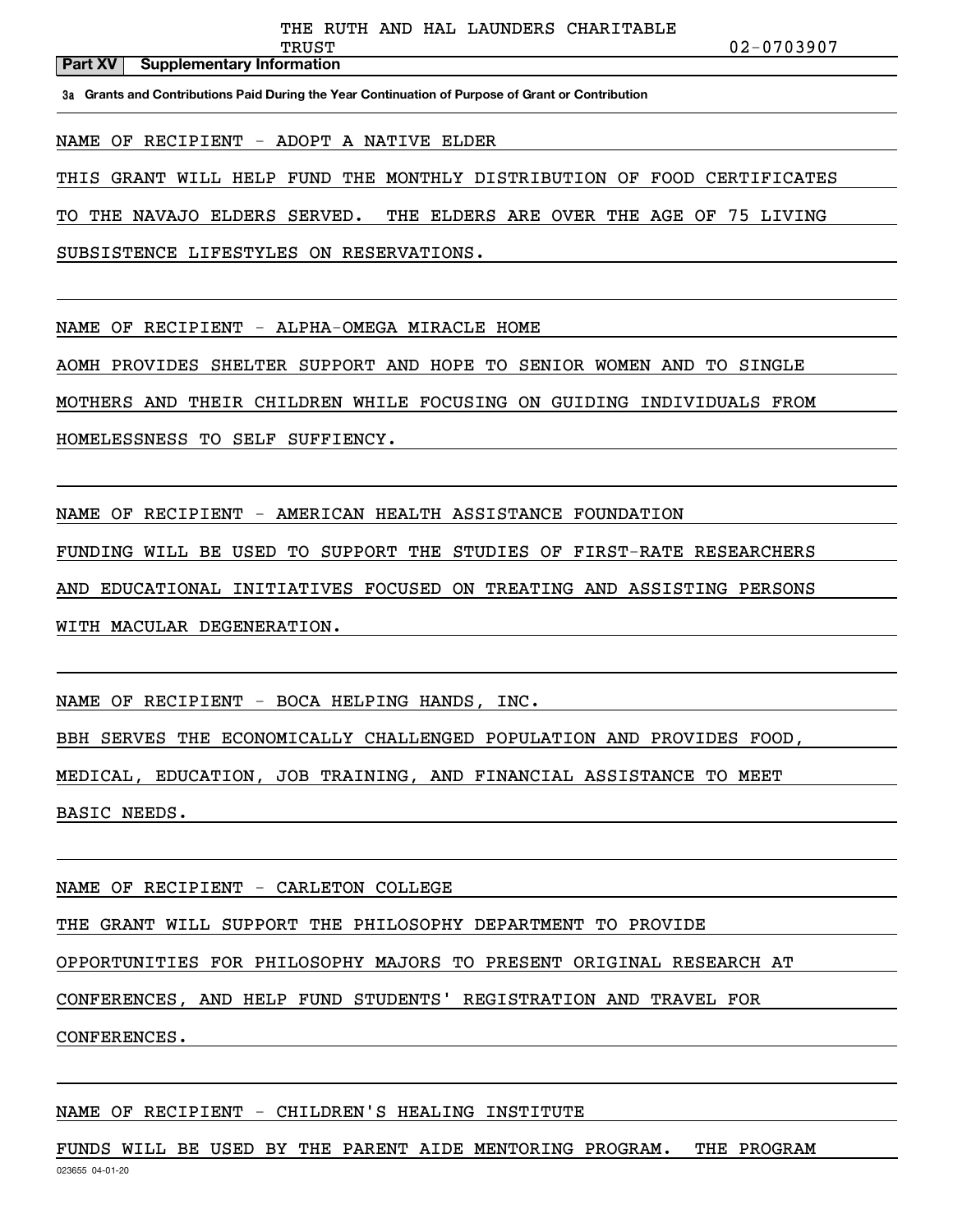#### **Part XV** Supplementary Information

TRUST 02-0703907

**3a Grants and Contributions Paid During the Year Continuation of Purpose of Grant or Contribution**

WORKS WITH PALM BEACH COUNTY FAMILIES AND THEIR CHILDREN TO PREVENT

CHILD ABUSE AND NEGLECT. IT HELPS FAMILIES CREATE A SAFER HOME

ENVIRONMENT AND HEALTHIER RELATIONSHIPS.

NAME OF RECIPIENT - COMMITTEE FOR DULLES COMMUNITY OUTREACH

THIS GRANT HELPS THE DULLES COMMUNITY AND WILL BE USED TO PROVIDE

EDUCATION SCHOLARSHIPS TO EMPLOYEES OF DULLES OR THEIR DEPENDENTS, AND

TO SUPPORT ON-AIRPORT CHARITIES OR MINISTRIES AT DULLES AIRPORT,

DULLES, VIRGINIA.

NAME OF RECIPIENT - COMMONWEALTH PUBLIC BROADCASTING

THE GREATEST SOURCE OF OPERATING SUPPORT FOR THE STATION IS RECEIVED

THROUGH MEMBER DONATIONS. THIS GRANT WILL ENABLE THE STATION TO OFFER

CHALLENGE GRANTS THAT MATCH GIFTS FROM LISTENERS DURING OUR PLEDGE

DRIVES.

NAME OF RECIPIENT - COMMUNITY CHILD CARE OF DELRAY BEACH

FUNDS WILL BE USED FOR GENERAL OPERATIONS IN FURTHERANCE OF OUR

CHARITABLE PURPOSE. WE PROVIDE AFFORDABLE, HIGH-QUALITY EARLY LEARNING

PROGRAMS FOR YOUNG CHILDREN, OUT-OF-SCHOOL PROGRAMMING FOR SCHOOL-AGE

CHILDREN , AND FAMILY SUPPORT SERVICES.

NAME OF RECIPIENT - DOLLYWOOD FOUNDATION

THIS GRANT WILL BE USED TO MAINTAIN AND CONTINUE TO EXPAND OUR EXISTING

PROGRAM TO REACH EVERY ELIGIBLE CHILD IN THE HERNDON 20170 AND 20171

ZIP CODE AREAS.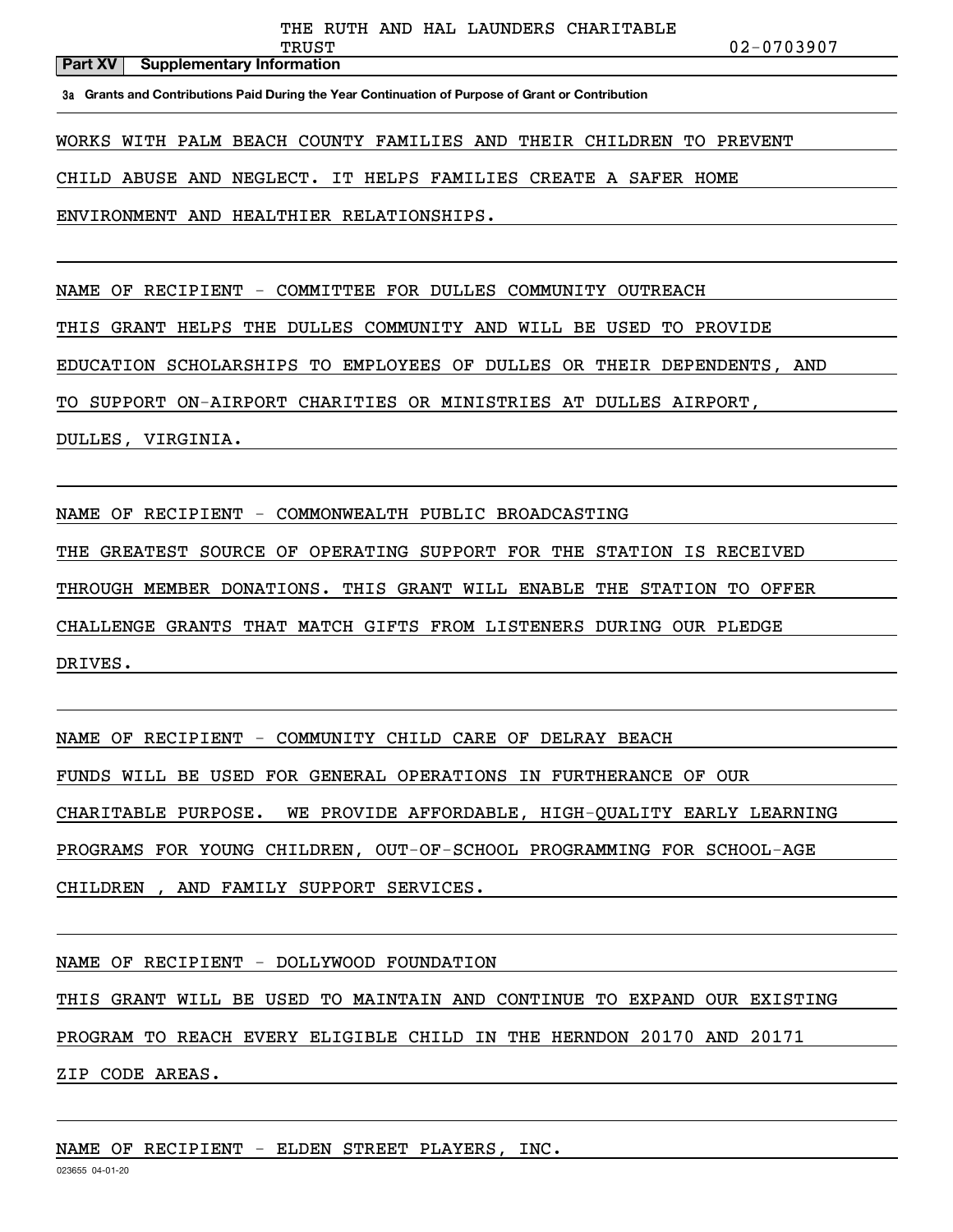TRUST 02-0703907

#### **Part XV** Supplementary Information

**3a Grants and Contributions Paid During the Year Continuation of Purpose of Grant or Contribution**

GRANT WILL BE USED TO FOR GENERAL OPERATIONS IN FURTHERANCE OF THE

CHARITABLE MISSION OF SERVING THE COMMUNITY WITH THEATRICAL

PERFORMANCES AND EDUCATIONAL PROGRAMS.

NAME OF RECIPIENT - EXPONENT PHILANTHROPY

THIS GRANT WILL BE USED FOR GENERAL OPERATIONS. EXPONENT PHILANTHROPY

EMPOWERS DONORS AND PHILANTHROPISTS TO LEVERAGE THEIR RESOURCES AND

AMPLIFY THEIR IMPACT.

NAME OF RECIPIENT - FAIRFAX COUNTY PARK FOUNDATION

THE FUNDS ARE TO BE USED FOR THE SUMMER CONCERT SERIES AT ARROWBROOK

CENTRE PARK. FUNDS WILL BE USED FOR EXPENSES FOR ADVERTISING, MAILINGS,

FEES FOR MUSICIANS AND OTHER PERFORMERS, SOUND SYSTEM, AND TECHNICAL

SUPPORT.

NAME OF RECIPIENT - FALMOUTH SERVICE CENTER

GRANT IS FOR GENERAL OPERATIONS OF THE CENTER WHOSE MISSION IS TO EASE

STRESS, REDUCE HUNGER AND IMPROVE QUALITY OF LIFE FOR NEIGHBORS IN

NEED.

NAME OF RECIPIENT - FEEDMORE INC.

THE GRANT WILL SUPPORT FEEDMORE'S BACKPACK PROGRAM IN CENTRAL VIRGINIA.

IT WILL HELP PROVIDE HEALTHY MEALS TO HUNGRY CHILDREN BY SUPPLYING

BACKPACKS OF FOOD FOR WEEKENDS.

NAME OF RECIPIENT - FOOD ON THE STOVE

THE GRANT WILL HELP PROVIDE JOBS AND FREE MEALS TO THE COMMUNITY

FOCUSING ON BRINGING MEALS AND GROCERIES TO SINGLE PARENT HOMES WITH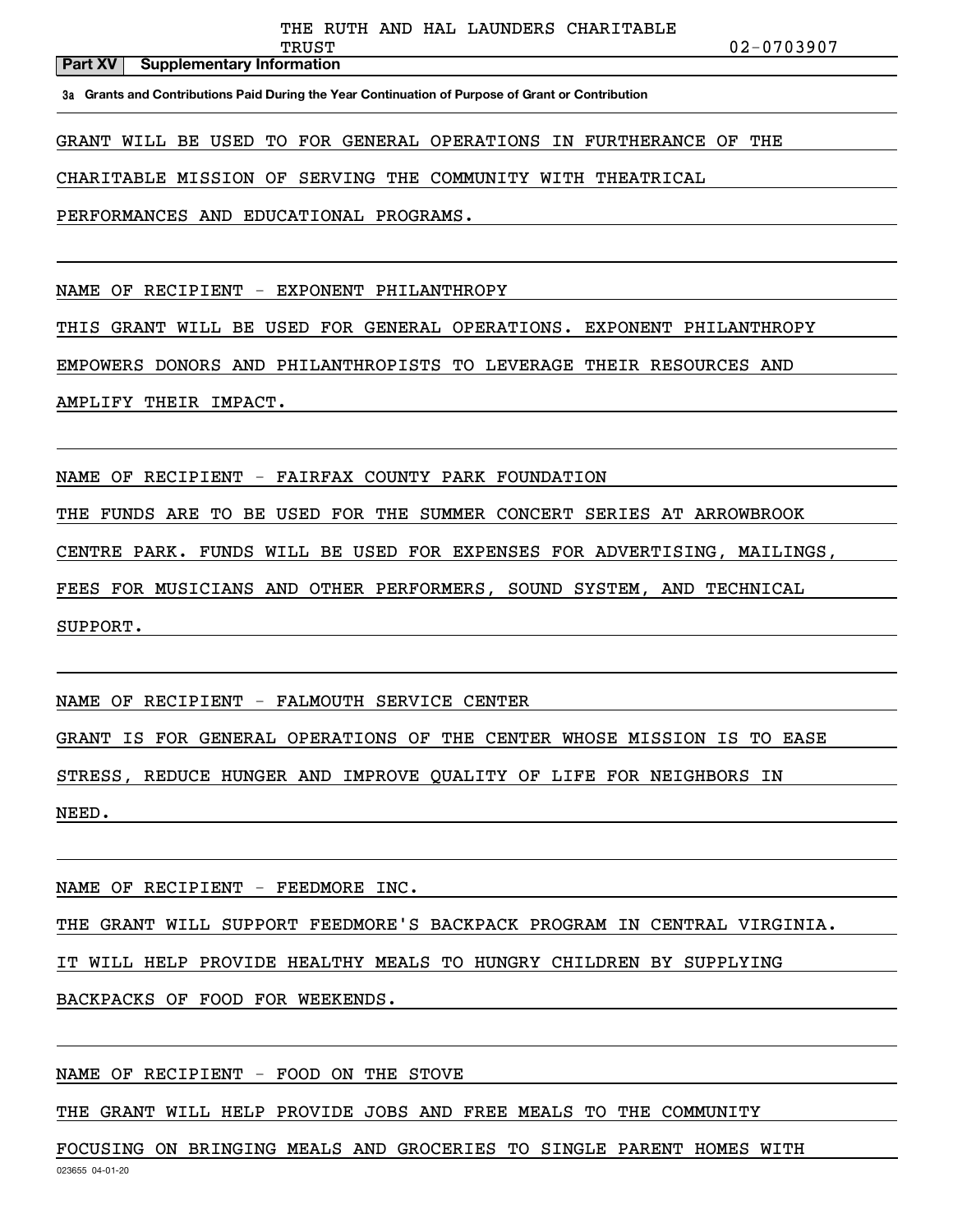#### **Part XV** Supplementary Information

TRUST 02-0703907

**3a Grants and Contributions Paid During the Year Continuation of Purpose of Grant or Contribution**

MULTIPLE CHILDREN AND ELDERLY.

NAME OF RECIPIENT - FRIENDS OF FRYING PAN PARK

THE GRANT WILL SUPPORT THE PRESERVATION OF THE FRYING PAN FARM

REFLECTING AGRICULTURAL PROCESS AND RURAL COMMUNITY LIFE FOR THE

EDUCATIONAL, CULTURAL AND RECREATIONAL ENRICHMENT OF VISITORS.

NAME OF RECIPIENT - FULL CIRCLE GRIEF CENTER

THE GRANT WILL HELP PROVIDE GRIEF SUPPORT INTERVENTION AND BEREAVEMENT

EDUCATION LEADING TO HEALTHY GRIEVING AND AVOIDING THE PHYSICAL AND

MENTAL COSTS OF UNRESOLVED GRIEF.

NAME OF RECIPIENT - FUTURE ROOTS PROJECT

THE FUNDS FOCUS ON SUSTAINABLE EDUCATION, ARTISTIC AND HEALTH

INITIATIVES TO CREATE THE SYSTEMIC CHANGES TO PROMOTE A HIGHER QUALITY

OF LIFE FOR THE STRUGGLING COMMUNITIES SERVED.

NAME OF RECIPIENT - GEORGE MASON UNIVERSITY FOUNDATION

THE GRANT IS RESTRICTED TO EXPENSES RELATED TO THE COLLECTION AND

PRESERVATION OF THE LATE DAVID MEISELMAN PHD FOMER PROFESSOR OF

ECONOMICS AT GEORGE MASON UNIVERSITY.

NAME OF RECIPIENT - HORSE SENSE AND SENSITIVITY, INC.

THE GRANT WILL WILL PROVIDE ADMINISTRATIVE SUPPORT FOR THE ORGANIZATION

WHICH OFFERS THERAPEUTIC/ADAPTIVE RIDING PROGRAMS TO SPECIAL NEEDS

INDIVIDUALS IN THE JACKSONVILLE AREA.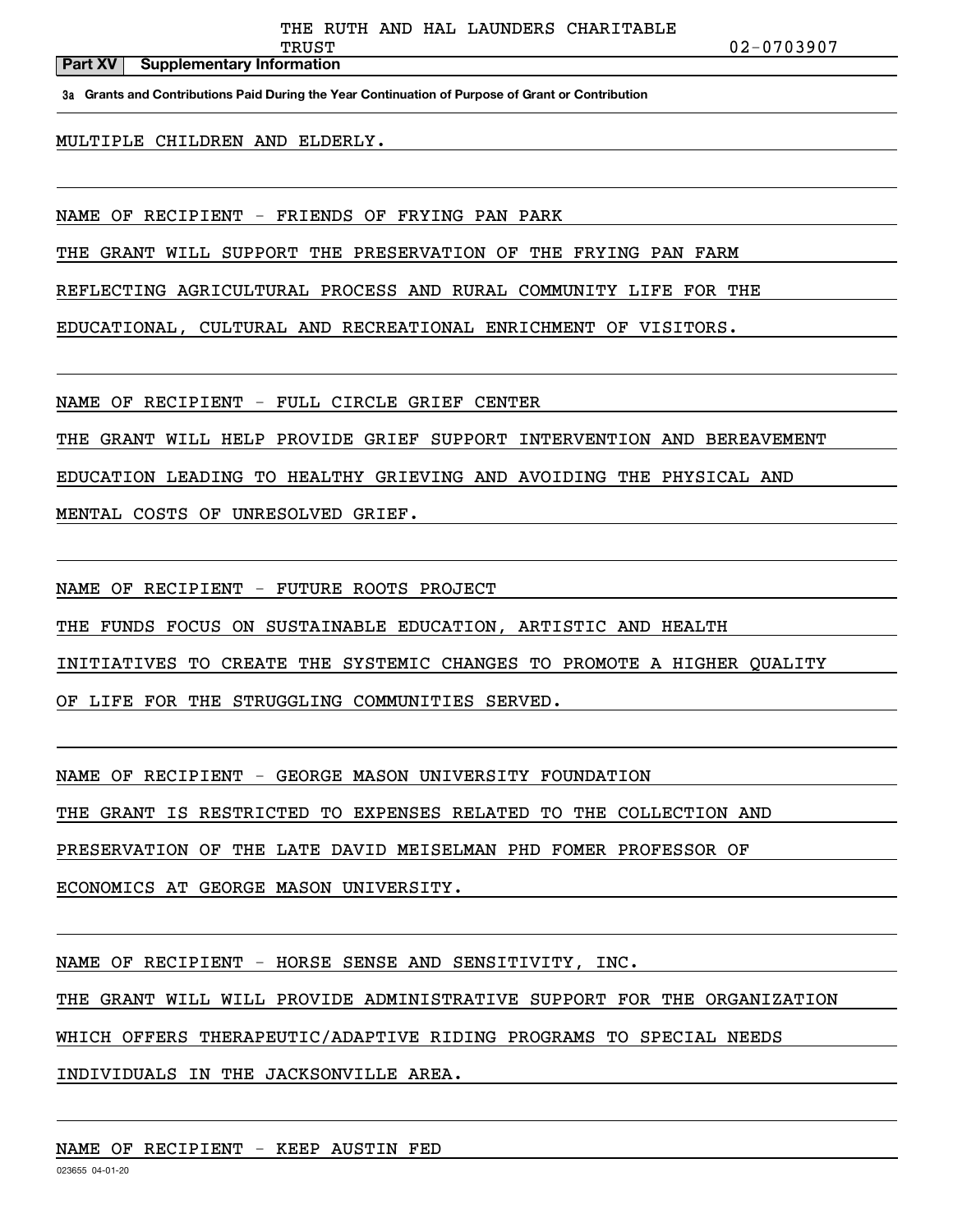TRUST 02-0703907

#### **Part XV** Supplementary Information

**3a Grants and Contributions Paid During the Year Continuation of Purpose of Grant or Contribution**

THE GRANT SUPPORTS THE FOOD RECOVERY NONPROFIT THAT REDUCES HUNGER AND

REDISTRIBUTES SURPLUS FOOD TO THOSE IN THE COMMUNITY FACING FOOD

INSECURITY.

NAME OF RECIPIENT - KOMERA, INC.

THE GRANT WILL BE USED TO DEVELOP SELF-CONFIDENT YOUNG WOMEN THROUGH

EDUCATION, COMMUNITY DEVELOPMENT AND SPORT.

NAME OF RECIPIENT - LEE INITIATIVE

THE GRANT WILL SUPPORT THE EFFORT TO BRING MORE EQUALITY AND DIVERSITY

IN THE RESTAURANT IDUSTRY THROUGH WORK PROGRAMS AND CONTINUING

EDUCATION FOR WOMEN AND MINORITIES.

NAME OF RECIPIENT - LOCAL FOOD HUB

THE GRANT WILL BE USED IN SUPPORT OF LOCAL FOOD HUB'S MISSION OF

ADVANCING EQUITABLE ACCESS TO FRESH FOOD, INDEPENDENT FARMS, AND

FAIRNESS IN FARMING.

NAME OF RECIPIENT - MISIONEROS DEL CAMINO, INC.

THE GRANT FUNDS WILL BE USED TO ENHANCE THE EXISTING SERVICES AT THE

NEUROLOGICAL CENTER IN GUATEMALA WHICH PROVIDES SERVICES TO CHILDREN

WITH DEVELOPMENTAL DISORDERS AND TO THEIR PARENTS AND SIBLINGS.

NAME OF RECIPIENT - MIXED MAGIC THEATRE

THIS GRANT WILL HELP THE COMMUNITY THEATRE PRESENT HIGH QUALITY,

AFFORDABLE (OFTEN FREE) ARTS PROGRAMMING TO THE COMMUNITY WHILE WE

ELEVATE THE ROLE OF THE ARTS IN PEOPLE'S LIVES.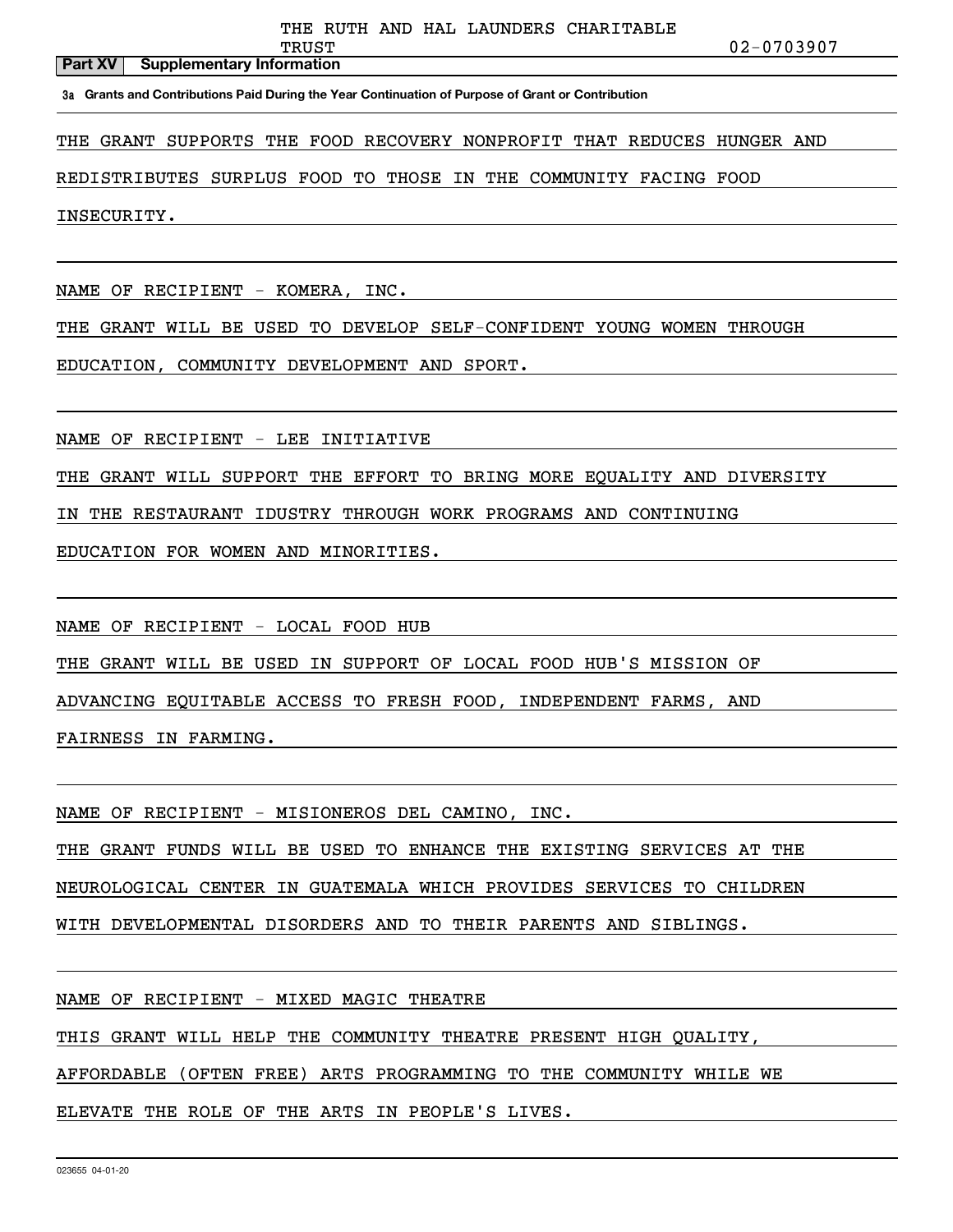#### **Part XV** Supplementary Information

**3a Grants and Contributions Paid During the Year Continuation of Purpose of Grant or Contribution**

NAME OF RECIPIENT - NEIGHBOR TO NEIGHBOR

THE GRANT WILL PROVIDE EMERGENCY AND SUPPLEMENTAL FOOD ACCESS. THIS

VOLUNTEER NONPROFIT SEEKS TO IMPROVE THE LIVES OF RESIDENTS IN NEED IN

THE GREENWICH COMMUNITY.

NAME OF RECIPIENT - PROJECT ANGEL HEART

PROJECT ANGEL HEART PROVIDES MEDICALLY-TAILORED MEALS, NOURISHMENT AND

COMPASSION TO NEIGHBORS IN NEED SUFFERING FROM HIV/AIDS, CANCER, AND

OTHER LIFE-THREATENING ILLNESSES.

NAME OF RECIPIENT - SHELTER FOR THE HOMELESS, PACIFIC HOUSE THIS GRANT WILL BE USED TO HELP FUND THE OPERATIONS OF THE HOMELESS SHELTER. PACIFIC HOUSE ASSISTS CLIENTS WITH REFERRALS FOR COMMUNITY SERVICES AND RESOURCES, ASSISTANCE WITH FINDING SUITABLE HOUSING AND JOB SEARCH SKILLS TRAINING FOR YOUNG ADULTS.

NAME OF RECIPIENT - THE ARC OF TEXAS

THE GRANT WILL BE USED FOR GENERAL OPERATIONS TO IDENTIFY BARRIERS AND SOLUTIONS TO INCLUSIVE EDUCATION, EMPLOYMENT, QUALITY SERVICES AND ACCESS TO CIVIL RIGHTS FOR TEXANS WITH INTELLECTUAL AND DEVELOPMENTAL DISABILITIES.

NAME OF RECIPIENT - THE CONTEMPORARY THEATER COMPANY THE GRANT WILL BE USED TO HELP COMPLETE THE THEATER LOBBY RENOVATION, CREATING A BETTER EXPERIENCE FOR AUDIENCES AND STAFF, AND LEVERAGING THE FUNDING FOR THE PROJECT.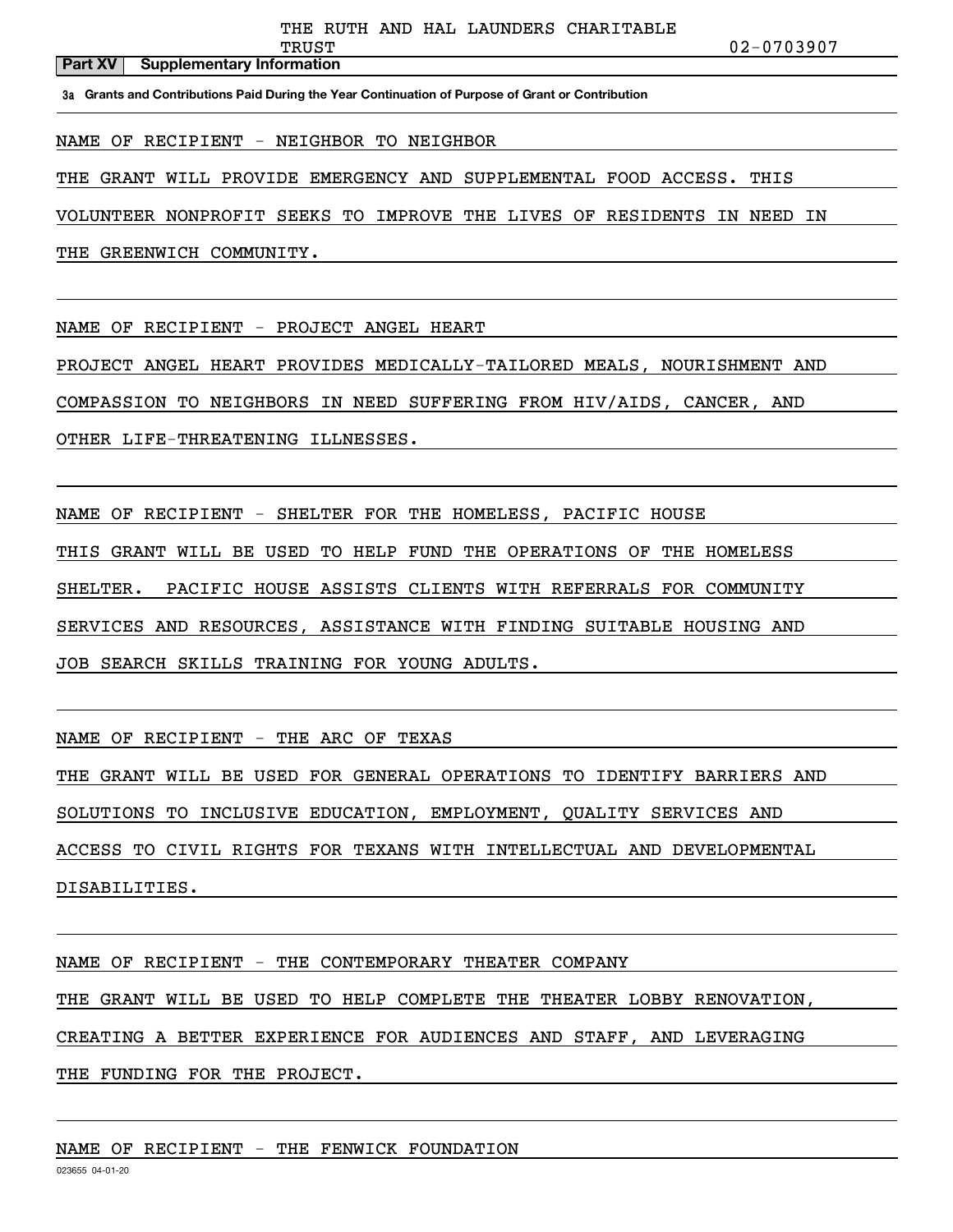#### **Part XV** Supplementary Information

TRUST 02-0703907

**3a Grants and Contributions Paid During the Year Continuation of Purpose of Grant or Contribution**

THIS GRANT WILL BE USED FOR GENERAL OPERATIONS. OUR PURPOSE IS TO

PROVIDE VULNERABLE OLDER ADULTS IN NEED WITH THERAPEUTIC ACTIVITIES AND

FINANCIAL ASSISTANCE TO COMBAT LONELINESS AND ISOLATION AND MAKE LIFE

QUALITY BETTER AND IMPROVE HEALTH AND WELLBEING.

NAME OF RECIPIENT - TRAVELERS AID INTERNATIONAL

THIS GRANT WILL SUPPORT THE MISSION TO AID PEOPLE IN TRANSIT WHO ARE IN

DISTRESS AND NEED ASSISTANCE THROUGH AN INTERNATIONAL NETWORK OF SOCIAL

SERVICE AGENCIES.

NAME OF RECIPIENT - TREETOP ZEN CENTER

THE GRANT WILL SUPPORT GENERAL OPERATIONS ALONG WITH MAINTENANCE AND

REPAIRS OF THE RETREAT FACILITY. TREETOP ZEN PROVIDES A SPACE FOR

MEDITATION AND THE TEACHINGS OF BUDDHISM.

NAME OF RECIPIENT - URBAN GROWERS COLLECTIVE

THIS GRANT WILL SUPPORT URBAN GROWERS JOB TRAINING AND EDUCATION

PROGRAMS FOR TEENS, ADULTS AND BEGINNING FARMERS WITH A FOCUS ON FOOD

ACCESS PROGRAMS AND EMERGENCY FOOD RESPONSE.

NAME OF RECIPIENT - VIRGINIA UNITED METHODIST HOMES

THIS GRANT WILL HELP FUND THE CEDARFIELD SCHOLARSHIP FUND FOR PINNACLE

SR LIVING. IT PROVIDES EDUCATIONAL ASSISTANCE TO EMPLOYEES WHILE THEY

CONTINUE TO SERVE THE RESIDENTS.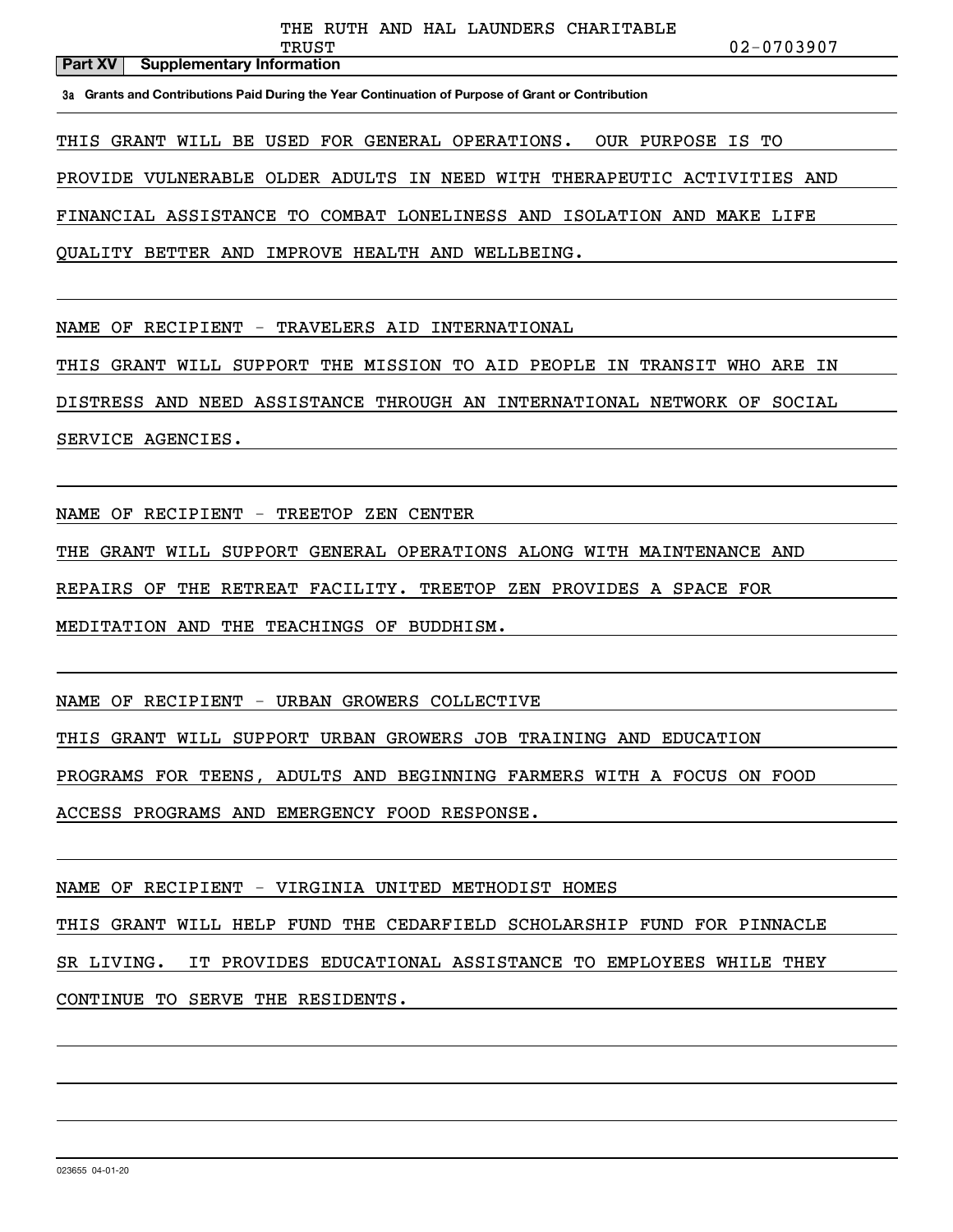# **Underpayment of Estimated Tax by Corporations**

FORM 990-PF

OMB No. 1545-0123 **2020**

Department of the Treasury Internal Revenue Service

Name

**| Attach to the corporation's tax return. | Go to www.irs.gov/Form2220 for instructions and the latest information.**

**Employer identification number** 02-0703907

**Note:** Generally, the corporation is not required to file Form 2220 (see Part II below for exceptions) because the IRS will figure any penalty owed and estimated tax penalty line of the corporation's income tax return, but **do not** attach Form 2220. bill the corporation. However, the corporation may still use Form 2220 to figure the penalty. If so, enter the amount from page 2, line 38, on the

| <b>Required Annual Payment</b><br>Part I                                                                                                                                                                                                                                                                                                                    |    |    |          |
|-------------------------------------------------------------------------------------------------------------------------------------------------------------------------------------------------------------------------------------------------------------------------------------------------------------------------------------------------------------|----|----|----------|
|                                                                                                                                                                                                                                                                                                                                                             |    |    | 109,886. |
| 2 a Personal holding company tax (Schedule PH (Form 1120), line 26) included on line 1                                                                                                                                                                                                                                                                      | 2а |    |          |
| <b>b</b> Look-back interest included on line 1 under section $460(b)(2)$ for completed long-term<br>contracts or section 167(g) for depreciation under the income forecast method <i>manufacture</i>                                                                                                                                                        | 2b |    |          |
|                                                                                                                                                                                                                                                                                                                                                             | 2c |    |          |
| d Total. Add lines 2a through 2c [11] matter contracts and the state of the state of the state of the state of the state of the state of the state of the state of the state of the state of the state of the state of the sta                                                                                                                              |    | 2d |          |
| 3 Subtract line 2d from line 1. If the result is less than \$500, do not complete or file this form. The corporation<br>does not owe the penalty <i>communically accommunically accommunical</i> control of the penalty and the series of the series of the series of the series of the series of the series of the series of the series of the series of t |    | 3  | 109,886. |
| 4 Enter the tax shown on the corporation's 2019 income tax return. See instructions. Caution: If the tax is zero                                                                                                                                                                                                                                            |    |    |          |
| or the tax year was for less than 12 months, skip this line and enter the amount from line 3 on line 5                                                                                                                                                                                                                                                      |    | 4  |          |
| <b>Required annual payment.</b> Enter the <b>smaller</b> of line 3 or line 4. If the corporation is required to skip line 4,<br>5                                                                                                                                                                                                                           |    |    |          |
|                                                                                                                                                                                                                                                                                                                                                             |    | 5  | 109,886. |
| <b>Reasons for Filing -</b> Check the boxes below that apply. If any boxes are checked, the corporation must file Form 2220<br>Part II                                                                                                                                                                                                                      |    |    |          |
| even if it does not owe a penalty. See instructions.                                                                                                                                                                                                                                                                                                        |    |    |          |

| 6 | The corporation is using the adjusted seasonal installment method. |
|---|--------------------------------------------------------------------|

**7**The corporation is using the annualized income installment method.  $\mathcal{L}^{\text{max}}$ 

THE RUTH AND HAL LAUNDERS CHARITABLE

**8**The corporation is a "large corporation" figuring its first required installment based on the prior year's tax.  $\mathcal{L}^{\text{max}}$ 

**Part III Figuring the Underpayment**

| 9  | Installment due dates. Enter in columns (a) through (d) the                                                                  |    | (a)      | (b)      | (c)      | (d)      |  |  |  |
|----|------------------------------------------------------------------------------------------------------------------------------|----|----------|----------|----------|----------|--|--|--|
|    | 15th day of the 4th (Form 990-PF filers: Use 5th month),<br>6th, 9th, and 12th months of the corporation's tax year.         |    |          |          |          |          |  |  |  |
|    | Filers with installments due on or after April 1, 2020, and<br>before July 15, 2020, see instructions                        | 9  | 09/15/20 | 10/15/20 | 01/15/21 | 04/15/21 |  |  |  |
| 10 | <b>Required installments.</b> If the box on line 6 and/or line 7                                                             |    |          |          |          |          |  |  |  |
|    | above is checked, enter the amounts from Sch A, line 38. If                                                                  |    |          |          |          |          |  |  |  |
|    | the box on line 8 (but not 6 or 7) is checked, see instructions                                                              |    |          |          |          |          |  |  |  |
|    | for the amounts to enter. If none of these boxes are checked.                                                                |    |          |          |          |          |  |  |  |
|    | enter 25% (0.25) of line 5 above in each column                                                                              | 10 | 27,472.  | 27,471.  | 27,472.  | 27,471.  |  |  |  |
|    | 11 Estimated tax paid or credited for each period. For                                                                       |    |          |          |          |          |  |  |  |
|    | column (a) only, enter the amount from line 11 on line 15.                                                                   |    |          |          |          |          |  |  |  |
|    | See instructions                                                                                                             | 11 | 34,500.  |          | 75,500.  | 39,850.  |  |  |  |
|    | Complete lines 12 through 18 of one column                                                                                   |    |          |          |          |          |  |  |  |
|    | before going to the next column.                                                                                             |    |          |          |          |          |  |  |  |
| 12 | Enter amount, if any, from line 18 of the preceding column                                                                   | 12 |          | 7,028.   |          | 27,585.  |  |  |  |
| 13 |                                                                                                                              | 13 |          | 7,028.   | 75,500.  | 67,435.  |  |  |  |
| 14 | Add amounts on lines 16 and 17 of the preceding column                                                                       | 14 |          |          | 20,443.  |          |  |  |  |
| 15 | Subtract line 14 from line 13. If zero or less, enter -0-                                                                    | 15 | 34,500.  | 7,028.   | 55,057.  | 67,435.  |  |  |  |
| 16 | If the amount on line 15 is zero, subtract line 13 from line                                                                 |    |          |          |          |          |  |  |  |
|    | 14. Otherwise, enter -0-                                                                                                     | 16 |          | 0.       | 0.       |          |  |  |  |
| 17 | Underpayment. If line 15 is less than or equal to line 10,                                                                   |    |          |          |          |          |  |  |  |
|    | subtract line 15 from line 10. Then go to line 12 of the next                                                                |    |          |          |          |          |  |  |  |
|    |                                                                                                                              | 17 |          | 20,443.  |          |          |  |  |  |
|    | 18 Overpayment. If line 10 is less than line 15, subtract line 10                                                            |    |          |          |          |          |  |  |  |
|    | from line 15. Then go to line 12 of the next column                                                                          | 18 | 7,028.   |          | 27,585.  |          |  |  |  |
|    | Go to Part IV on page 2 to figure the penalty. Do not go to Part IV if there are no entries on line 17 - no penalty is owed. |    |          |          |          |          |  |  |  |

**For Paperwork Reduction Act Notice, see separate instructions.** LHA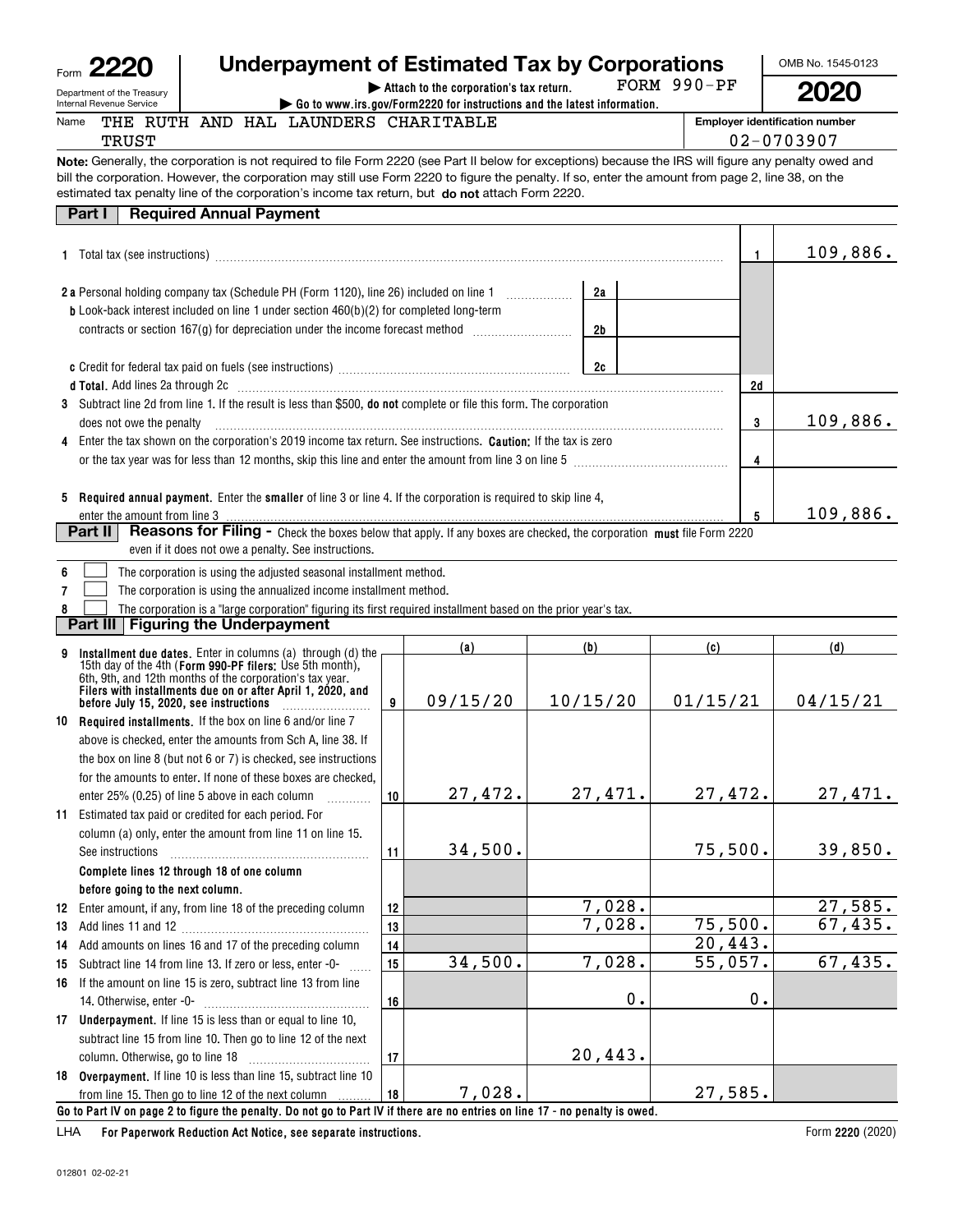| FORM 990-PF |  |  |
|-------------|--|--|
|             |  |  |

### **Part IV Figuring the Penalty**

|    |                                                                                                                                                                                                                                                                                                                                    |           | (a) | (b)             | (c)       | (d) |      |
|----|------------------------------------------------------------------------------------------------------------------------------------------------------------------------------------------------------------------------------------------------------------------------------------------------------------------------------------|-----------|-----|-----------------|-----------|-----|------|
|    | 19 Enter the date of payment or the 15th day of the 4th month<br>after the close of the tax year, whichever is earlier.<br>(C corporations with tax years ending June 30<br>and S corporations: Use 3rd month instead of 4th month.<br>Form 990-PF and Form 990-T filers: Use 5th month<br>instead of 4th month.) See instructions | 19        |     |                 |           |     |      |
|    | 20 Number of days from due date of installment on line 9 to the                                                                                                                                                                                                                                                                    |           |     |                 |           |     |      |
|    | date shown on line 19                                                                                                                                                                                                                                                                                                              | 20        |     |                 |           |     |      |
|    | 21 Number of days on line 20 after 4/15/2020 and before 7/1/2020                                                                                                                                                                                                                                                                   | 21        |     |                 |           |     |      |
|    | 22 Underpayment on line 17 x Number of days on line 21 x 5% (0.05)<br>366                                                                                                                                                                                                                                                          | 22        | \$  | \$              | \$        | \$  |      |
|    | 23 Number of days on line 20 after 6/30/2020 and before 10/1/2020                                                                                                                                                                                                                                                                  | 23        |     |                 |           |     |      |
|    | 24 Underpayment on line 17 x Number of days on line 23 x 3% (0.03)<br>$\sim$<br>366                                                                                                                                                                                                                                                | 24 I      | \$  | \$              | \$        | \$  |      |
|    | 25 Number of days on line 20 after 9/30/2020 and before $1/1/2021$                                                                                                                                                                                                                                                                 | 25        |     |                 |           |     |      |
|    | 26 Underpayment on line 17 x Number of days on line 25 x 3% (0.03)<br>$\ddotsc$<br>366                                                                                                                                                                                                                                             | 26 I      | \$  | \$              |           | \$  |      |
| 27 | Number of days on line 20 after 12/31/2020 and before 4/1/2021                                                                                                                                                                                                                                                                     | 27        | SEE | <b>ATTACHED</b> | WORKSHEET |     |      |
|    | 28 Underpayment on line 17 x Number of days on line 27 x 3% (0.03)<br>$\ddotsc$<br>365                                                                                                                                                                                                                                             | 28 S      |     | \$              | \$        | \$  |      |
|    | 29 Number of days on line 20 after 3/31/2021 and before 7/1/2021                                                                                                                                                                                                                                                                   | 29        |     |                 |           |     |      |
|    | 30 Underpayment on line 17 x Number of days on line 29 x $*$ %<br>365                                                                                                                                                                                                                                                              | 30 I      | \$  | \$              | \$        | \$  |      |
|    | $31$ Number of days on line 20 after 6/30/2021 and before 10/1/2021                                                                                                                                                                                                                                                                | 31        |     |                 |           |     |      |
|    | 32 Underpayment on line 17 x Number of days on line 31 x $*$ %<br>365                                                                                                                                                                                                                                                              | 32        | \$  | \$              | \$        | \$  |      |
|    | 33 Number of days on line 20 after 9/30/2021 and before 1/1/2022                                                                                                                                                                                                                                                                   | 33        |     |                 |           |     |      |
|    | 34 Underpayment on line 17 x Number of days on line 33 x $*$ %<br>365                                                                                                                                                                                                                                                              | $34$   \$ |     | \$              | \$        | \$  |      |
|    | <b>30</b> Number of days on line 20 after 12/31/2021 and before 3/16/2022                                                                                                                                                                                                                                                          | 35        |     |                 |           |     |      |
|    | <b>36</b> Underpayment on line 17 x Number of days on line 35 x $*$ %<br>365                                                                                                                                                                                                                                                       | 36   \$   |     | \$              | \$        | \$  |      |
|    | 37 Add lines 22, 24, 26, 28, 30, 32, 34, and 36                                                                                                                                                                                                                                                                                    | 37        | \$  | \$              | \$        | \$  |      |
|    | 38 Penalty. Add columns (a) through (d) of line 37. Enter the total here and on Form 1120, line 34; or the comparable<br>line for other income tax returns                                                                                                                                                                         |           |     |                 | 38        | \$  | 154. |
|    | * Use the penalty interest rate for each calendar quarter, which the IRS will determine during the first month in the preceding quarter.<br>These rates are published quarterly in an IRS News Release and in a revenue ruling in the Internal Revenue Bulletin. To obtain this                                                    |           |     |                 |           |     |      |

information on the Internet, access the IRS website at **www.irs.gov**. You can also call 1-800-829-4933 to get interest rate information.

**2220**  Form (2020)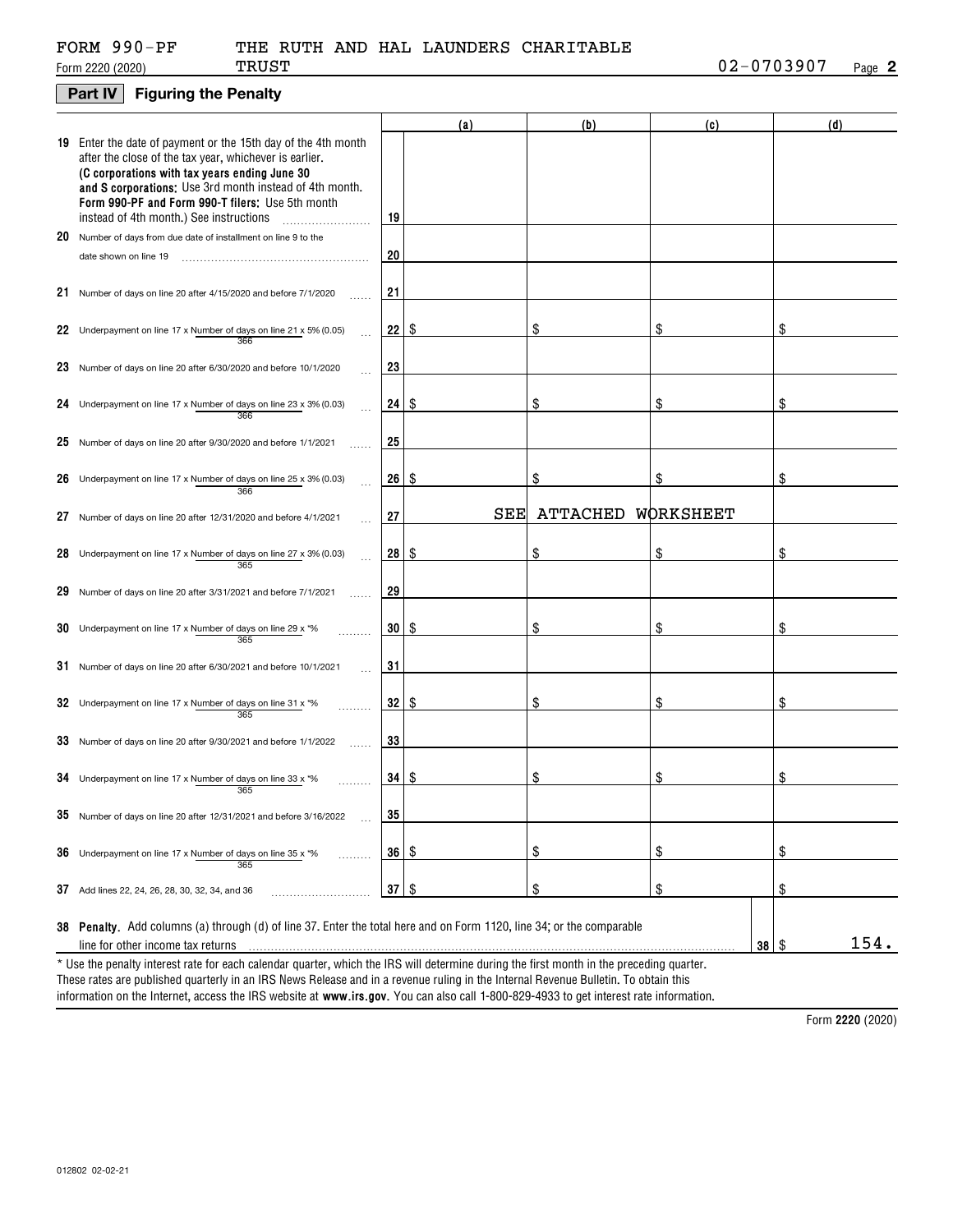### **UNDERPAYMENT OF ESTIMATED TAX WORKSHEET** FORM 990-PF

| Name(s)<br><b>TRUST</b>        |               | THE RUTH AND HAL LAUNDERS CHARITABLE |                                   | <b>Identifying Number</b> | $02 - 0703907$ |
|--------------------------------|---------------|--------------------------------------|-----------------------------------|---------------------------|----------------|
| (A)                            | (B)           | (C)                                  | (D)                               | (E)                       | (F)            |
| *Date                          | Amount        | Adjusted<br><b>Balance Due</b>       | Number Days<br><b>Balance Due</b> | Daily<br>Penalty Rate     | Penalty        |
|                                |               | $-0-$                                |                                   |                           |                |
| 09/15/20                       | 27,472.       | 27,472.                              |                                   |                           |                |
| 09/15/20                       | $-34,500.$    | $-7,028.$                            |                                   |                           |                |
| 10/15/20                       | 27,471.       | 20,443.                              | 77                                | .000081967                | 129.           |
| 12/31/20                       | $\mathbf 0$ . | 20,443.                              | 15                                | .000082192                | 25.            |
| 01/15/21                       | 27,472.       | 47,915.                              |                                   |                           |                |
| 01/15/21                       | $-75,500.$    | $-27,585.$                           |                                   |                           |                |
| 04/15/21                       | 27,471.       | $-114.$                              |                                   |                           |                |
| 04/15/21                       | $-39,850.$    | $-39,964.$                           |                                   |                           |                |
|                                |               |                                      |                                   |                           |                |
|                                |               |                                      |                                   |                           |                |
|                                |               |                                      |                                   |                           |                |
|                                |               |                                      |                                   |                           |                |
|                                |               |                                      |                                   |                           |                |
|                                |               |                                      |                                   |                           |                |
|                                |               |                                      |                                   |                           |                |
|                                |               |                                      |                                   |                           |                |
|                                |               |                                      |                                   |                           |                |
|                                |               |                                      |                                   |                           |                |
|                                |               |                                      |                                   |                           |                |
|                                |               |                                      |                                   |                           |                |
|                                |               |                                      |                                   |                           |                |
| Penalty Due (Sum of Column F). |               |                                      |                                   |                           | 154.           |

\* Date of estimated tax payment, withholding credit date or installment due date.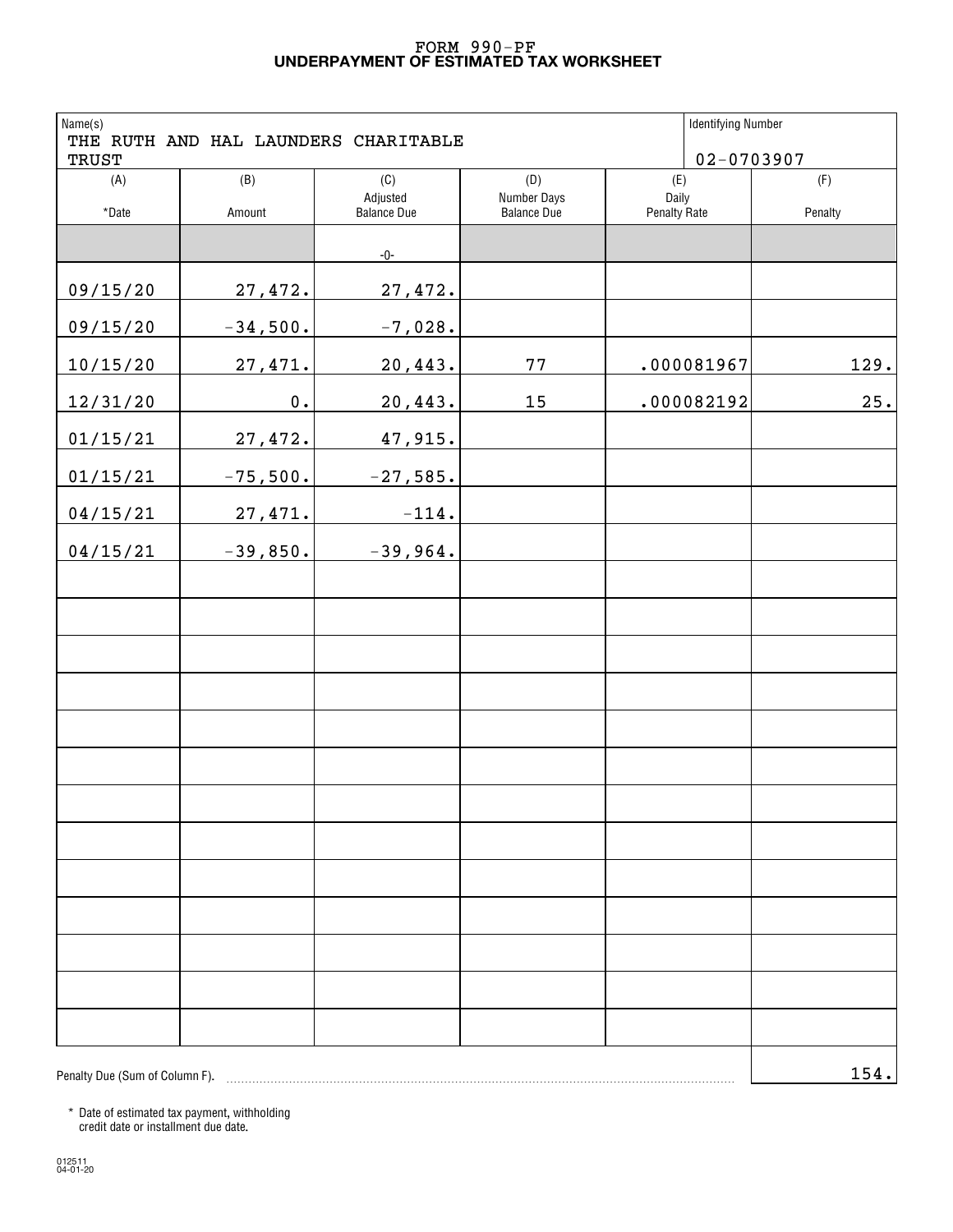| FORM 990-PF                           |                                        |                               |                                    |                                    |                                    | INTEREST ON SAVINGS AND TEMPORARY CASH INVESTMENTS | STATEMENT 1                          |
|---------------------------------------|----------------------------------------|-------------------------------|------------------------------------|------------------------------------|------------------------------------|----------------------------------------------------|--------------------------------------|
| <b>SOURCE</b>                         |                                        |                               | (A)<br><b>REVENUE</b><br>PER BOOKS |                                    |                                    | (B)<br>NET INVESTMENT<br><b>INCOME</b>             | (C)<br><b>ADJUSTED</b><br>NET INCOME |
| INTEREST INCOME                       |                                        |                               | 3,751.                             |                                    |                                    | 3,751.                                             |                                      |
| TOTAL TO PART I, LINE 3               |                                        |                               | 3,751.                             |                                    |                                    | 3,751.                                             |                                      |
| FORM 990-PF                           | DIVIDENDS AND INTEREST FROM SECURITIES |                               |                                    |                                    |                                    |                                                    | STATEMENT 2                          |
| SOURCE                                | GROSS<br><b>AMOUNT</b>                 | CAPITAL<br>GAINS<br>DIVIDENDS |                                    |                                    | (A)<br><b>REVENUE</b><br>PER BOOKS | (B)<br>NET INVEST-<br>MENT INCOME                  | (C)<br><b>ADJUSTED</b><br>NET INCOME |
| DIVIDEND INCOME                       | 330,913.                               |                               | 0.                                 |                                    | 330,913.                           | 330,913.                                           |                                      |
| TO PART I, LINE 4                     | 330,913.                               |                               | 0.                                 |                                    | 330,913.                           | 330,913.                                           |                                      |
| FORM 990-PF                           |                                        | RENTAL INCOME                 |                                    |                                    |                                    |                                                    | STATEMENT 3                          |
|                                       |                                        |                               |                                    |                                    |                                    |                                                    |                                      |
| KIND AND LOCATION OF PROPERTY         |                                        |                               |                                    |                                    |                                    | <b>ACTIVITY</b><br>NUMBER                          | GROSS<br>RENTAL INCOME               |
|                                       |                                        |                               |                                    |                                    |                                    | $\mathbf 1$                                        | 5,610,243.                           |
| TOTAL TO FORM 990-PF, PART I, LINE 5A |                                        |                               |                                    |                                    |                                    |                                                    | 5,610,243.                           |
| FORM 990-PF                           |                                        |                               | OTHER INCOME                       |                                    |                                    |                                                    |                                      |
|                                       |                                        |                               |                                    |                                    |                                    |                                                    | STATEMENT 4                          |
| DESCRIPTION                           |                                        |                               |                                    | (A)<br><b>REVENUE</b><br>PER BOOKS |                                    | (B)<br>NET INVEST-<br>MENT INCOME                  | (C)<br>ADJUSTED<br>NET INCOME        |
| OTHER INCOME                          |                                        |                               |                                    |                                    | 205, 147.                          | 205,147.                                           |                                      |
| TOTAL TO FORM 990-PF, PART I, LINE 11 |                                        |                               |                                    |                                    | 205, 147.                          | 205,147.                                           |                                      |

}}}}}}}}}}}}}}}}}}}}}}}}}}}}}}}}}}}}}}}} }}}}}}}}}}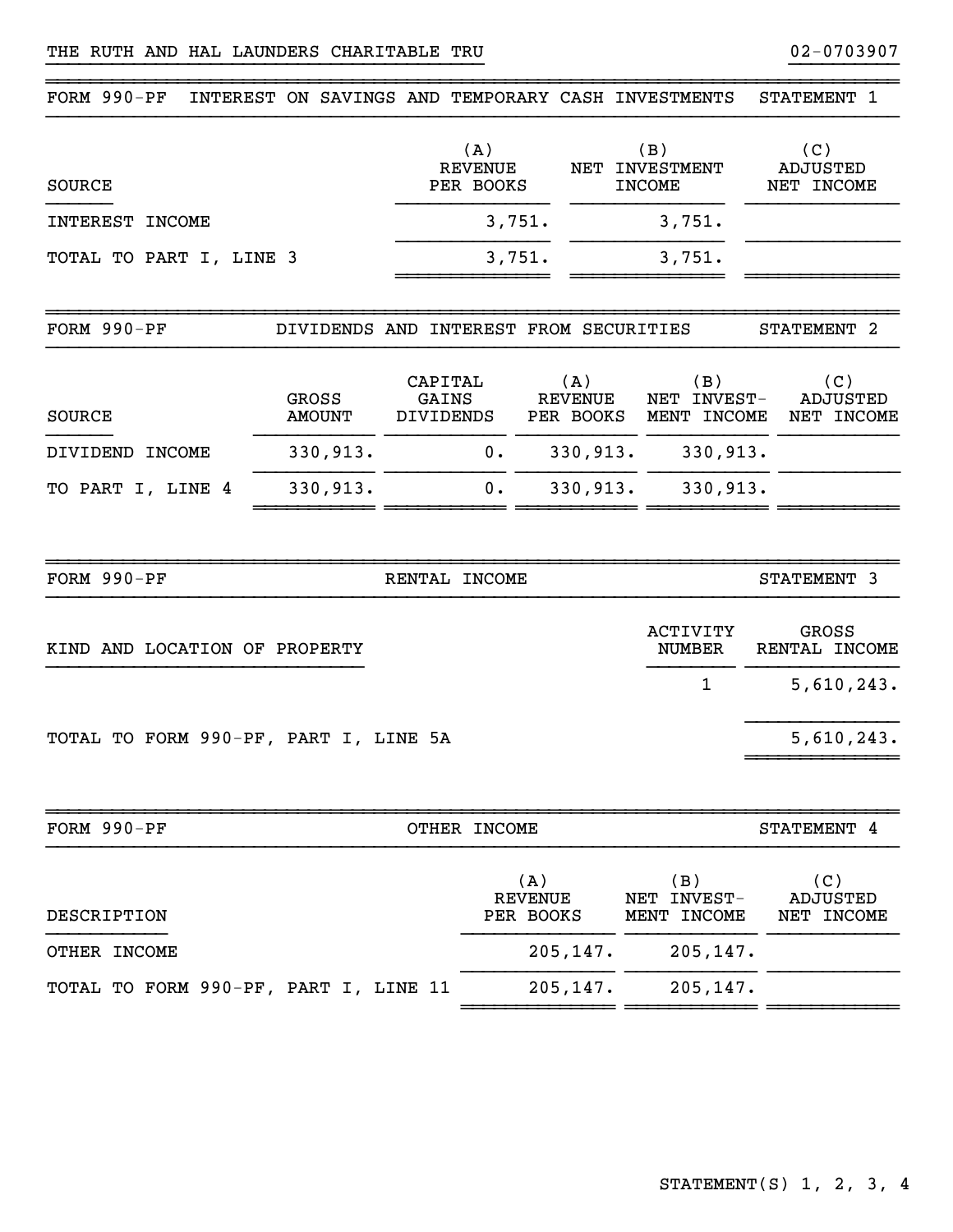| FORM 990-PF                | LEGAL FEES                          |                                      |                               | STATEMENT 5                   |
|----------------------------|-------------------------------------|--------------------------------------|-------------------------------|-------------------------------|
| DESCRIPTION                | (A)<br><b>EXPENSES</b><br>PER BOOKS | (B)<br>INVEST-<br>NET<br>MENT INCOME | (C)<br>ADJUSTED<br>NET INCOME | (D)<br>CHARITABLE<br>PURPOSES |
| LEGAL SERVICES             | 49,031.                             | 45,776.                              |                               | 3,255.                        |
| TO FM 990-PF, PG 1, LN 16A | 49,031.                             | 45,776.                              |                               | 3,255.                        |
| FORM 990-PF                | ACCOUNTING FEES                     |                                      |                               | STATEMENT 6                   |

}}}}}}}}}}}}}}}}}}}}}}}}}}}}}}}}}}}}}}}} }}}}}}}}}}

~~~~~~~~~~~~~~~~~~~~~~~~~~~~~~~~~~~~~~~~~~~~~~~~~~~~~~~~~~~~~~~~~~~~~~~~~~~~~~

| DESCRIPTION                  | (A)<br><b>EXPENSES</b><br>PER BOOKS | (B )<br>NET INVEST-<br>MENT INCOME | (C)<br>ADJUSTED<br>NET INCOME | (D)<br>CHARITABLE<br><b>PURPOSES</b> |
|------------------------------|-------------------------------------|------------------------------------|-------------------------------|--------------------------------------|
| <b>ACCOUNTING FEES</b>       | 9,241.                              | 4.621.                             |                               | 4,620.                               |
| TO FORM 990-PF, PG 1, LN 16B | 9,241.                              | 4,621.                             |                               | 4,620.                               |

| FORM $990-PF$                                                                                      | OTHER PROFESSIONAL FEES                       |                                                | STATEMENT 7                   |                                         |  |
|----------------------------------------------------------------------------------------------------|-----------------------------------------------|------------------------------------------------|-------------------------------|-----------------------------------------|--|
| DESCRIPTION                                                                                        | (A)<br><b>EXPENSES</b><br>PER BOOKS           | (B)<br>INVEST-<br>NET<br>MENT INCOME           | (C)<br>ADJUSTED<br>NET INCOME | (D)<br><b>CHARITABLE</b><br>PURPOSES    |  |
| CIVIL ENGINEERING<br>ARCHITECTURAL SERVICES<br>FACILITATION<br>CONTRACT ADMINISTRATION<br>SWM POND | 92,723.<br>338.<br>17,866.<br>20,032.<br>231. | 92,723.<br>338.<br>0.<br>$\mathbf 0$ .<br>231. |                               | 0.<br>0.<br>17,866.<br>20,032.<br>$0$ . |  |
| TO FORM 990-PF, PG 1, LN 16C                                                                       | 131, 190.                                     | 93,292.                                        |                               | 37,898.                                 |  |

| FORM $990-PF$               | TAXES                               |                                             |                               | STATEMENT 8                                 |  |
|-----------------------------|-------------------------------------|---------------------------------------------|-------------------------------|---------------------------------------------|--|
| DESCRIPTION                 | (A)<br><b>EXPENSES</b><br>PER BOOKS | $\mathbf B$ )<br>NET INVEST-<br>MENT INCOME | (C)<br>ADJUSTED<br>NET INCOME | (D)<br><b>CHARITABLE</b><br><b>PURPOSES</b> |  |
| REAL ESTATE TAXES           | 898,926.                            | 898,926.                                    |                               | 0.                                          |  |
| TO FORM 990-PF, PG 1, LN 18 | 898,926.                            | 898,926.                                    |                               | 0.                                          |  |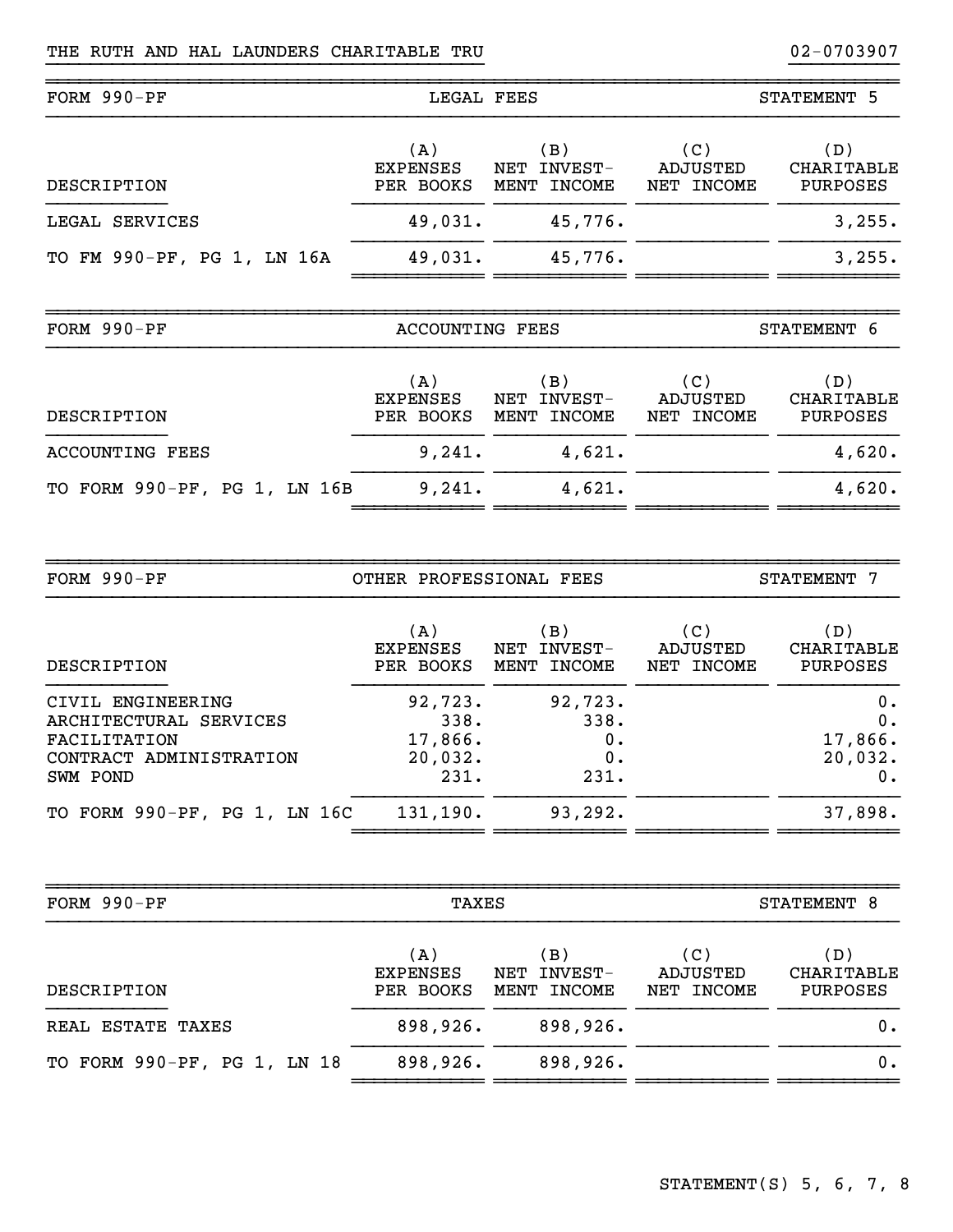FORM 990-PF OTHER EXPENSES

~~~~~~~~~~~~~~~~~~~~~~~~~~~~~~~~~~~~~~~~~~~~~~~~~~~~~~~~~~~~~~~~~~~~~~~~~~~~~~

STATEMENT 9

| DESCRIPTION                                       |            |                                            |            |
|---------------------------------------------------|------------|--------------------------------------------|------------|
| ASSOCIATION DUES                                  |            | $6,369.$ 1,008.                            | 5,361.     |
| COPIER AND SCANNER EXPENSES                       | 41.        | 27.                                        | 14.        |
| <b>BANK CHARGES</b>                               | $1$ .      | 1.                                         | 0.         |
| COURIER AND DELIVERY                              |            |                                            |            |
| <b>EXPENSES</b>                                   |            | $1, 103.$ 739.                             | 364.       |
| D & O LIABILITY INSURANCE                         |            | 1,250. 625.<br>59,098. 59,098.             | 625.       |
| INVESTMENT MANAGEMENT FEES                        |            |                                            | $0$ .      |
| <b>POSTAGE</b>                                    |            | $1,211.$ 400.                              | 811.       |
| WEB SITE DESIGN AND SUPPORT                       |            | $3,106.$ 1,025.                            | 2,081.     |
| CONTRACT LABOR (STAFFING                          |            |                                            |            |
| EXPENSE)                                          |            | $7,238.$ 3,619.                            | 3,619.     |
| TAX PENALTIES                                     | 3,637.     | $\begin{array}{ccc} \cdot & 0 \end{array}$ | $0$ .      |
| OFFICE EXPENSES AND SUPPLIES                      | 16,568.    | 8,284.                                     | 8,284.     |
| REAL ESTATE EXPENSE -                             |            |                                            |            |
| ADVERTISING                                       |            | $13,500.$ 13,500.                          | 0.         |
| REAL ESTATE EXPENSE -                             |            |                                            |            |
| BROKERAGE COMMISSIONS                             |            | 140,000. 140,000.                          | 0.         |
| REAL ESTATE EXPENSE - BANK                        |            |                                            |            |
| <b>CHARGES</b>                                    | 1,130.     | 1,130.                                     | 0.         |
| REAL ESTATE EXPENSE -                             |            |                                            |            |
| CONTRACT LABOR                                    | 9,084.     | 9,084.                                     | 0.         |
| REAL ESTATE EXPENSE -                             |            |                                            |            |
| CONSULTING SERVICES<br>REAL ESTATE EXPENSE - FIRE | 32,000.    | 32,000.                                    | 0.         |
| AND CASUALTY INSURANCE                            |            | $2,268.$ $2,268.$                          | 0.         |
| REAL ESTATE EXPENSE -                             |            |                                            |            |
| PREMISES LIABILITY INSURANCE                      | 14,277.    | 14,277.                                    | 0.         |
| REAL ESTATE EXPENSE -                             |            |                                            |            |
| LICENSES                                          | 50.        | 50.                                        | 0.         |
| REAL ESTATE EXPENSE -                             |            |                                            |            |
| PERMITTING & PLAN AND DEED                        |            |                                            |            |
| <b>FILING FEES</b>                                |            | $41,631.$ $41,631.$                        | 0.         |
| REAL ESTATE EXPENSE - REAL                        |            |                                            |            |
| ESTATE ASSESSMENTS                                | 34, 151.   | 34,151.                                    | 0.         |
| REAL ESTATE EXPENSE - OTHER                       | 667.       | 667.                                       | 0.         |
| REAL ESTATE EXPENSE -                             |            |                                            |            |
| UTILITIES                                         | 2,080.     | 2,080.                                     | $0$ .      |
| REAL ESTATE EXPENSE - ZONING                      |            |                                            |            |
| PROFFER EXPENSES                                  | 981,441.   | 0.                                         | 981,441.   |
|                                                   |            |                                            |            |
| TO FORM 990-PF, PG 1, LN 23                       | 1,371,901. | 365,664.                                   | 1,002,600. |
|                                                   |            |                                            |            |

}}}}}}}}}}}}}}}}}}}}}}}}}}}}}}}}}}}}}}}} }}}}}}}}}}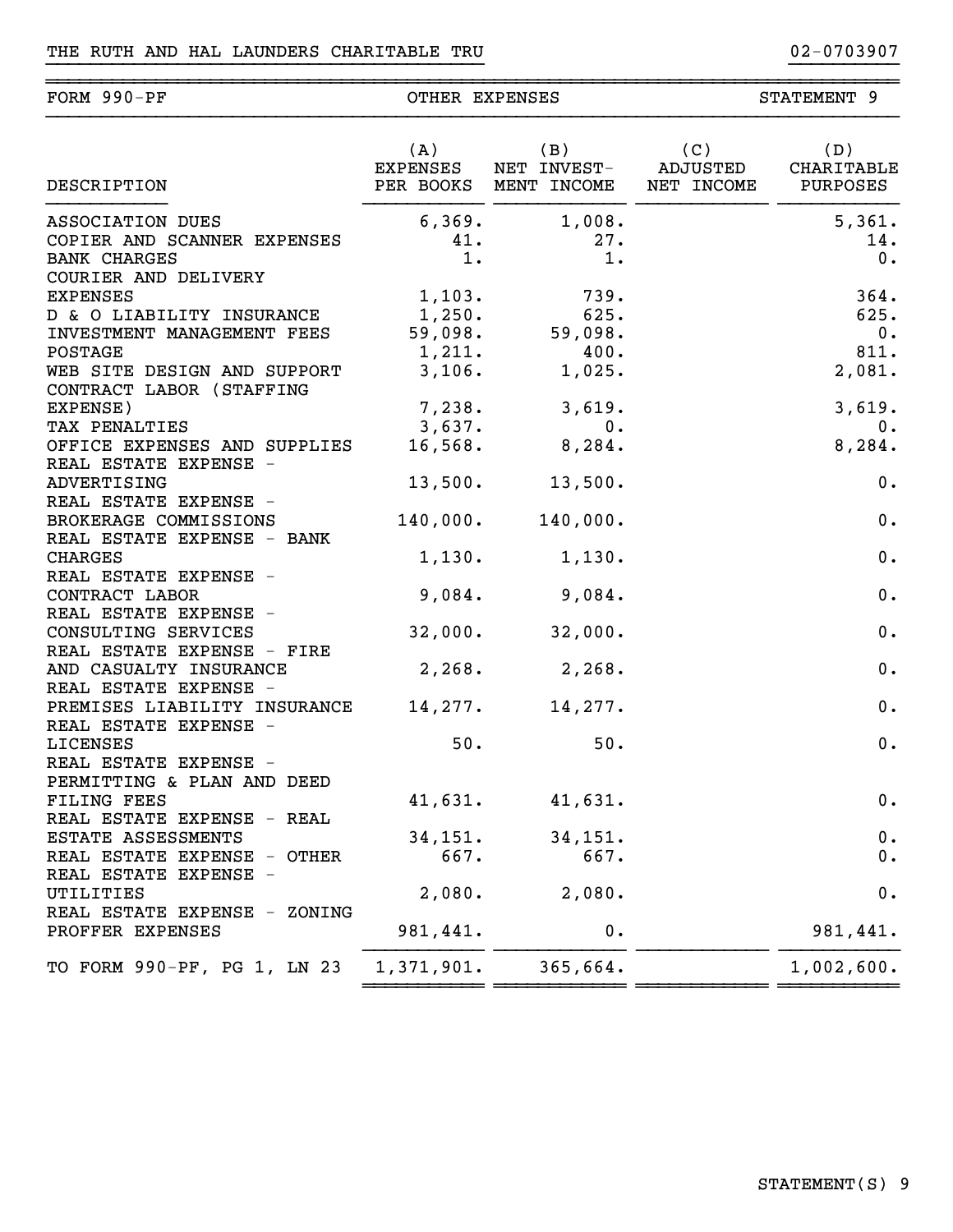| $FORM 990-PF$<br>OTHER INCREASES IN NET ASSETS OR FUND BALANCES                                   | STATEMENT 10                  |
|---------------------------------------------------------------------------------------------------|-------------------------------|
| DESCRIPTION                                                                                       | <b>AMOUNT</b>                 |
| PROFFER ESCROW HELD BY THIRD PARTY<br>PRIOR PERIOD EXCISE TAX DEPOSITS<br>PRIOR PERIOD ADJUSTMENT | 370,868.<br>33,450.<br>3,105. |
| TOTAL TO FORM 990-PF, PART III, LINE 3                                                            | 407,423.                      |

}}}}}}}}}}}}}}}}}}}}}}}}}}}}}}}}}}}}}}}} }}}}}}}}}}

| FORM | 990-PF |
|------|--------|

# CORPORATE STOCK

| DESCRIPTION                                   | <b>BOOK VALUE</b> | <b>FAIR MARKET</b><br>VALUE |
|-----------------------------------------------|-------------------|-----------------------------|
| AB DISCOVERY GRWTH FUND- AD                   | 368,654.          | 506, 245.                   |
| AB DISCOVERY VALUE-ADV                        | 424,874.          | 551,803.                    |
| AB EMERGING MARKETS PORT                      | 524,522.          | 602,814.                    |
| AB FINANCIAL SERVICES OPPORTUNITIES DELAWARE  |                   |                             |
| FUND                                          | 1,000,000.        | 1, 113, 447.                |
| AB GLOBAL RESEARCH INSIGHTS SERIES II DBT     | 453,360.          | 591,520.                    |
| AB SMALL CAP CORE PORTFOLIO ADV CL            | 105, 392.         | 157,579.                    |
| ABBOTT LABORATORIES                           | 54,663.           | 72,769.                     |
| ADOBE INC                                     | 21,536.           | 25,925.                     |
| <b>AECOM</b>                                  | 19,068.           | 35,341.                     |
| ALPHABET INC-CL C                             | 53,940.           | 180,759.                    |
| AMAZON.COM INC                                | 124,797.          | 173,371.                    |
| AMERICAN CAMPUS COMMUNITIES                   | 17,283.           | 18,627.                     |
| AMERICAN ELECTRIC POWER                       | 34,462.           | 41,073.                     |
| AMPHENOL CORP-CL A                            | 39, 169.          | 59, 125.                    |
| ANTHEM INC                                    | 32,734.           | 45,906.                     |
| APPLE INC                                     | 53,404.           | 132,906.                    |
| APTIV PLC                                     | 30,792.           | 56,693.                     |
| AUTOMATIC DATA PROCESSING                     | 50, 500.          | 66,381.                     |
| AUTOZONE INC                                  | 24,045.           | 45,388.                     |
| BANK OF AMERICA CORP                          | 56,307.           | 77,534.                     |
| BERNSTEIN INTERNATIONAL SMALL CAP PORTFOLIO - |                   |                             |
| <b>SCB</b>                                    | 576,334.          | 653,859.                    |
| CDW CORP/DE                                   | 51,770.           | 91,305.                     |
| CHEVRON CORP                                  | 34,621.           | 32,158.                     |
| CITIGROUP INC                                 | 33,615.           | 36,546.                     |
| CITRIX SYSTEMS INC                            | 18,682.           | 20,064.                     |
| COMCAST CORP-CLASS A                          | 44,629.           | 66,257.                     |
| COSTCO WHOLESALE CORP                         | 13,781.           | 20,093.                     |
| EATON CORP PLC                                | 23,075.           | 41,593.                     |
| EDWARDS LIFESCIENCES                          | 18,557.           | 34,578.                     |
| ELECTRONIC ARTS INC                           | 29,925.           | 37,509.                     |
| EOG RESOURCES INC                             | 32,727.           | 28, 204.                    |
| FACEBOOK INC-A1                               | 96, 209.          | 165, 466.                   |
| GENPACT LTD                                   | 23, 246.          | 30,942.                     |
| GOLDMAN SACHS GROUP INC                       | 40,010.           | 63,418.                     |
| HOME DEPOT INC                                | 49,771.           | 81,241.                     |
| HONEYWELL INTERNATIONAL INC                   | 14,394.           | 21,858.                     |
| INTL FLAVORS & FRAGRANCES                     | 38,851.           | 49,333.                     |
|                                               |                   | STATEMENT(S) 10, 11         |

STATEMENT 11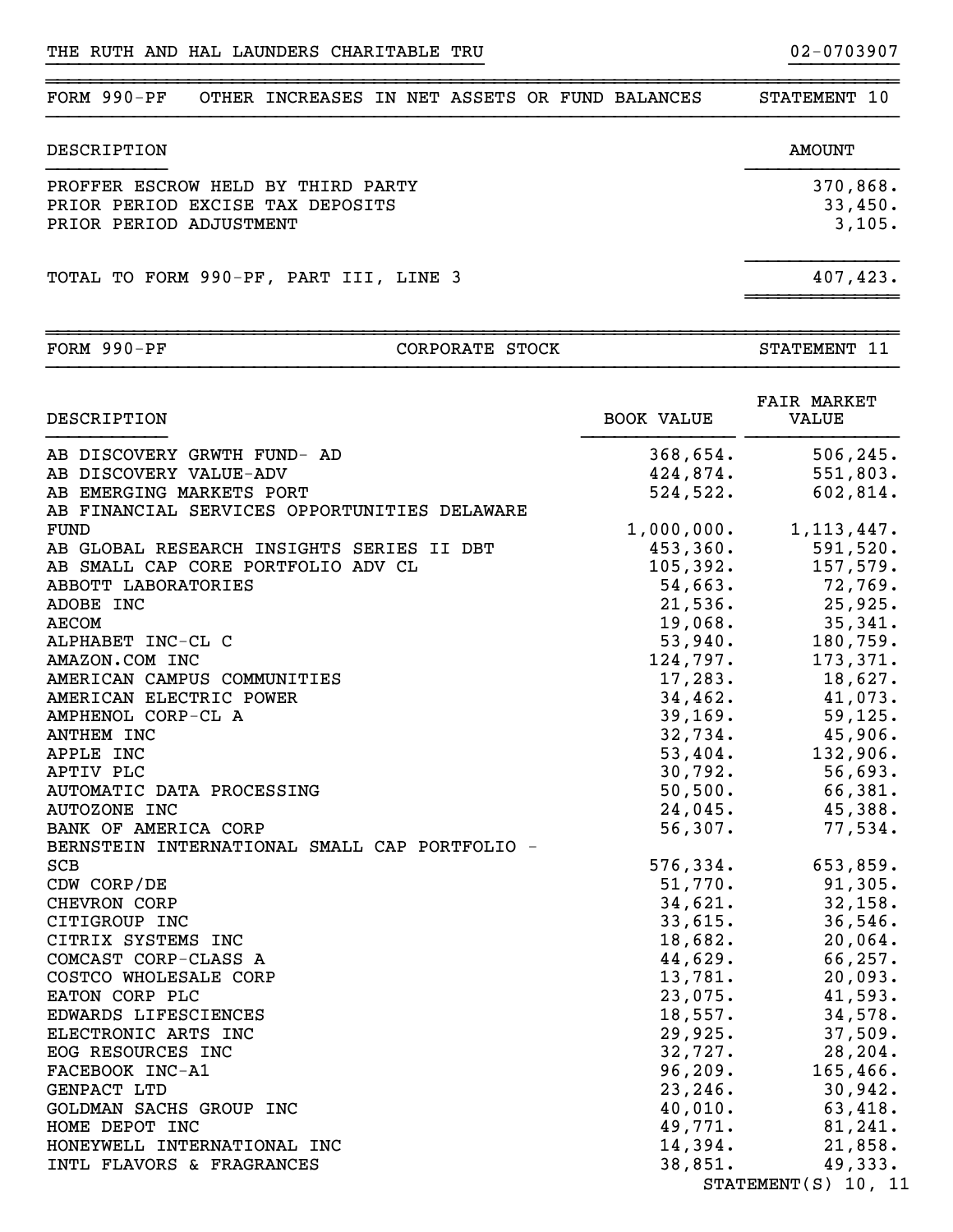| THE RUTH AND HAL LAUNDERS CHARITABLE TRU |          | 02-0703907 |
|------------------------------------------|----------|------------|
| IQVIA HOLDINGS INC                       | 56,852.  | 103, 264.  |
| ISHARES MSCI EAFE ETF                    | 596,641. | 709,395.   |
| ISHARES MSCI EMERGING MARKET             | 108,062. | 135,814.   |
| JOHNSON & JOHNSON                        | 21,867.  | 26,037.    |
| L3 HARRIS TECHNOLOGIES INC               | 34,447.  | 34,732.    |
| MAGNA INTERNATIONAL INC                  | 21,486.  | 39,373.    |
| MASTERCARD INC                           | 68,748.  | 92,076.    |
| MEDTRONIC PLC                            | 56, 239. | 66,507.    |
| MICROSOFT CORP                           | 170,621. | 295,303.   |
| MID-AMERICA APARTMENT COMM               | 24,679.  | 37,759.    |
| NEXTERA ENERGY INC                       | 32,442.  | $40,848$ . |
| NIKE INC -CL B                           | 76,880.  | 108, 218.  |
| NVIDIA CORP                              | 15,340.  | 33,021.    |
| NXP SEMICONDUCTORS NV                    | 20,660.  | 38,309.    |
| ORACLE CORP                              | 24,598.  | 37,592.    |
| PAYPAL HOLDINGS INC                      | 14,851.  | 38,032.    |
| PNC FINANCIAL SERVICES GROUP             | 23,853.  | 32, 155.   |
| PROCTER & GAMBLE CO/THE                  | 53,931.  | 71,513.    |
| PROGRESSIVE CORP                         | 18,152.  | 25,890.    |
| PROLOGIS INC                             | 14,795.  | 21,092.    |
| REGENERON PHARMACEUTICALS                | 12,605.  | 16,846.    |
| REINSURANCE GROUP OF AMERICA             | 23,696.  | 21,929.    |
| ROCHE HLDG LTD SPONSORED ADR             | 45, 463. | 50,372.    |
| SCHWAB (CHARLES) CORP                    | 41,299.  | 84,198.    |
| SPDR S&P 500 ETF TRUST                   | 920,855. | 1,631,643. |
| STERICYCLE INC                           | 38,479.  | 52,862.    |
| TEXAS INSTRUMENTS INC                    | 23,554.  | 43,683.    |
| TJX COMPANIES INC                        | 64,737.  | 92,300.    |
| UNITED RENTALS INC                       | 13,217.  | 28, 156.   |
| UNITEDHEALTH GROUP INC                   | 71,401.  | 104,884.   |
| VERISK ANALYTICS INC-CL A                | 39,770.  | 46,674.    |
| VERTEX PHARMACEUTICALS INC               | 31,433.  | 33,821.    |
| VISA INC - CLASS A SHARES                | 70,476.  | 96,227.    |
| WALMART INC                              | 35,471.  | 51,347.    |
| WELLS FARGO & COMPANY                    | 60,637.  | 55,862.    |
| XILINX INC                               | 14,784.  | 22,649.    |
| ZOETIS INC                               | 67,559.  | 95,513.    |
| AB CONCENTRATED INTL GTH-ADV             | 471,250. | 507, 138.  |
| AB INTEL STRAT CORE-ADV                  | 524,420. | 554,568.   |
| AB SUSTAIN GLOBAL THEM-ADV               | 471,250. | 525,970.   |
| AMERICAN TOWER CORP                      | 53,455.  | 60, 126.   |
| BOOZ ALLEN HAMILTON HOLDINGS             | 15,636.  | 15,429.    |
| CHEGG INC                                | 15,328.  | 12,827.    |
| CME GROUP INC                            | 27,518.  | 30,500.    |
| CSX CORP                                 | 39,208.  | 48,562.    |
| DECKERS OUTDOOR CORP                     | 13,635.  | 25, 365.   |
| KNIGHT-SWIFT TRANSPORTATION              | 25,407.  | 28,508.    |
| LKQ CORP                                 | 20,821.  | 24,943.    |
| LPL FINANCIAL HOLDINGS INC               | 10,885.  | 21,625.    |
| LYONDELLBASELL INDU-CL A                 | 18,854.  | 24,586.    |
| QUALCOMM INC                             | 34, 260. | 49,829.    |
| REGAL BELOIT CORP                        | 20,672.  | 20, 220.   |
| ROBERT HALF INTL INC                     | 29,667.  | 36,095.    |
| SOUTHWEST AIRLINES CO                    | 19,213.  | 26, 179.   |
| STELLANTIS NV                            | 18, 158. | 18,807.    |
| TMOBILE US INC                           | 36,370.  | 38,714.    |
| WESTERN DIGITAL CORP                     | 29,527.  | 30,936.    |
| ZIMMER BIOMET HOLDINGS INC               | 23,988.  | 26,574.    |
|                                          |          |            |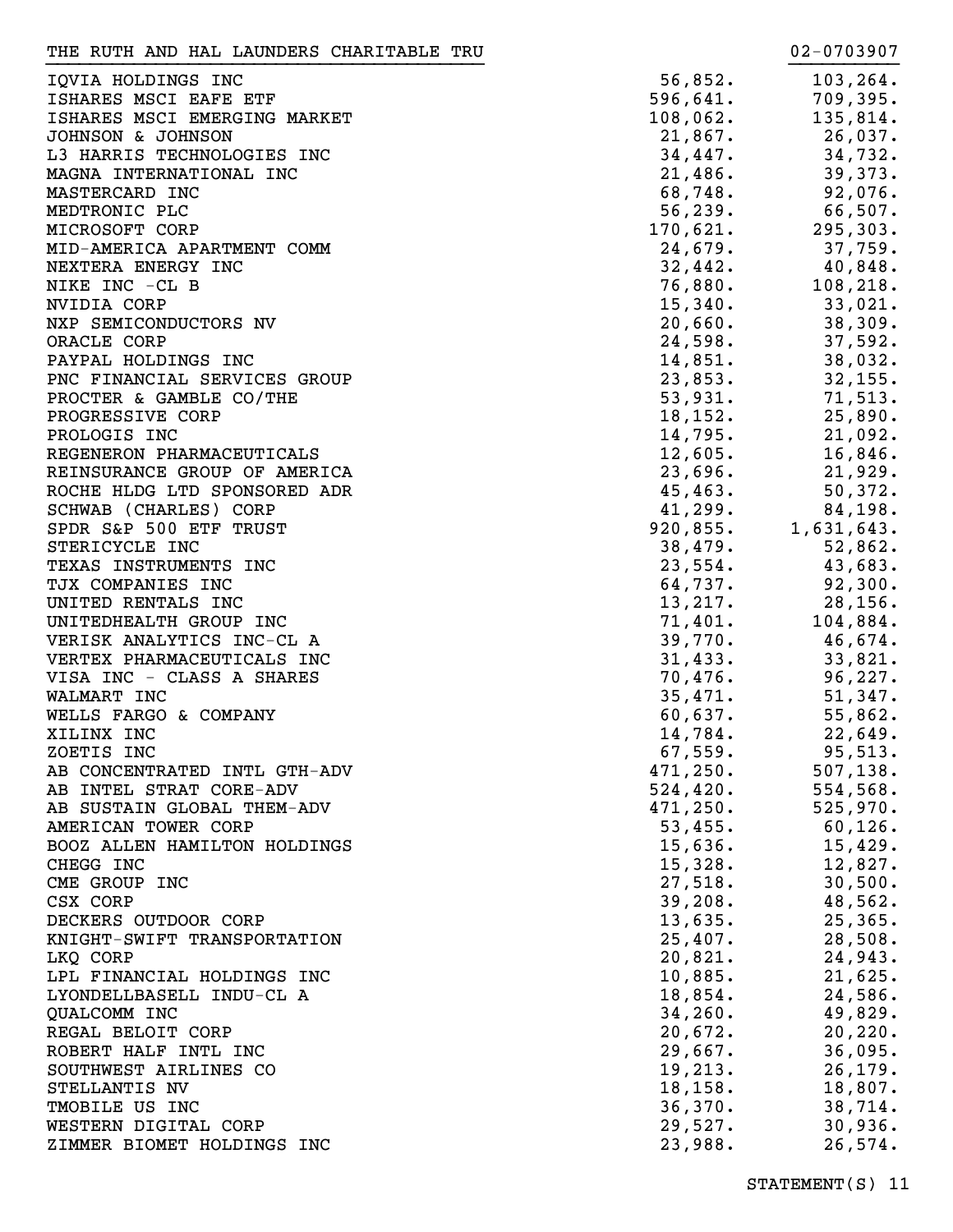|  |  |  |  |  | THE RUTH AND HAL LAUNDERS CHARITABLE TRU |  |
|--|--|--|--|--|------------------------------------------|--|
|--|--|--|--|--|------------------------------------------|--|

TOTAL TO FORM 990-PF, PART II, LINE 10B 9,579,801. 12,673,027.

}}}}}}}}}}}}}}

| FORM 990-PF                                    | CORPORATE BONDS |                   | STATEMENT 12                |
|------------------------------------------------|-----------------|-------------------|-----------------------------|
| DESCRIPTION                                    |                 | <b>BOOK VALUE</b> | <b>FAIR MARKET</b><br>VALUE |
| AB GLOBAL BOND FUND- ADV                       |                 | 1,443,118.        | 1,468,614.                  |
| AB LIMITED DURATION HIGH INCOME PORT- ADVISOR  |                 |                   |                             |
| CLASS                                          |                 | 238,441.          | 239,800.                    |
| BERNSTEIN INTERMEDIATE DURATION PORTFOLIO      |                 | 1,430,687.        | 1,462,447.                  |
| FHLMCG 30 YEAR#Q02576 4.500% DUE 08/01/2041    |                 | 186.              | 387.                        |
| FHLMCG 30 YEAR#Q16644 3.500% DUE 03/01/2043    |                 | 2,082.            | 2, 273.                     |
| FNMA UMBS 30 YEAR#AU2933 3.500% DUE 09/01/2043 |                 | 2,567.            | 2,809.                      |
| FNMA UMBS 30 YEAR#AU6902 4.500% DUE 09/01/2043 |                 | 428.              | 449.                        |
| FNMA UMBS 30 YEAR#AV9316 4.500% DUE 03/01/2044 |                 | 425.              | 419.                        |
| FNMA UMBS 30 YEAR#MA1771 4.000% DUE 02/01/2044 |                 | 2,185.            | 2,288.                      |
| TOTAL TO FORM 990-PF, PART II, LINE 10C        |                 | 3,120,119.        | 3,179,486.                  |
|                                                |                 |                   |                             |

}}}}}}}}}}}}}}}}}}}}}}}}}}}}}}}}}}}}}}}} }}}}}}}}}}

~~~~~~~~~~~~~~ ~~~~~~~~~~~~~~

~~~~~~~~~~~~~~~~~~~~~~~~~~~~~~~~~~~~~~~~~~~~~~~~~~~~~~~~~~~~~~~~~~~~~~~~~~~~~~

| $FORM 990-PF$                          | OTHER INVESTMENTS   |                   | STATEMENT 13                |
|----------------------------------------|---------------------|-------------------|-----------------------------|
| DESCRIPTION                            | VALUATION<br>METHOD | <b>BOOK VALUE</b> | <b>FAIR MARKET</b><br>VALUE |
| OVERLAY A PORTFOLIO CLASS 2            | <b>COST</b>         | 4,582,610.        | 5,438,185.                  |
| OVERLAY B PORTFOLIO CLASS 2            | <b>COST</b>         | 364,104.          | 403,298.                    |
| ALLIANCEBERNSTEIN ALL MARKET R         | <b>COST</b>         |                   |                             |
| CLASS 1                                |                     | 569,282.          | 650,323.                    |
| AB PRIVATE CREDIT INVESTORS            | <b>COST</b>         |                   |                             |
| CORPORATION                            |                     | 1,047,999.        | 1,039,227.                  |
| TOTAL TO FORM 990-PF, PART II, LINE 13 |                     | 6,563,995.        | 7,531,033.                  |

| FORM $990-PF$                    | OTHER ASSETS        |                   | STATEMENT 14       |
|----------------------------------|---------------------|-------------------|--------------------|
| DESCRIPTION                      | <b>BEGINNING OF</b> | END OF YEAR       | <b>FAIR MARKET</b> |
|                                  | YR BOOK VALUE       | <b>BOOK VALUE</b> | VALUE              |
| ACCRUED INCOME, TAX WITHHOLDING  | 7,026.              | 5,903.            | 5,903.             |
| CONSERVATION DEPOSIT             | 0.                  | 210,000.          | 210,000.           |
| PREPAID EXCISE TAX               | 0.                  | 148,800.          | 148,800.           |
| RETAIL CONDO PURCHASE ESCROW     | 0.                  | 3,817,625.        | 3,817,625.         |
| TO FORM 990-PF, PART II, LINE 15 | 7,026.              | 4,182,328.        | 4,182,328.         |

~~~~~~~~~~~~~~~~~~~~~~~~~~~~~~~~~~~~~~~~~~~~~~~~~~~~~~~~~~~~~~~~~~~~~~~~~~~~~~

STATEMENT(S) 11, 12, 13, 14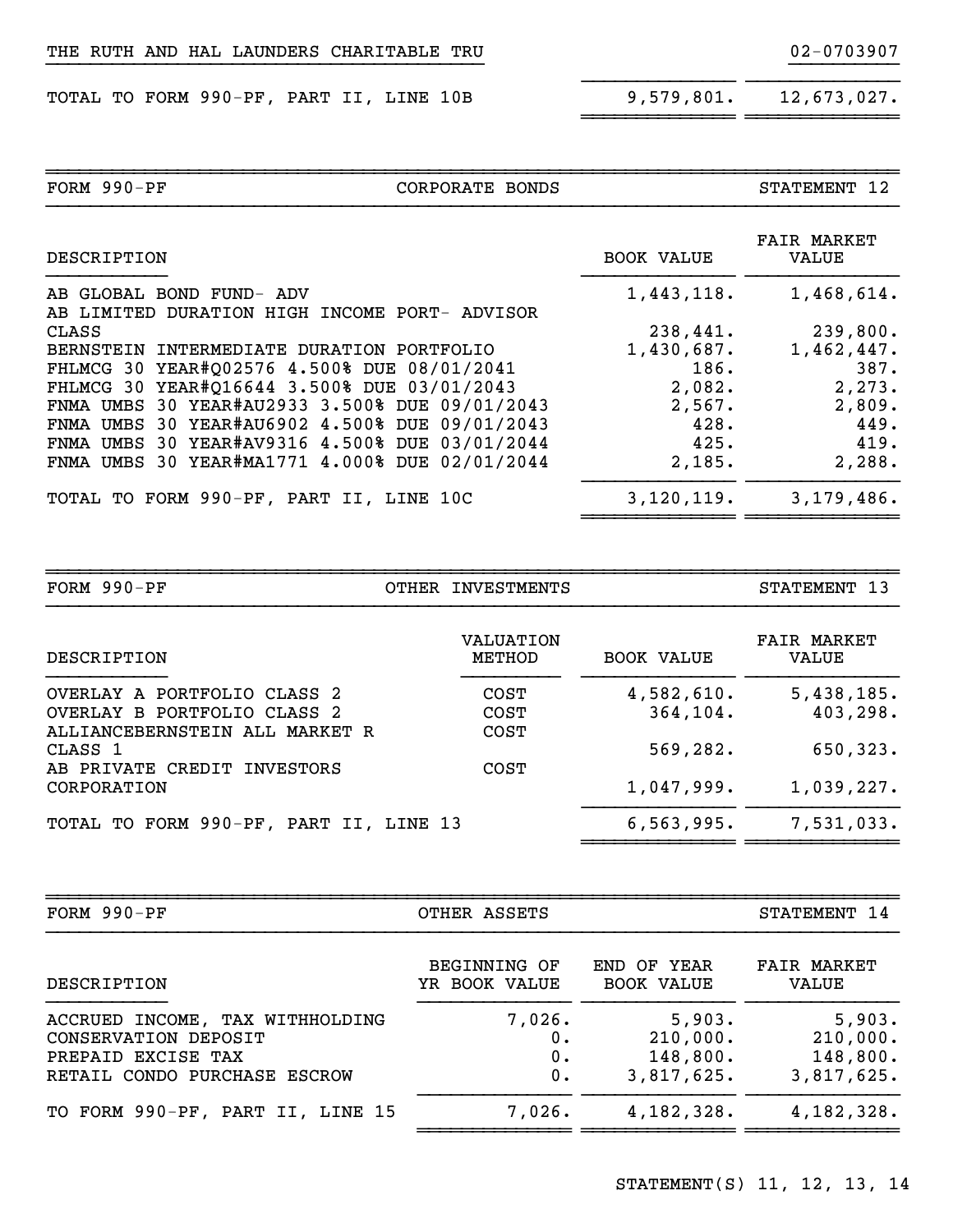| FORM $990-PF$                                    | TRANSFERS TO CONTROLLED ENTITIES<br>PART VII-A, LINE 11 | STATEMENT 15                 |
|--------------------------------------------------|---------------------------------------------------------|------------------------------|
| NAME OF CONTROLLED ENTITY                        |                                                         | EMPLOYER ID NO               |
| ARROWBROOK MANAGEMENT CORPORATION                |                                                         | 26-1369722                   |
| <b>ADDRESS</b>                                   |                                                         |                              |
| PO BOX 546<br>HERDON, VA 20172                   |                                                         |                              |
| DESCRIPTION OF TRANSFER                          |                                                         |                              |
| REAL ESTATE ASSESSMENTS                          |                                                         |                              |
|                                                  |                                                         | <b>AMOUNT</b><br>OF TRANSFER |
|                                                  |                                                         | 34,151.                      |
| TOTAL AMOUNT OF TRANSFERS TO CONTROLLED ENTITIES |                                                         | 34, 151.                     |
| FORM 990-PF<br>PART VII-A, LINE 11               | SCHEDULE OF CONTROLLED ENTITIES                         | STATEMENT 16                 |
| NAME OF CONTROLLED ENTITY                        |                                                         | EMPLOYER ID NO               |
| ARROWBROOK CENTRE, LLC                           |                                                         | 02-0703907                   |
| <b>ADDRESS</b>                                   | EXCESS BUSINESS HOLDING [ ] YES [X] NO                  |                              |
| PO BOX 546<br>HERDON, VA 20172                   |                                                         |                              |
| NAME OF CONTROLLED ENTITY                        |                                                         | EMPLOYER ID NO               |
| ARROWBROOK MANAGEMENT CORPORATION                |                                                         | 26-1369722                   |
| <b>ADDRESS</b>                                   | EXCESS BUSINESS HOLDING [ ] YES [X] NO                  |                              |
| PO BOX 546<br>HERDON, VA 20172                   |                                                         |                              |

}}}}}}}}}}}}}}}}}}}}}}}}}}}}}}}}}}}}}}}} }}}}}}}}}}

~~~~~~~~~~~~~~~~~~~~~~~~~~~~~~~~~~~~~~~~~~~~~~~~~~~~~~~~~~~~~~~~~~~~~~~~~~~~~~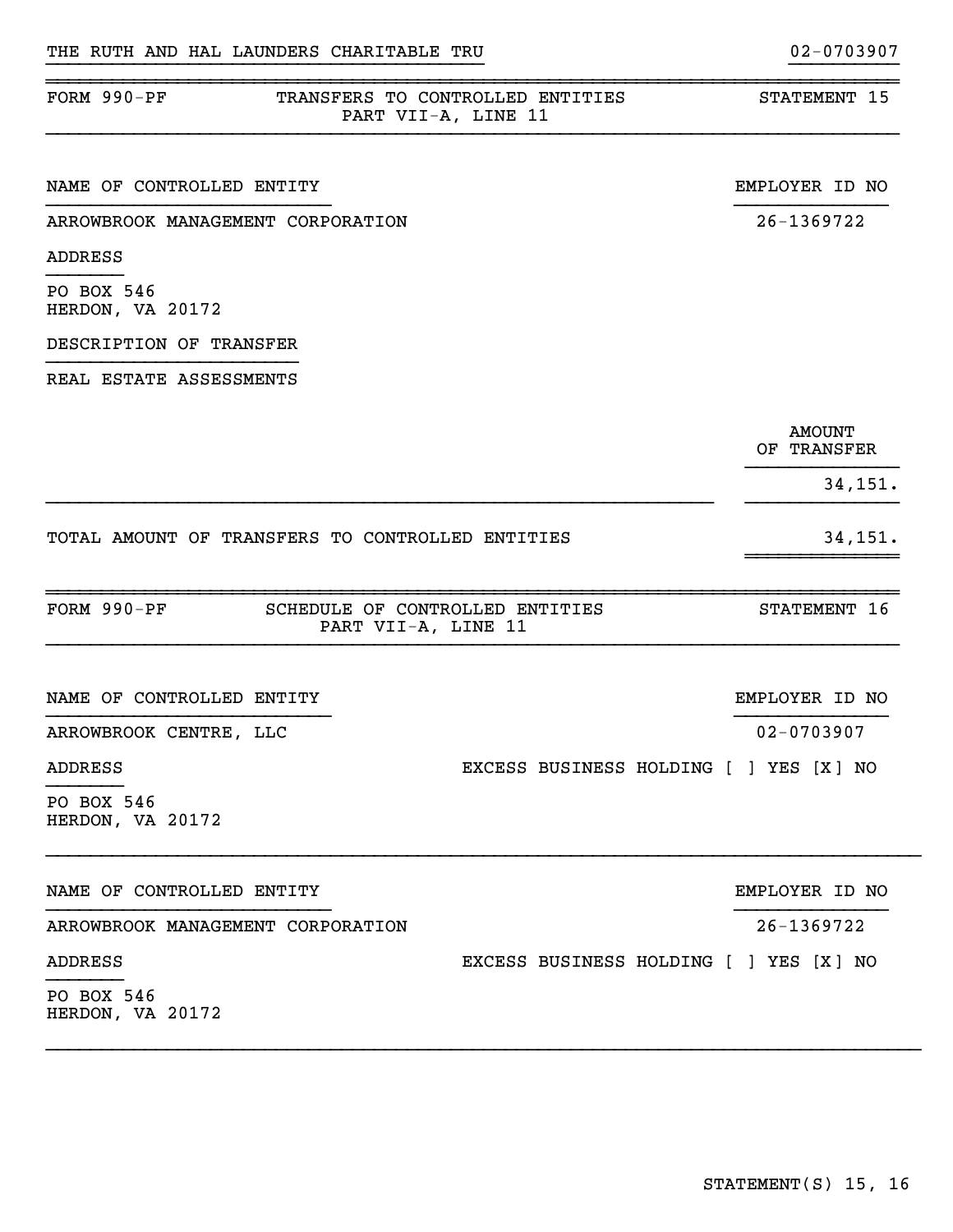### THE RUTH AND HAL LAUNDERS CHARITABLE TRU 02-0703907

| FORM 990-PF                                                                           | PART VIII - LIST OF OFFICERS, DIRECTORS<br>TRUSTEES AND FOUNDATION MANAGERS |         |                | STATEMENT 17                |  |
|---------------------------------------------------------------------------------------|-----------------------------------------------------------------------------|---------|----------------|-----------------------------|--|
| NAME AND ADDRESS                                                                      | TITLE AND COMPEN- BEN PLAN EXPENSE<br>AVRG HRS/WK SATION                    |         | EMPLOYEE       | CONTRIB ACCOUNT             |  |
| REBECCA F. FEHRS<br>125 SABAL RIDGE TRAIL<br>PONTE VEDRA, FL 32081                    | CO-TRUSTEE<br>6.00                                                          |         | $30,000.$ 0.   | $\overline{\phantom{a}}$ 0. |  |
| JEROME L. LONNES<br>2300 CEDARFIELD PARKWAY, APT. #                                   | CO-TRUSTEE, TREASURER                                                       |         |                |                             |  |
| 441<br>RICHMOND, VA 23233                                                             | 4.00                                                                        |         | $30,000.$ 0.   | 0.                          |  |
| EUGENIE W. MAINE<br>368 GOOSEBERRY ROAD<br>WAKEFIELD, RI 02879                        | CO-TRUSTEE<br>6.00                                                          | 30,000. | 0.             | 0.                          |  |
| JOHN H. WEBB<br>$1099$ OCEAN BOULEVARD, APT. $#$ $101-S$ 2.00<br>BOCA RATON, FL 33432 | $CO-TRUSTEE$ (UNTIL $01/16/21$ )                                            | 30,000. | 0.             | 0.                          |  |
| CATHERINE P. WHELAN<br>530 OLD POST ROAD, # 3<br>GREENWICH, CT 06830                  | CO-TRUSTEE, CHAIRMAN OF THE BOARD<br>$6.00$ 30,000.                         |         | $\mathbf{0}$ . | 0.                          |  |
| JEFFREY J. FAIRFIELD<br>459 HERNDON PARKWAY, SUITE 14<br>HERNDON, VA 20170            | EXECUTIVE DIRECTOR & SECRETARY<br>$40.00$ 251,125.                          |         | 0.             | 10,829.                     |  |

}}}}}}}}}}}}}}}}}}}}}}}}}}}}}}}}}}}}}}}} }}}}}}}}}}

~~~~~~~~~~~~~~~~~~~~~~~~~~~~~~~~~~~~~~~~~~~~~~~~~~~~~~~~~~~~~~~~~~~~~~~~~~~~~~

 }}}}}}}}}}} }}}}}}}} }}}}}}}} TOTALS INCLUDED ON 990-PF, PAGE 6, PART VIII 401,125. 0. 10,829. ~~~~~~~~~~~ ~~~~~~~~ ~~~~~~~~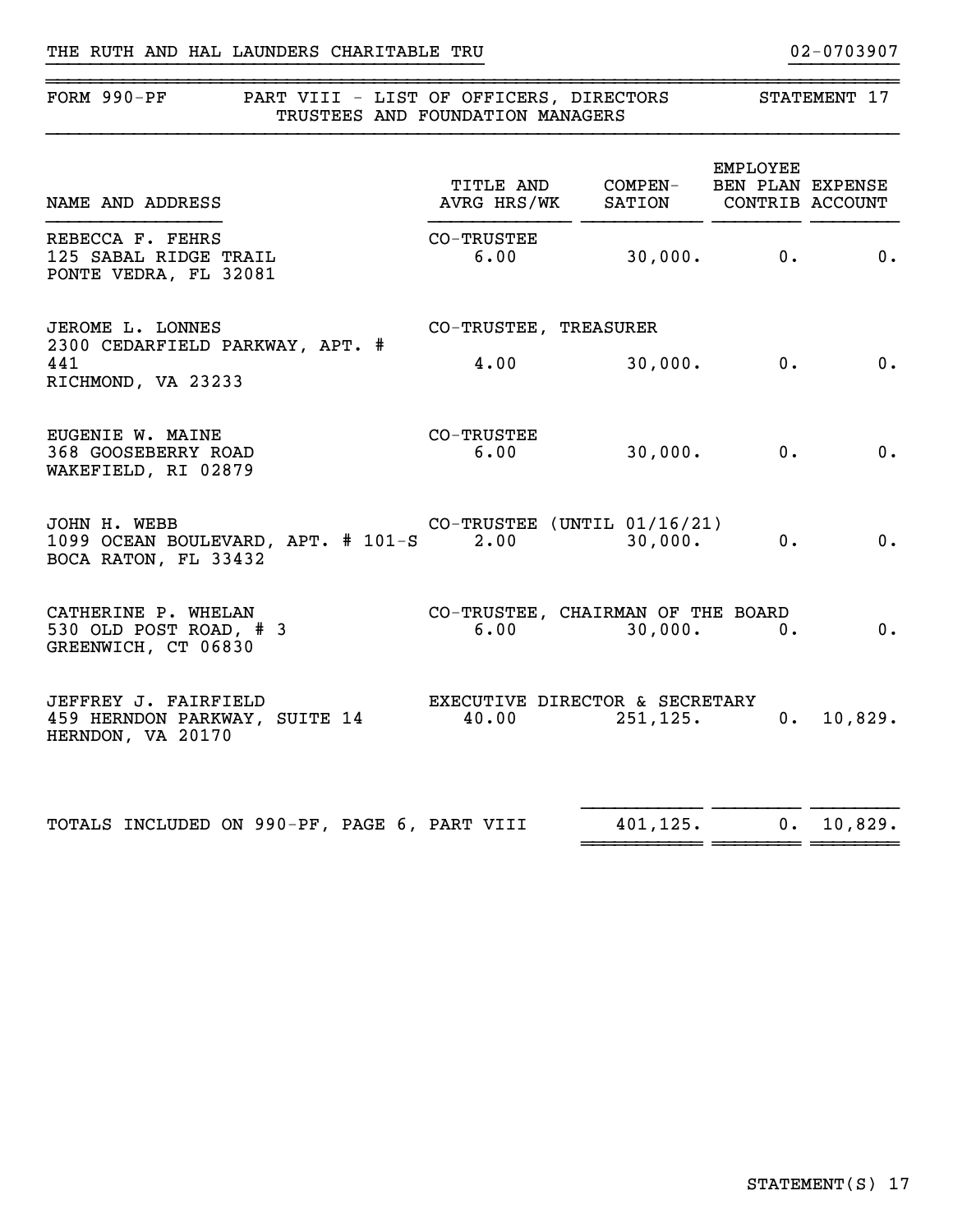

4 February 2022

Hon. Jason S. Miyares Attorney General of Virginia 900 East Main Street Richmond, Virginia 23219

# VIA UNITED STATES CERTIFIED MAIL—RETURN RECEIPT REQUESTED Certified Mail Receipt Number 7020 0640 0000 2927 4128

Re: The Ruth and Hal Launders Charitable Trust 2020 990-PF Tax Return

Dear Mr. Attorney General:

I serve as the Executive Director and CEO of The Ruth and Hal Launders Charitable Trust ("the Trust"), a tax-exempt private foundation.

Pursuant to the requirements of the Internal Revenue Service and applicable law, I am forwarding you the enclosed copy of the 2020 Form 990-PF filed by the Trust for the tax year which ended on 30 April 2021. This return was electronically filed yesterday with the Internal Revenue Service. Please advise me if you prefer that I file this return with you in an electronic format. I appreciate your cooperation. If you have any questions, please let me know.

Sincerely yours,

**JEFFREY J. FAIRFIELD Executive Director** The Ruth and Hal Launders Charitable Trust

 $JJF:lm$ Enclosure

**Our Mission Statement:** 

To act as a catalyst to advance the development, self-sufficiency and sustainability among vulnerable populations and their support systems.